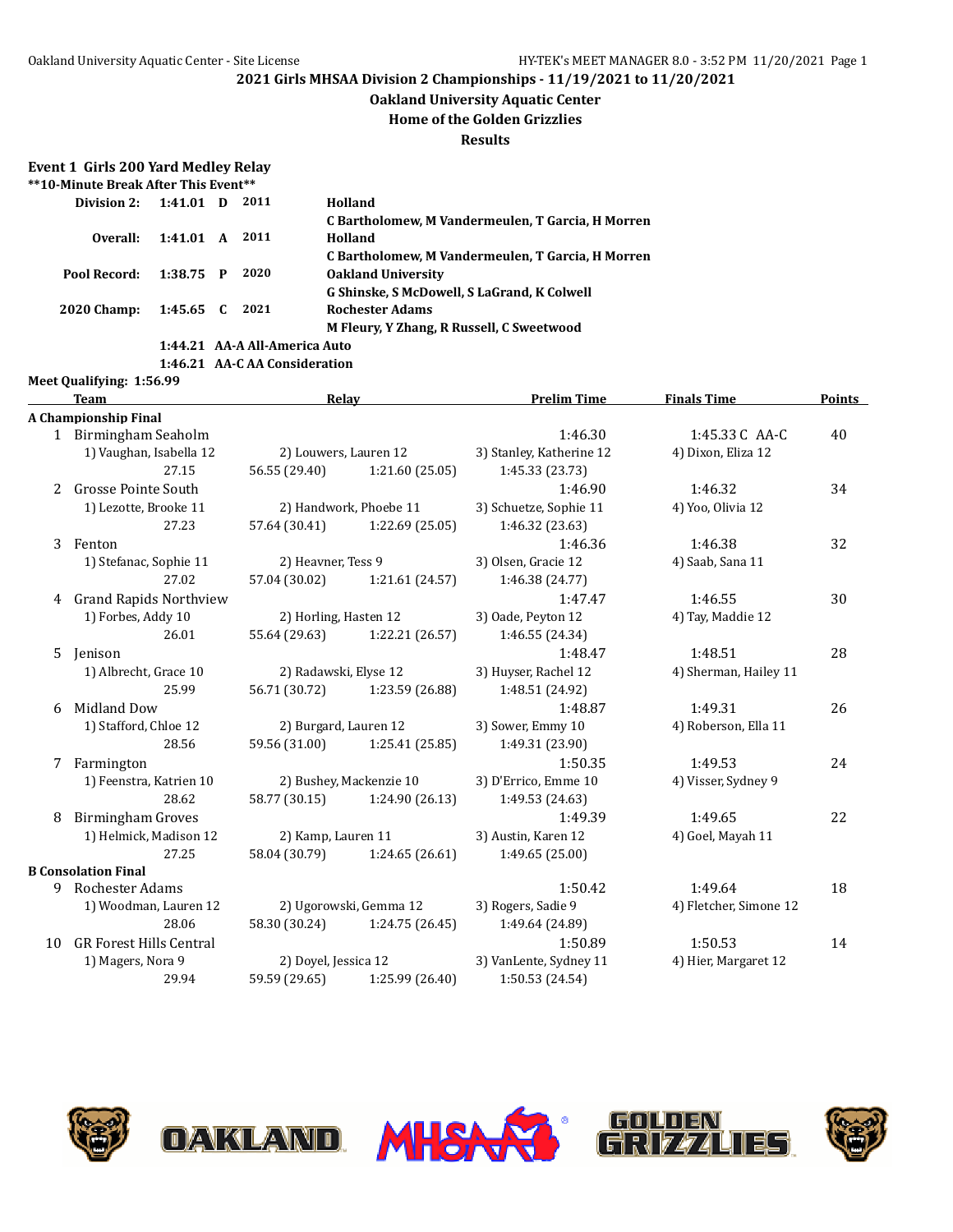**Oakland University Aquatic Center**

**Home of the Golden Grizzlies**

**Results**

### **B Consolation Final ... (Event 1 Girls 200 Yard Medley Relay)**

|    | Team                         | <b>Relay</b>           |                           | <b>Prelim Time</b>        | <b>Finals Time</b>      | <b>Points</b>  |
|----|------------------------------|------------------------|---------------------------|---------------------------|-------------------------|----------------|
|    | 11 Portage Northern          |                        |                           | 1:52.54                   | 1:51.26                 | 12             |
|    | 1) Alles, Sasha 9            |                        | 2) Williams, Hannah 11    | 3) Baker, Angelina 12     | 4) Hincher, Meghan 11   |                |
|    | 29.04                        | 58.59 (29.55)          | 1:25.09 (26.50)           | 1:51.26 (26.17)           |                         |                |
|    | 12 Dexter                    |                        |                           | 1:51.11                   | 1:51.35                 | 10             |
|    | 1) Matos, Madison 12         | 2) Parker, Delaney 10  |                           | 3) Witte, Lily 11         | 4) Balcom, Marea 11     |                |
|    | 28.97                        | 59.65 (30.68)          | 1:25.88 (26.23)           | 1:51.35 (25.47)           |                         |                |
| 13 | Ann Arbor Skyline            |                        |                           | 1:51.31                   | 1:51.79                 | 8              |
|    | 1) Lee, Shannen 10           | 2) Nielsen, Sophia 10  |                           | 3) Deininger, Allie 10    | 4) MacNeil, Lauren 11   |                |
|    | 27.07                        | 59.55 (32.48)          | 1:26.62 (27.07)           | 1:51.79 (25.17)           |                         |                |
|    | 14 North Farmington          |                        |                           | 1:51.94                   | 1:51.92                 | 6              |
|    | 1) Mateyak, Rachael 10       | 2) Sanders, Casey 11   |                           | 3) Gray, Leah 9           | 4) Sahoo, Shobhna 10    |                |
|    | 29.07                        | 59.29 (30.22)          | 1:26.77 (27.48)           | 1:51.92 (25.15)           |                         |                |
| 15 | <b>Byron Center</b>          |                        |                           | 1:51.61                   | 1:52.06                 | 4              |
|    | 1) Tromp, Bryanna 11         | 2) Campbell, Chayse 9  |                           | 3) Beauch, Brooklyn 10    | 4) Peters, Ella 10      |                |
|    | 29.73                        | 1:01.45 (31.72)        | 1:27.14 (25.69)           | 1:52.06 (24.92)           |                         |                |
|    | 16 Berkley                   |                        |                           | 1:52.91                   | 1:53.61                 | $\overline{c}$ |
|    | 1) Hamilton, Molly 11        | 2) Horwitz, Alana 9    |                           | 3) Pugh, Lucy 9           | 4) Scully, Bryce 10     |                |
|    | 29.28                        | 1:01.22(31.94)         | 1:32.30 (31.08)           | 1:53.61 (21.31)           |                         |                |
|    | <b>Preliminaries</b>         |                        |                           |                           |                         |                |
| 17 | South Lyon                   |                        |                           | 1:53.95                   |                         |                |
|    | 1) Hesterman, Evelyn 9       | 2) Garvey, Hailey 9    |                           | 3) Cusumano, Emma 11      | 4) Newton, Sierra 11    |                |
|    | 18 DeWitt                    |                        |                           | 1:53.97                   |                         |                |
|    | 1) Flannery, Allison 12      | 2) Thomas, Jane 12     |                           | 3) Casler, Samantha 12    | 4) Dinninger, Kylee 11  |                |
|    | 19 Royal Oak                 |                        |                           | 1:54.20                   |                         |                |
|    | 1) Floros, Sofia 12          | 2) Guns, Lauryn 10     |                           | 3) Truesdell, Lucy 10     | 4) Eberhardt, Kaitlyn 9 |                |
|    | 20 Grand Rapids Ottawa Hills |                        |                           | 1:54.26                   |                         |                |
|    | 1) Strand, Margaret 12       | 2) Wainer, Naia 10     |                           | 3) Pazdernik, Thea 12     | 4) Oeverman, Alena 11   |                |
|    | 21 Temperance Bedford        |                        |                           | 1:54.49                   |                         |                |
|    | 1) Fuleky, Alexa 10          | 2) Freel, Tina 12      |                           | 3) Pisanti, Gabby 10      | 4) Smith, Hannah 11     |                |
|    | 22 Holland                   |                        |                           | 1:54.75                   |                         |                |
|    | 1) Legg, Natalie 10          | 2) Steeby, Lydia 12    |                           | 3) Veldt, Nina 12         | 4) VanZetten, Greta 12  |                |
|    | 23 St Joseph                 |                        |                           | 1:56.25                   |                         |                |
|    | 1) Wurster, Mia 10           | 2) Tyburczy, Madison 9 |                           | 3) Pratley, Breanne 11    | 4) Straub, Addie 12     |                |
|    | 24 Livonia Churchill         |                        |                           | 1:56.35                   |                         |                |
|    | 1) Gutu, Lexi 12             | 2) Lauer, McKenna 12   |                           | 3) Bezzina, Maddy 12      | 4) Thurston, Hazel 10   |                |
|    | 25 South Lyon East           |                        |                           | 1:57.22                   |                         |                |
|    | 1) Wasielewski, Peyton 9     | 2) Scheloske, Riley 12 |                           | 3) Katcherian, Natalya 10 | 4) Lees, Amanda 12      |                |
| 26 | <b>Grosse Pointe North</b>   |                        |                           | 2:03.70                   |                         |                |
|    | 1) McSkimming, Maggie 10     |                        | 2) McMahaon, Elizabeth 12 | 3) Wakefield, Addison 9   | 4) Andrews, Shayla 11   |                |
|    |                              |                        |                           |                           |                         |                |









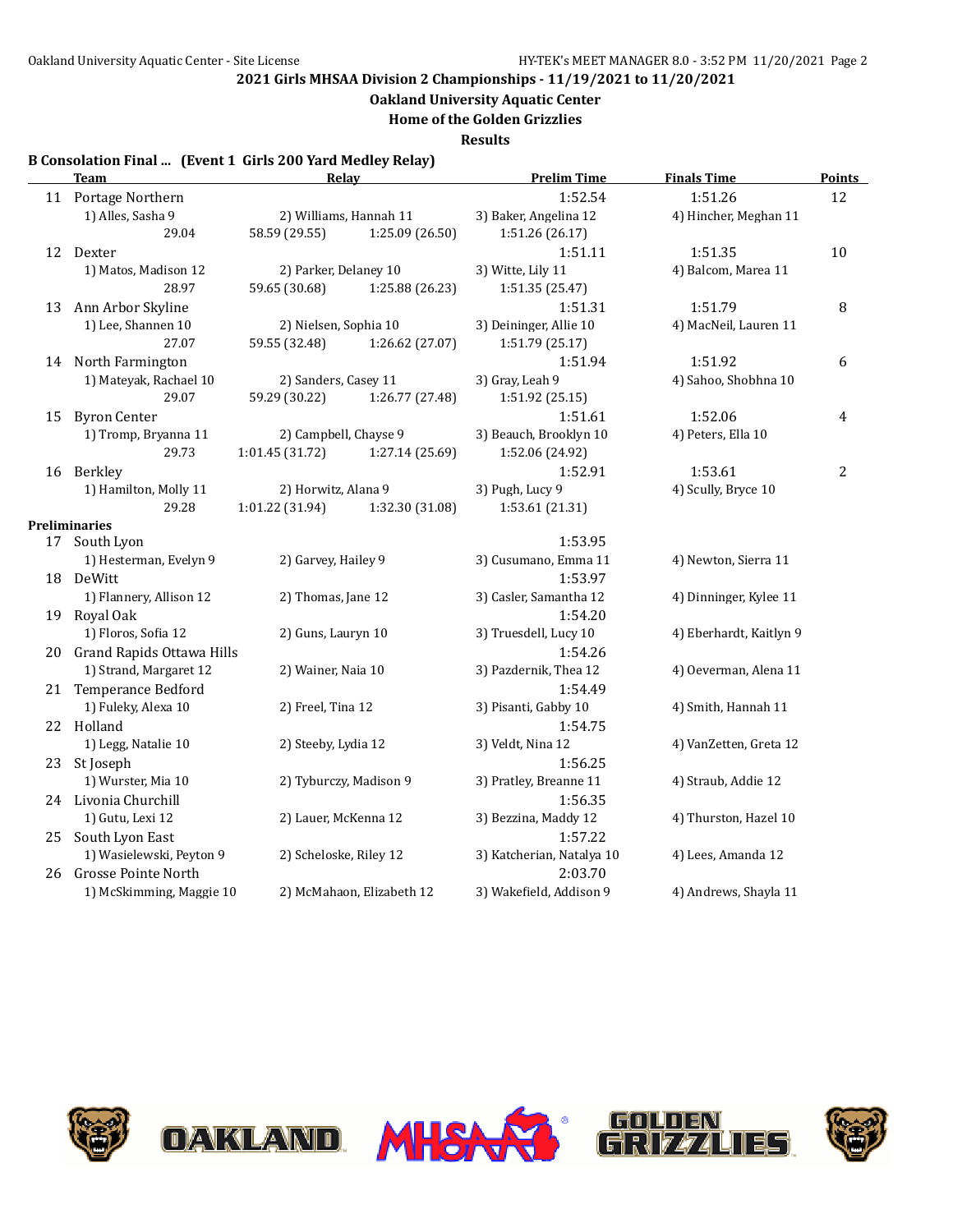#### **Oakland University Aquatic Center**

#### **Home of the Golden Grizzlies**

**Results**

#### **Event 1 Girls 200 Yard Medley Relay \*\*10-Minute Break After This Event\*\***

|                    | TV BURG DICAN ARCI THIS LIVELLE |   |                               |                                                   |  |  |  |  |  |
|--------------------|---------------------------------|---|-------------------------------|---------------------------------------------------|--|--|--|--|--|
| Division 2:        | 1:41.01                         | D | 2011                          | Holland                                           |  |  |  |  |  |
|                    |                                 |   |                               | C Bartholomew, M Vandermeulen, T Garcia, H Morren |  |  |  |  |  |
| Overall:           | 1:41.01 A                       |   | 2011                          | Holland                                           |  |  |  |  |  |
|                    |                                 |   |                               | C Bartholomew, M Vandermeulen, T Garcia, H Morren |  |  |  |  |  |
| Pool Record:       | 1:38.75 P                       |   | 2020                          | <b>Oakland University</b>                         |  |  |  |  |  |
|                    |                                 |   |                               | G Shinske, S McDowell, S LaGrand, K Colwell       |  |  |  |  |  |
| <b>2020 Champ:</b> | $1:45.65$ C                     |   | 2021                          | <b>Rochester Adams</b>                            |  |  |  |  |  |
|                    |                                 |   |                               | M Fleury, Y Zhang, R Russell, C Sweetwood         |  |  |  |  |  |
|                    |                                 |   | 1:44.21 AA-A All-America Auto |                                                   |  |  |  |  |  |

DAKUAND.

**1:46.21 AA-C AA Consideration Meet Qualifying: 1:56.99**

### **Team Relay Relay Seed Time Prelim Time Preliminaries** 1:48.81 1:46.30 q 1:46.30 mm and the method of the method of the method of the method of the method of the method of the method of the method of the method of the method of the method of the method of the method of the met 1) Vaughan, Isabella 12 2) Louwers, Lauren 12 3) Stanley, Katherine 12 4) Dixon, Eliza 12 27.47 57.41 (29.94) 1:22.57 (25.16) 1:46.30 (23.73) 2 Fenton 1:46.96 1:46.36 q 1) Stefanac, Sophie 11 2) Heavner, Tess 9 3) Olsen, Gracie 12 4) Saab, Sana 11 27.07 56.46 (29.39) 1:21.41 (24.95) 1:46.36 (24.95) 3 Grosse Pointe South 1:47.98 1:46.90 q 1) Lezotte, Brooke 11 2) Handwork, Phoebe 11 3) Schuetze, Sophie 11 4) Yoo, Olivia 12 27.55 57.66 (30.11) 1:22.98 (25.32) 1:46.90 (23.92) 4 Grand Rapids Northview 1:48.07 1:47.47 q 1) Forbes, Addy 10 2) Murphy, Lauren 12 3) Horling, Hasten 12 4) Oade, Peyton 12 26.12 56.75 (30.63) 1:22.67 (25.92) 1:47.47 (24.80) 5 Jenison 1:48.22 1:48.47 q 1) Albrecht, Grace 10 2) Radawski, Elyse 12 3) Huyser, Rachel 12 4) Sherman, Hailey 11 25.98 56.40 (30.42) 1:23.08 (26.68) 1:48.47 (25.39) 6 Midland Dow 1:48.31 1:48.87 q 1) Stafford, Chloe 12 2) Burgard, Lauren 12 3) Sower, Emmy 10 4) Roberson, Ella 11 28.59 59.50 (30.91) 1:25.06 (25.56) 1:48.87 (23.81) 7 Birmingham Groves 1:50.29 1:49.39 q 1) Helmick, Madison 12 2) Kamp, Lauren 11 3) Austin, Karen 12 4) Goel, Mayah 11 27.20 58.05 (30.85) 1:24.63 (26.58) 1:49.39 (24.76) 8 Farmington 1:53.21 1:50.35 q 1) Feenstra, Katrien 10 2) Bushey, Mackenzie 10 3) D'Errico, Emme 10 4) Visser, Sydney 9 29.12 59.13 (30.01) 1:25.30 (26.17) 1:50.35 (25.05) 9 Rochester Adams 1:49.69 1:50.42 q 1) Woodman, Lauren 12 2) Ugorowski, Gemma 12 3) Rogers, Sadie 9 4) Fletcher, Simone 12 28.25 58.68 (30.43) 1:25.19 (26.51) 1:50.42 (25.23) 10 GR Forest Hills Central 1:50.89 q 1) Magers, Nora 9 2) Doyel, Jessica 12 3) VanLente, Sydney 11 4) Hier, Margaret 12 30.12 59.86 (29.74) 1:26.23 (26.37) 1:50.89 (24.66)





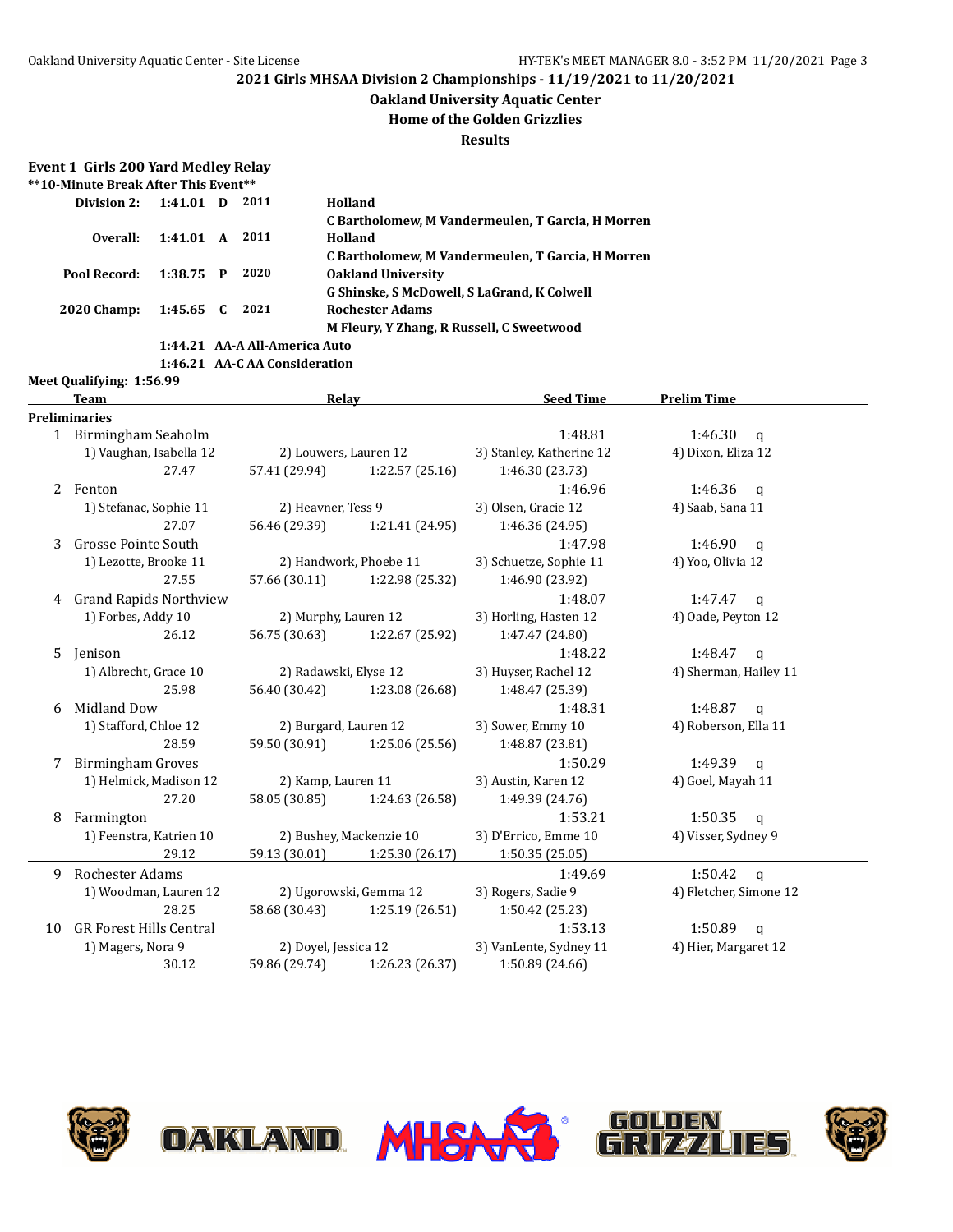### **Oakland University Aquatic Center**

**Home of the Golden Grizzlies**

**Results**

### **Preliminaries ... (Event 1 Girls 200 Yard Medley Relay)**

|    | <b>Team</b>                  | Relay                  |                                   | <b>Seed Time</b>          | <b>Prelim Time</b>      |  |
|----|------------------------------|------------------------|-----------------------------------|---------------------------|-------------------------|--|
|    | 11 Dexter                    |                        |                                   | 1:51.67                   | 1:51.11<br>$\mathsf{q}$ |  |
|    | 1) Matos, Madison 12         | 2) Parker, Delaney 10  |                                   | 3) Witte, Lily 11         | 4) Balcom, Marea 11     |  |
|    | 29.01                        | 59.58 (30.57)          | 1:25.97 (26.39)                   | 1:51.11 (25.14)           |                         |  |
|    | 12 Ann Arbor Skyline         |                        |                                   | 1:51.68                   | 1:51.31 $q$             |  |
|    | 1) Lee, Shannen 10           | 2) Nielsen, Sophia 10  |                                   | 3) Deininger, Allie 10    | 4) MacNeil, Lauren 11   |  |
|    | 27.12                        | 58.78 (31.66)          | 1:26.04 (27.26)                   | 1:51.31 (25.27)           |                         |  |
| 13 | <b>Byron Center</b>          |                        |                                   | 1:51.57                   | 1:51.61<br>$\mathbf{q}$ |  |
|    | 1) Tromp, Bryanna 11         | 2) Campbell, Chayse 9  |                                   | 3) Beauch, Brooklyn 10    | 4) Peters, Ella 10      |  |
|    | 29.83                        | 1:01.30(31.47)         | 1:26.45 (25.15)                   | 1:51.61 (25.16)           |                         |  |
|    | 14 North Farmington          |                        |                                   | 1:53.29                   | 1:51.94<br>$\mathbf{q}$ |  |
|    | 1) Mateyak, Rachael 10       | 2) Sanders, Casey 11   |                                   | 3) Gray, Leah 9           | 4) Sahoo, Shobhna 10    |  |
|    | 28.50                        | 58.73 (30.23)          | 1:26.67 (27.94)                   | 1:51.94 (25.27)           |                         |  |
|    | 15 Portage Northern          |                        |                                   | 1:51.09                   | $1:52.54$ q             |  |
|    | 1) Alles, Sasha 9            |                        | 2) Williams, Hannah 11            | 3) Baker, Angelina 12     | 4) Hincher, Meghan 11   |  |
|    | 29.32                        | 59.54 (30.22)          | 1:26.06 (26.52)                   | 1:52.54 (26.48)           |                         |  |
|    | 16 Berkley                   |                        |                                   | 1:52.94                   | 1:52.91<br>$\mathbf{q}$ |  |
|    | 1) Hamilton, Molly 11        | 2) Horwitz, Alana 9    |                                   | 3) Pugh, Lucy 9           | 4) Scully, Bryce 10     |  |
|    | 29.47                        | 1:01.17(31.70)         | 1:28.67 (27.50)                   | 1:52.91 (24.24)           |                         |  |
|    | 17 South Lyon                |                        |                                   | 1:52.31                   | 1:53.95                 |  |
|    | 1) Hesterman, Evelyn 9       | 2) Garvey, Hailey 9    |                                   | 3) Cusumano, Emma 11      | 4) Newton, Sierra 11    |  |
|    | 31.40                        |                        | $1:02.67(31.27)$ $1:29.83(27.16)$ | 1:53.95 (24.12)           |                         |  |
|    | 18 DeWitt                    |                        |                                   | 1:53.54                   | 1:53.97                 |  |
|    | 1) Flannery, Allison 12      | 2) Thomas, Jane 12     |                                   | 3) Casler, Samantha 12    | 4) Dinninger, Kylee 11  |  |
|    | 28.32                        |                        | 1:00.93 (32.61) 1:28.41 (27.48)   | 1:53.97 (25.56)           |                         |  |
|    | 19 Royal Oak                 |                        |                                   | 1:53.24                   | 1:54.20                 |  |
|    | 1) Floros, Sofia 12          | 2) Guns, Lauryn 10     |                                   | 3) Truesdell, Lucy 10     | 4) Eberhardt, Kaitlyn 9 |  |
|    | 30.58                        |                        | $1:01.88(31.30)$ $1:28.63(26.75)$ | 1:54.20 (25.57)           |                         |  |
|    | 20 Grand Rapids Ottawa Hills |                        |                                   | 1:51.49                   | 1:54.26                 |  |
|    | 1) Strand, Margaret 12       | 2) Wainer, Naia 10     |                                   | 3) Pazdernik, Thea 12     | 4) Oeverman, Alena 11   |  |
|    | 29.02                        | 1:01.18(32.16)         | 1:28.05 (26.87)                   | 1:54.26 (26.21)           |                         |  |
|    | 21 Temperance Bedford        |                        |                                   | 1:54.14                   | 1:54.49                 |  |
|    | 1) Fuleky, Alexa 10          | 2) Freel, Tina 12      |                                   | 3) Pisanti, Gabby 10      | 4) Smith, Hannah 11     |  |
|    | 27.41                        | 1:00.59 (33.18)        | 1:28.43 (27.84)                   | 1:54.49 (26.06)           |                         |  |
|    | 22 Holland                   |                        |                                   | 1:53.36                   | 1:54.75                 |  |
|    | 1) Legg, Natalie 10          | 2) Steeby, Lydia 12    |                                   | 3) Veldt, Nina 12         | 4) VanZetten, Greta 12  |  |
|    | 28.43                        | 1:01.71(33.28)         | 1:29.62 (27.91)                   | 1:54.75(25.13)            |                         |  |
|    | 23 St Joseph                 |                        |                                   | 1:54.82                   | 1:56.25                 |  |
|    | 1) Wurster, Mia 10           | 2) Tyburczy, Madison 9 |                                   | 3) Pratley, Breanne 11    | 4) Straub, Addie 12     |  |
|    | 29.91                        | 1:02.49 (32.58)        | 1:30.78 (28.29)                   | 1:56.25 (25.47)           |                         |  |
|    | 24 Livonia Churchill         |                        |                                   | 1:56.01                   | 1:56.35                 |  |
|    | 1) Gutu, Lexi 12             | 2) Lauer, McKenna 12   |                                   | 3) Bezzina, Maddy 12      | 4) Thurston, Hazel 10   |  |
|    | 25 South Lyon East           |                        |                                   | 1:55.51                   | 1:57.22                 |  |
|    | 1) Wasielewski, Peyton 9     | 2) Scheloske, Riley 12 |                                   | 3) Katcherian, Natalya 10 | 4) Lees, Amanda 12      |  |
|    | 26 Grosse Pointe North       |                        |                                   | 1:56.34                   | 2:03.70                 |  |
|    | 1) McSkimming, Maggie 10     |                        | 2) McMahaon, Elizabeth 12         | 3) Wakefield, Addison 9   | 4) Andrews, Shayla 11   |  |









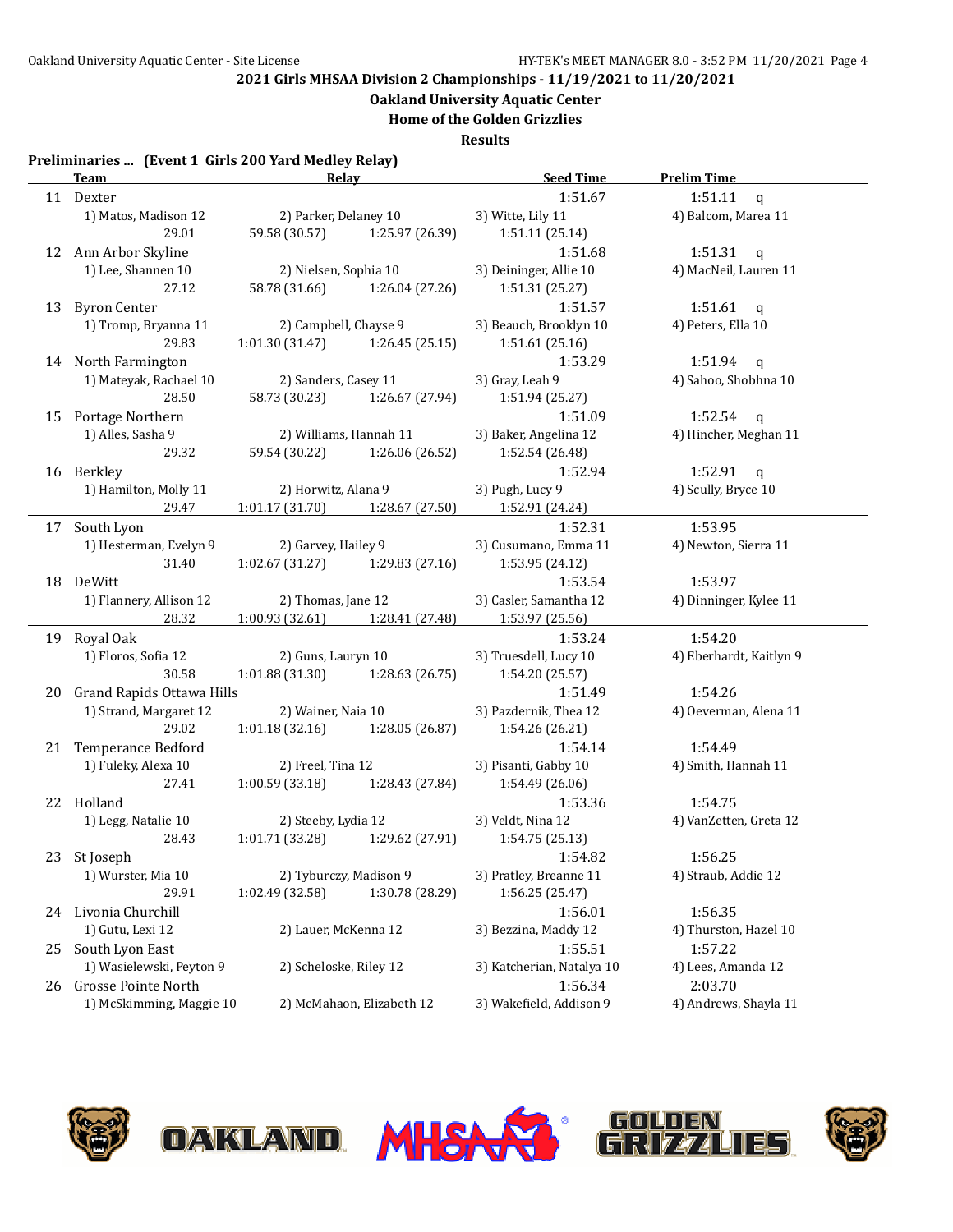## **Oakland University Aquatic Center**

**Home of the Golden Grizzlies**

**Results**

#### **Event 2 Girls 200 Yard Freestyle**

| Division 2: 1:47.88 D 2014  |  |                               | <b>Mollie Pulte</b>           | <b>Bloomfield Hills</b> |
|-----------------------------|--|-------------------------------|-------------------------------|-------------------------|
| Overall: 1:46.25 A 2007     |  |                               | <b>Allison Schmitt</b>        | <b>Canton</b>           |
| Pool Record: 1:47.54 P 2006 |  |                               | Allison Schmitt / Nikki Flynn | <b>Canton / Oakland</b> |
| 2020 Champ: 1:49.42 C 2021  |  |                               | Hannah Williams               | <b>Portage Northern</b> |
|                             |  | 1:48.74 AA-A All-America Auto |                               |                         |

#### **1:50.57 AA-C AA Consideration**

**Meet Qualifying: 2:01.09**

|    | Name                        | Yr School     |                            | <b>Prelim Time</b> | <b>Finals Time</b> |      | <b>Points</b> |
|----|-----------------------------|---------------|----------------------------|--------------------|--------------------|------|---------------|
|    | <b>A Championship Final</b> |               |                            |                    |                    |      |               |
|    | 1 Williams, Hannah          |               | 11 Portage Northern        | 1:51.85            | 1:50.28            | AA-C | 20            |
|    | 25.95                       | 53.43 (27.48) | 1:21.90 (28.47)            | 1:50.28 (28.38)    |                    |      |               |
|    | 2 Clifford, Samantha        |               | 11 Birmingham Seaholm      | 1:50.96            | 1:50.67            |      | 17            |
|    | 25.56                       | 53.66 (28.10) | 1:22.18 (28.52)            | 1:50.67 (28.49)    |                    |      |               |
|    | 3 Yoo, Olivia               |               | 12 Grosse Pointe South     | 1:50.83            | 1:51.46            |      | 16            |
|    | 25.70                       | 53.38 (27.68) | 1:22.06 (28.68)            | 1:51.46 (29.40)    |                    |      |               |
| 4  | Roberson, Ella              |               | 11 Midland Dow             | 1:52.95            | 1:52.37            |      | 15            |
|    | 26.00                       | 53.95 (27.95) | 1:23.15 (29.20)            | 1:52.37 (29.22)    |                    |      |               |
|    | 5 Helmick, Madison          |               | 12 Birmingham Groves       | 1:53.37            | 1:52.76            |      | 14            |
|    | 26.66                       | 55.11 (28.45) | 1:24.05 (28.94)            | 1:52.76 (28.71)    |                    |      |               |
| 6  | Cleason, Lily               |               | 11 Ann Arbor Skyline       | 1:52.57            | 1:53.62            |      | 13            |
|    | 26.20                       | 54.66 (28.46) | 1:23.99 (29.33)            | 1:53.62 (29.63)    |                    |      |               |
|    | 7 Hudson, Grace             |               | 11 Battle Creek Lakeview   | 1:53.58            | 1:53.79            |      | 12            |
|    | 26.25                       | 54.69 (28.44) | 1:24.09 (29.40)            | 1:53.79 (29.70)    |                    |      |               |
| 8  | Kapla, Sophia               |               | 11 Grosse Pointe South     | 1:53.99            | 1:54.82            |      | 11            |
|    | 26.72                       | 55.76 (29.04) | 1:25.30 (29.54)            | 1:54.82 (29.52)    |                    |      |               |
|    | <b>B</b> Consolation Final  |               |                            |                    |                    |      |               |
|    | 9 Fessenden, Danika         |               | 11 Grand Rapids Northview  | 1:54.29            | 1:53.97            |      | 9             |
|    | 26.16                       | 54.75 (28.59) | 1:24.24 (29.49)            | 1:53.97 (29.73)    |                    |      |               |
|    | 10 Hassett, Kelley          |               | 10 Birmingham Seaholm      | 1:54.88            | 1:54.03            |      | 7             |
|    | 26.23                       | 54.79 (28.56) | 1:24.70 (29.91)            | 1:54.03 (29.33)    |                    |      |               |
|    | 11 Sanders, Casey           |               | 11 North Farmington        | 1:56.81            | 1:55.65            |      | 6             |
|    | 26.61                       | 55.56 (28.95) | 1:25.69 (30.13)            | 1:55.65 (29.96)    |                    |      |               |
|    | 12 Forbes, Jaime            |               | 10 Grand Rapids Northview  | 1:56.81            | 1:56.43            |      | 5             |
|    | 26.60                       | 55.86 (29.26) | 1:26.39 (30.53)            | 1:56.43 (30.04)    |                    |      |               |
|    | 13 Stanley, Abigail         |               | 9 Birmingham Seaholm       | 1:58.74            | 1:56.89            |      | 4             |
|    | 26.55                       | 55.64 (29.09) | 1:26.79(31.15)             | 1:56.89(30.10)     |                    |      |               |
|    | 14 Baltes, Ali              | 11 Jenison    |                            | 1:57.57            | 1:56.97            |      | 3             |
|    | 27.73                       | 57.52 (29.79) | 1:27.63(30.11)             | 1:56.97 (29.34)    |                    |      |               |
|    | 15 VanLente, Sydney         |               | 11 GR Forest Hills Central | 1:57.94            | 1:58.29            |      | 2             |
|    | 26.94                       | 56.74 (29.80) | 1:27.66 (30.92)            | 1:58.29 (30.63)    |                    |      |               |
|    | 16 Kinnard, Jill            | 9 Dexter      |                            | 1:58.98            | 1:59.95            |      | $\mathbf{1}$  |
|    | 27.97                       | 58.18 (30.21) | 1:29.39 (31.21)            | 1:59.95 (30.56)    |                    |      |               |
|    | <b>Preliminaries</b>        |               |                            |                    |                    |      |               |
|    | 17 Muccioli, Diana          |               | 12 Grosse Pointe North     | 1:59.04            |                    |      |               |
| 18 | Carothers, Paige            |               | 12 Portage Central         | 1:59.84            |                    |      |               |
|    | 19 Overheul, Kelly          |               | 10 Portage Central         | 1:59.97            |                    |      |               |







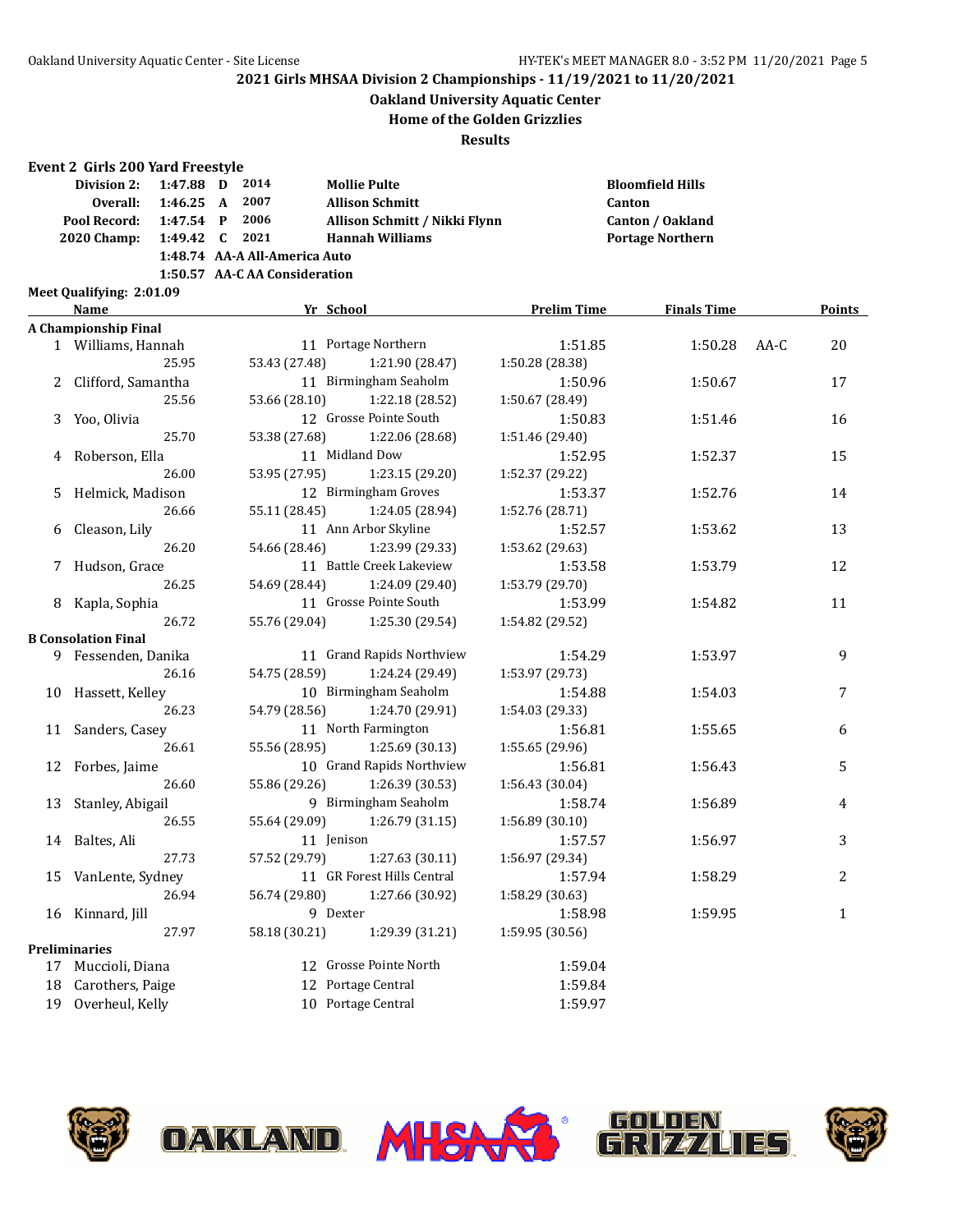**Oakland University Aquatic Center**

**Home of the Golden Grizzlies**

|    | Preliminaries  (Event 2 Girls 200 Yard Freestyle) |                |   |                               |    |                               |                    |                         |   |        |
|----|---------------------------------------------------|----------------|---|-------------------------------|----|-------------------------------|--------------------|-------------------------|---|--------|
|    | <b>Name</b>                                       |                |   |                               |    | Yr School                     | <b>Prelim Time</b> | <b>Finals Time</b>      |   | Points |
| 20 | Thackery, Emily                                   |                |   |                               |    | 9 Midland Dow                 | 2:00.16            |                         |   |        |
| 21 | Murray, Meghan                                    |                |   |                               |    | 11 Birmingham Seaholm         | 2:00.33            |                         |   |        |
| 22 | Zheng, Jessica                                    |                |   |                               | 11 | Rochester Adams               | 2:00.36            |                         |   |        |
| 23 | Sadler, Gina                                      |                |   |                               |    | 12 Ann Arbor Skyline          | 2:01.17            |                         |   |        |
| 24 | VanZetten, Greta                                  |                |   |                               |    | 12 Holland                    | 2:01.26            |                         |   |        |
| 25 | Smith, Hannah                                     |                |   |                               |    | 11 Temperance Bedford         | 2:02.03            |                         |   |        |
| 26 | Welser, Evelyn                                    |                |   |                               |    | 9 Portage Central             | 2:02.06            |                         |   |        |
| 27 | Sadowski, Danica                                  |                |   |                               |    | 9 Grand Rapids Ottawa Hills   | 2:03.11            |                         |   |        |
| 28 | Dalziel, Delaney                                  |                |   |                               |    | 10 Royal Oak                  | 2:03.84            |                         |   |        |
| 29 | McAvoy, Lili                                      |                |   |                               |    | 10 Byron Center               | 2:04.68            |                         |   |        |
|    | Event 2 Girls 200 Yard Freestyle                  |                |   |                               |    |                               |                    |                         |   |        |
|    | Division 2:                                       | 1:47.88 D 2014 |   |                               |    | <b>Mollie Pulte</b>           |                    | <b>Bloomfield Hills</b> |   |        |
|    | Overall:                                          | 1:46.25 A      |   | 2007                          |    | <b>Allison Schmitt</b>        |                    | Canton                  |   |        |
|    | Pool Record:                                      | $1:47.54$ P    |   | 2006                          |    | Allison Schmitt / Nikki Flynn |                    | Canton / Oakland        |   |        |
|    | <b>2020 Champ:</b>                                | 1:49.42        | C | 2021                          |    | <b>Hannah Williams</b>        |                    | <b>Portage Northern</b> |   |        |
|    |                                                   |                |   | 1:48.74 AA-A All-America Auto |    |                               |                    |                         |   |        |
|    |                                                   |                |   | 1:50.57 AA-C AA Consideration |    |                               |                    |                         |   |        |
|    | Meet Qualifying: 2:01.09                          |                |   |                               |    |                               |                    |                         |   |        |
|    | Name                                              |                |   |                               |    | Yr School                     | <b>Seed Time</b>   | <b>Prelim Time</b>      |   |        |
|    | <b>Preliminaries</b>                              |                |   |                               |    |                               |                    |                         |   |        |
|    | 1 Yoo, Olivia                                     |                |   |                               |    | 12 Grosse Pointe South        | 1:53.20            | 1:50.83                 | q |        |
|    |                                                   | 25.63          |   | 53.31 (27.68)                 |    | 1:22.01 (28.70)               | 1:50.83 (28.82)    |                         |   |        |
|    | Clifford, Samantha                                |                |   |                               |    | 11 Birmingham Seaholm         | 1:52.51            | 1:50.96                 | a |        |
|    |                                                   | 25.56          |   | 53.59 (28.03)                 |    | 1:22.26 (28.67)               | 1:50.96 (28.70)    |                         |   |        |
| 3  | Williams, Hannah                                  |                |   |                               |    | 11 Portage Northern           | 1:57.51            | 1:51.85                 | a |        |
|    |                                                   | 26.00          |   | 53.89 (27.89)                 |    | 1:23.01 (29.12)               | 1:51.85 (28.84)    |                         |   |        |
|    | Cleason, Lily                                     |                |   |                               |    | 11 Ann Arbor Skyline          | 1:51.75            | 1:52.57                 | a |        |
|    |                                                   | 25.87          |   | 53.92 (28.05)                 |    | 1:23.06 (29.14)               | 1:52.57 (29.51)    |                         |   |        |
| 5. | Roberson, Ella                                    |                |   |                               |    | 11 Midland Dow                | 1:53.11            | 1:52.95                 | a |        |
|    |                                                   | 26.10          |   | 54.28 (28.18)                 |    | 1:23.54 (29.26)               | 1:52.95 (29.41)    |                         |   |        |
| 6  | Helmick, Madison                                  |                |   |                               |    | 12 Birmingham Groves          | 1:52.63            | 1:53.37                 | q |        |
|    |                                                   | 26.91          |   | 55.49 (28.58)                 |    | 1:24.61 (29.12)               | 1:53.37 (28.76)    |                         |   |        |
| 7  | Hudson, Grace                                     |                |   |                               |    | 11 Battle Creek Lakeview      | 1:56.70            | 1:53.58                 | a |        |
|    |                                                   | 26.41          |   | 55.07 (28.66)                 |    | 1:24.23(29.16)                | 1:53.58 (29.35)    |                         |   |        |
| 8  | Kapla, Sophia                                     |                |   |                               |    | 11 Grosse Pointe South        | 1:56.34            | 1:53.99                 | q |        |
|    |                                                   | 26.37          |   | 54.84 (28.47)                 |    | 1:24.44(29.60)                | 1:53.99 (29.55)    |                         |   |        |
| 9. | Fessenden, Danika                                 |                |   |                               |    | 11 Grand Rapids Northview     | 1:54.05            | 1:54.29                 | q |        |
|    |                                                   | 26.49          |   | 55.05 (28.56)                 |    | 1:24.69 (29.64)               | 1:54.29 (29.60)    |                         |   |        |
|    | 10 Hassett, Kelley                                |                |   |                               |    | 10 Birmingham Seaholm         | 1:56.45            | 1:54.88                 | q |        |
|    |                                                   | 26.08          |   | 54.40 (28.32)                 |    | 1:24.51 (30.11)               | 1:54.88 (30.37)    |                         |   |        |
|    | *11 Sanders, Casey                                |                |   |                               |    | 11 North Farmington           | 1:58.14            | 1:56.81                 | q |        |
|    |                                                   | 26.85          |   | 56.39 (29.54)                 |    | 1:26.76 (30.37)               | 1:56.81 (30.05)    |                         |   |        |
|    | *11 Forbes, Jaime                                 |                |   |                               |    | 10 Grand Rapids Northview     | 1:59.04            | 1:56.81                 | q |        |
|    |                                                   | 26.70          |   | 55.94 (29.24)                 |    | 1:26.76 (30.82)               | 1:56.81 (30.05)    |                         |   |        |

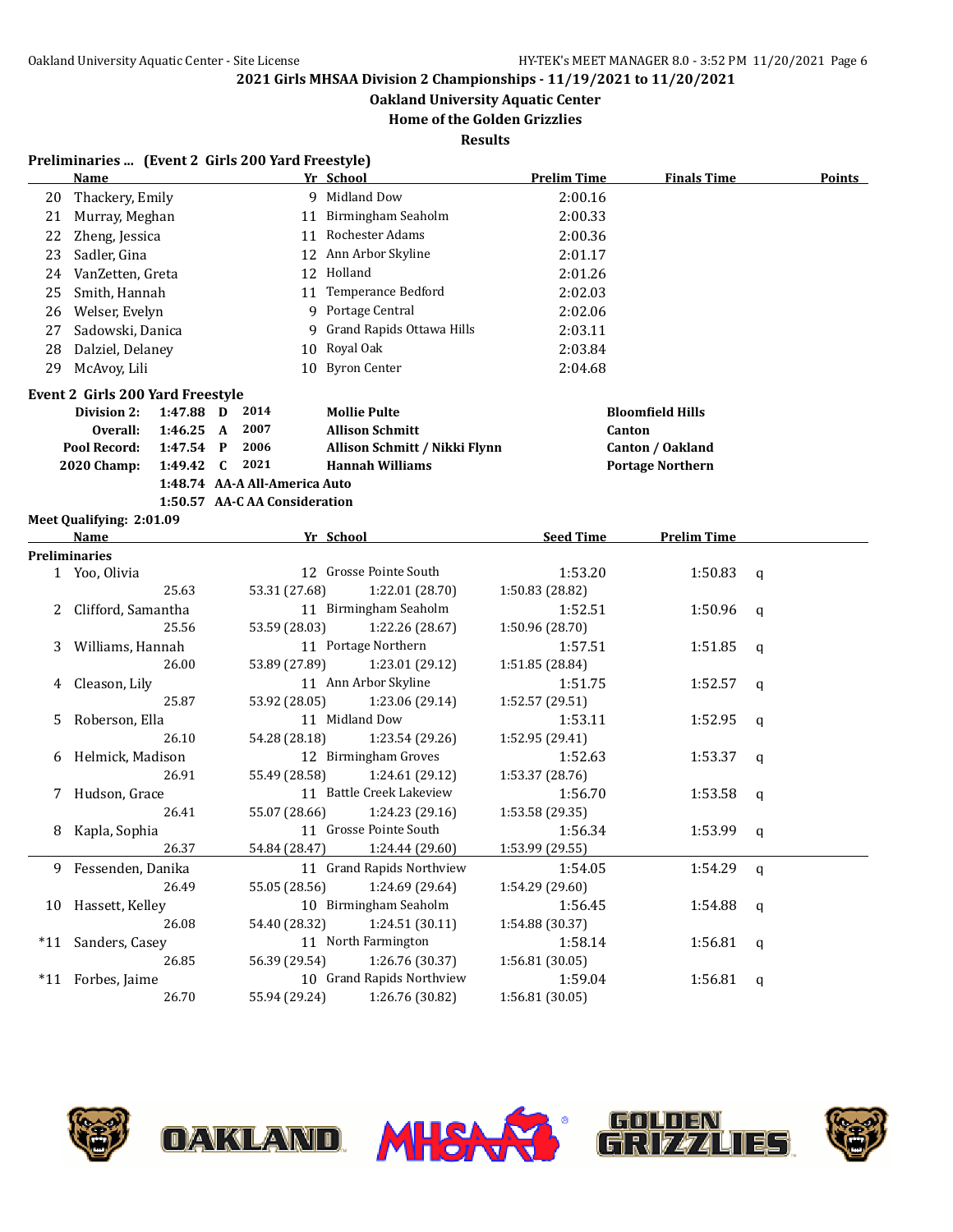**Oakland University Aquatic Center**

**Home of the Golden Grizzlies**

**Results**

### **Preliminaries ... (Event 2 Girls 200 Yard Freestyle)**

| <b>Name</b>         | Yr School                     |                               | Seed Time       | <b>Prelim Time</b> |  |
|---------------------|-------------------------------|-------------------------------|-----------------|--------------------|--|
| 13 Baltes, Ali      | 11 Jenison                    |                               | 1:57.75         | 1:57.57 $q$        |  |
| 27.59               |                               | 57.37 (29.78) 1:27.66 (30.29) | 1:57.57 (29.91) |                    |  |
| 14 VanLente, Sydney |                               | 11 GR Forest Hills Central    | 1:57.10         | $1:57.94$ q        |  |
| 27.00               |                               | 56.72 (29.72) 1:27.38 (30.66) | 1:57.94 (30.56) |                    |  |
| 15 Stanley, Abigail |                               | 9 Birmingham Seaholm          | 1:57.93         | 1:58.74 $q$        |  |
| 26.34               |                               | 55.53 (29.19) 1:27.10 (31.57) | 1:58.74(31.64)  |                    |  |
| 16 Kinnard, Jill    | 9 Dexter                      |                               | 1:57.76         | 1:58.98 $q$        |  |
| 27.51               | 57.55 (30.04) 1:28.65 (31.10) |                               | 1:58.98 (30.33) |                    |  |
| 17 Muccioli, Diana  |                               | 12 Grosse Pointe North        | 1:58.49         | 1:59.04            |  |
| 27.65               | 57.35 (29.70) 1:28.19 (30.84) |                               | 1:59.04 (30.85) |                    |  |
| 18 Carothers, Paige | 12 Portage Central            |                               | 1:59.75         | 1:59.84            |  |
| 28.35               |                               | 58.43 (30.08) 1:29.22 (30.79) | 1:59.84 (30.62) |                    |  |
| 19 Overheul, Kelly  |                               | 10 Portage Central            | 2:00.86         | 1:59.97            |  |
| 27.86               |                               | 58.00 (30.14) 1:29.10 (31.10) | 1:59.97 (30.87) |                    |  |
| 20 Thackery, Emily  |                               | 9 Midland Dow                 | 1:59.87         | 2:00.16            |  |
| 27.77               | 57.78 (30.01) 1:29.05 (31.27) |                               | 2:00.16 (31.11) |                    |  |
| 21 Murray, Meghan   |                               | 11 Birmingham Seaholm         | 1:59.02         | 2:00.33            |  |
| 27.47               | 57.49 (30.02)                 | 1:28.44 (30.95)               | 2:00.33 (31.89) |                    |  |
| 22 Zheng, Jessica   |                               | 11 Rochester Adams            | 1:57.36         | 2:00.36            |  |
| 28.09               |                               | 57.95 (29.86) 1:28.90 (30.95) | 2:00.36 (31.46) |                    |  |
| 23 Sadler, Gina     |                               | 12 Ann Arbor Skyline          | 2:00.83         | 2:01.17            |  |
| 28.02               |                               | 58.82 (30.80) 1:30.16 (31.34) | 2:01.17(31.01)  |                    |  |
| 24 VanZetten, Greta | 12 Holland                    |                               | 2:00.27         | 2:01.26            |  |
| 27.46               |                               | 57.21 (29.75) 1:28.45 (31.24) | 2:01.26 (32.81) |                    |  |
| 25 Smith, Hannah    |                               | 11 Temperance Bedford         | 2:00.71         | 2:02.03            |  |
| 28.13               |                               | 58.84 (30.71) 1:30.34 (31.50) | 2:02.03 (31.69) |                    |  |
| 26 Welser, Evelyn   |                               | 9 Portage Central             | 2:00.06         | 2:02.06            |  |
| 28.01               |                               | 58.81 (30.80) 1:30.62 (31.81) | 2:02.06 (31.44) |                    |  |
| 27 Sadowski, Danica |                               | 9 Grand Rapids Ottawa Hills   | 1:59.17         | 2:03.11            |  |
| 27.94               |                               | 58.91 (30.97) 1:31.10 (32.19) | 2:03.11 (32.01) |                    |  |
| 28 Dalziel, Delaney | 10 Royal Oak                  |                               | 2:00.61         | 2:03.84            |  |
| 28.17               | 59.77 (31.60)                 | 1:32.04 (32.27)               | 2:03.84 (31.80) |                    |  |
| 29 McAvoy, Lili     | 10 Byron Center               |                               | 2:00.30         | 2:04.68            |  |
| 28.09               |                               | 59.30 (31.21) 1:32.14 (32.84) | 2:04.68 (32.54) |                    |  |

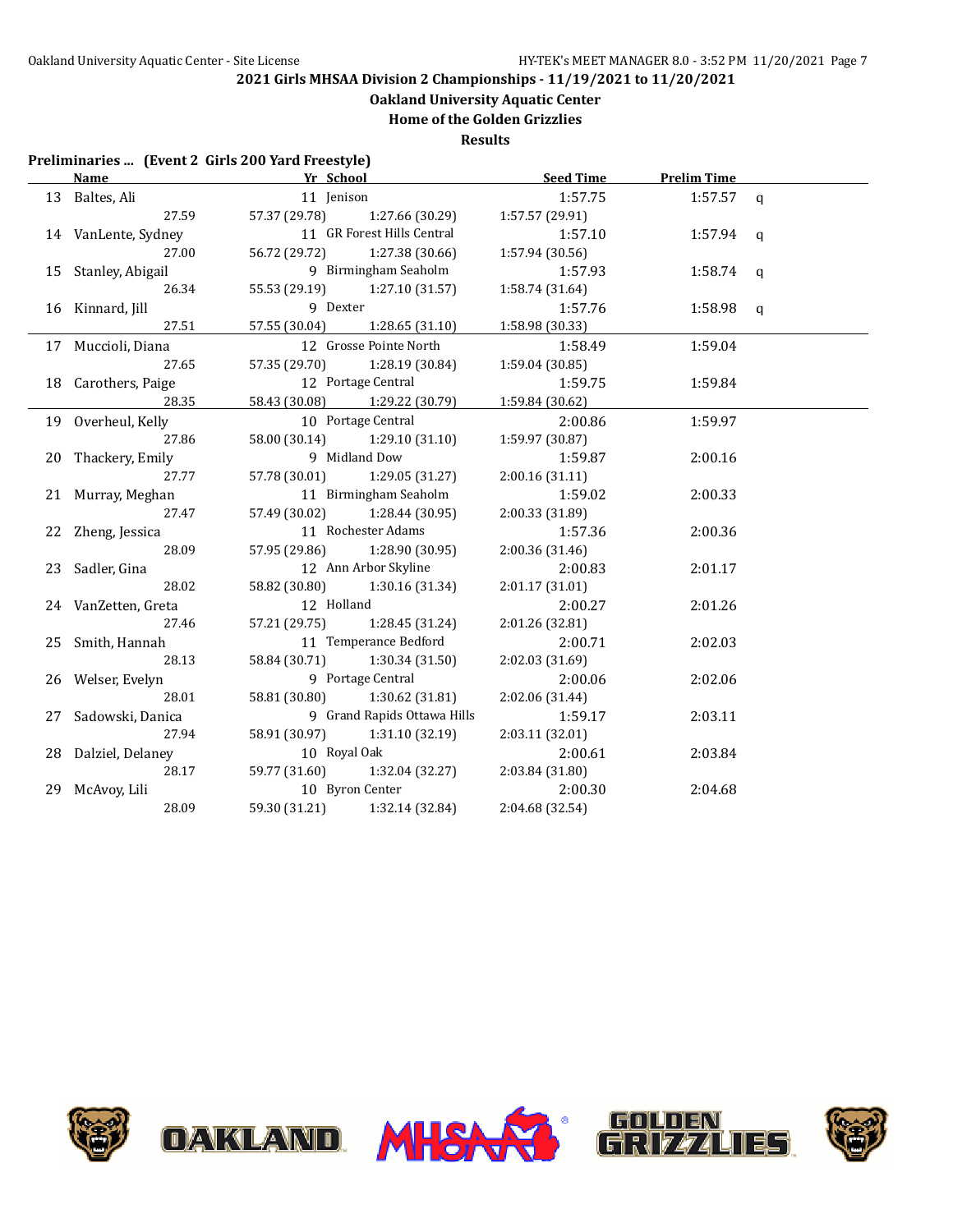### **Oakland University Aquatic Center**

#### **Home of the Golden Grizzlies**

**Results**

#### **Event 3 Girls 200 Yard IM**

| Division 2:                   | $2:00.06$ D      |  | 2011     | <b>Courtney Bartholomew</b> | Holland            |  |
|-------------------------------|------------------|--|----------|-----------------------------|--------------------|--|
| Overall:                      | $1:57.25$ A 2018 |  |          | Kathryn Ackerman            | <b>Grand Haven</b> |  |
| Pool Record:                  | $1:57.92$ P      |  | 2017     | Kathryn Ackerman            | <b>Grand Haven</b> |  |
| <b>2020 Champ:</b>            | 2:02.50          |  | $C$ 2021 | <b>Jordyn Shipps</b>        | <b>DeWitt</b>      |  |
| 2:01.51 AA-A All-America Auto |                  |  |          |                             |                    |  |
| 2:03.64 AA-CAA Consideration  |                  |  |          |                             |                    |  |
| Meet Qualifying: 2:18.39      |                  |  |          |                             |                    |  |

**Name Yr School Prelim Time Finals Time Points A Championship Final** 1 Olsen, Gracie 12 Fenton 2:02.90 2:01.58 C AA-C 20<br>26.08 56.36 (30.28) 1:31.83 (35.47) 2:01.58 (29.75) 26.08 56.36 (30.28) 1:31.83 (35.47) 2 Heavner, Tess 3 9 Fenton 3 9 April 2:04.60 2:04.92 17 26.74 57.42 (30.68) 1:34.51 (37.09) 2:04.92 (30.41) 3 Belmore, Elly 12 Saint Clair Shores Lakeview 2:07.17 2:06.09 16 27.45 59.36 (31.91) 1:36.53 (37.17) 2:06.09 (29.56) 4 Schuetze, Sophie 11 Grosse Pointe South 2:06.76 2:06.38 15 27.05 59.73 (32.68) 1:37.09 (37.36) 2:06.38 (29.29) 5 Stanley, Katherine 12 Birmingham Seaholm 2:06.12 2:06.43 14 27.06 59.46 (32.40) 1:36.06 (36.60) 2:06.43 (30.37) 6 Austin, Karen 12 Birmingham Groves 2:06.86 2:06.46 13 27.46 58.77 (31.31) 1:37.01 (38.24) 2:06.46 (29.45) 7 Bushey, Mackenzie 10 Farmington 2:08.63 2:08.84 12 28.00 1:01.23 (33.23) 1:37.32 (36.09) 2:08.84 (31.52) 8 Horling, Hasten 12 Grand Rapids Northview 2:08.97 2:10.08 11 27.91 1:02.01 (34.10) 1:39.00 (36.99) 2:10.08 (31.08) **B Consolation Final** 9 Forbes, Addy 10 Grand Rapids Northview 2:09.08 2:07.46 9 28.17 58.24 (30.07) 1:37.67 (39.43) 2:07.46 (29.79) 10 Rogers, Sadie 9 Rochester Adams 2:09.38 2:08.45 7 27.89 1:00.95 (33.06) 1:38.49 (37.54) 2:08.45 (29.96) 11 Lezotte, Brooke 11 Grosse Pointe South 2:09.37 2:08.97 6 28.89 1:00.27 (31.38) 1:38.56 (38.29) 2:08.97 (30.41) 12 Beauch, Brooklyn 10 Byron Center 2:09.57 2:11.62 5 27.62 1:02.22 (34.60) 1:40.79 (38.57) 2:11.62 (30.83) 13 Miller, Caroline 11 Portage Central 2:12.86 2:12.39 4 28.81 1:00.51 (31.70) 1:40.23 (39.72) 2:12.39 (32.16) 14 D'Errico, Emme 10 Farmington 2:12.80 2:12.65 3 27.51 1:01.26 (33.75) 1:41.34 (40.08) 2:12.65 (31.31) 15 Radawski, Elyse 12 Jenison 2:12.39 2:13.19 2 29.01 1:03.45 (34.44) 1:41.81 (38.36) 2:13.19 (31.38) 16 Gifford, Chloe 11 Birmingham Seaholm 2:13.22 2:14.85 1 29.00 1:02.87 (33.87) 1:42.33 (39.46) 2:14.85 (32.52) **Preliminaries** 17 Truesdell, Lucy 10 Royal Oak 2:13.52 18 Cusumano, Emma 11 South Lyon 2:14.08 19 Clark, Sienna 11 Grosse Pointe South 2:14.37







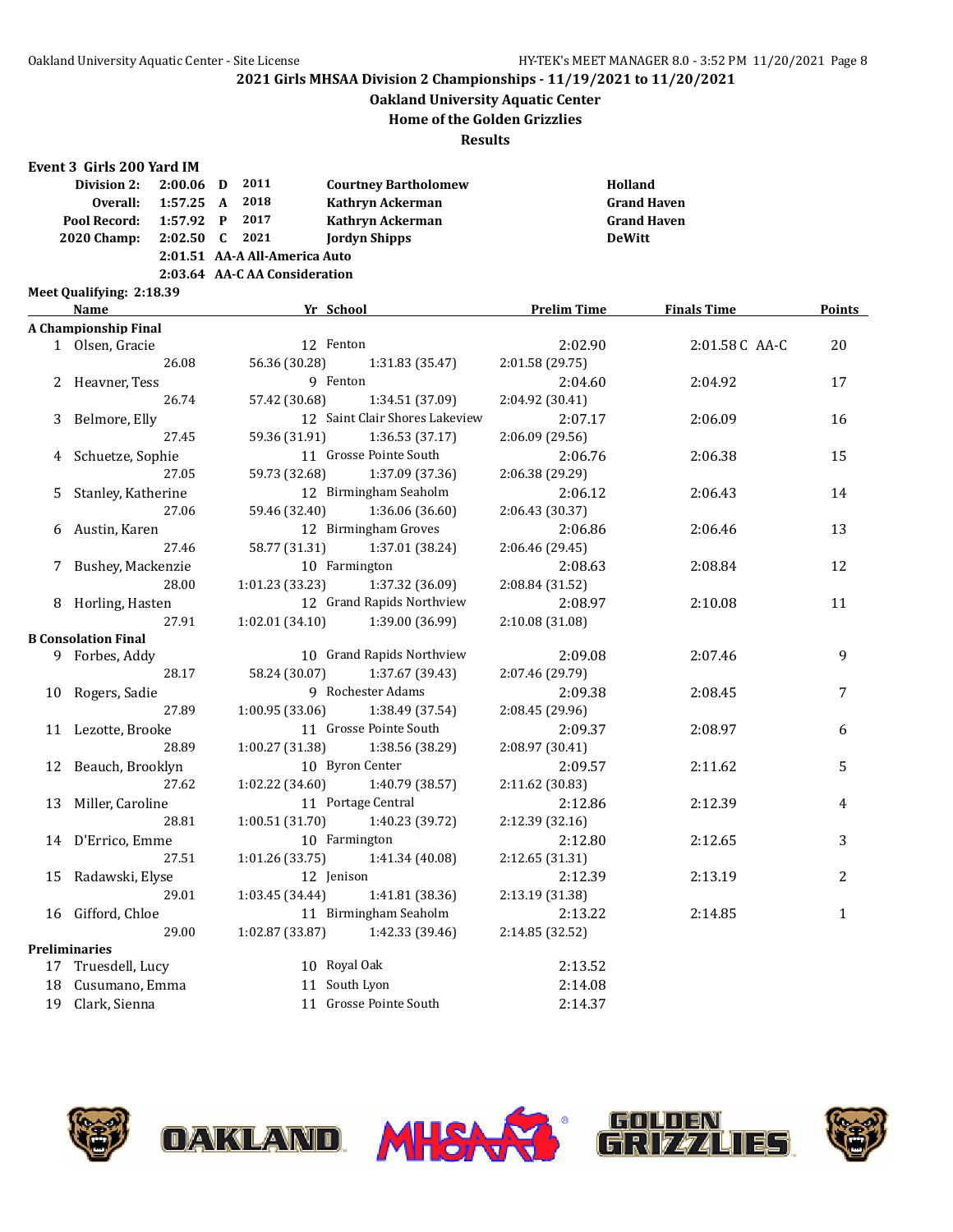**Oakland University Aquatic Center**

## **Home of the Golden Grizzlies**

**Results**

### **Preliminaries ... (Event 3 Girls 200 Yard IM)**

| <b>Name</b>       |                                                                                |                                                                                                                                                                                                                                                                                                                                                                                                                                                                                                           |                            |              |                                  | <b>Prelim Time</b>                                                                                                                                                                                                                                                                                                                                                                                                                                                                                                                                                                                                                                                     | <b>Finals Time</b>                                                                                                                                                                     | <b>Points</b>                                                                                                               |
|-------------------|--------------------------------------------------------------------------------|-----------------------------------------------------------------------------------------------------------------------------------------------------------------------------------------------------------------------------------------------------------------------------------------------------------------------------------------------------------------------------------------------------------------------------------------------------------------------------------------------------------|----------------------------|--------------|----------------------------------|------------------------------------------------------------------------------------------------------------------------------------------------------------------------------------------------------------------------------------------------------------------------------------------------------------------------------------------------------------------------------------------------------------------------------------------------------------------------------------------------------------------------------------------------------------------------------------------------------------------------------------------------------------------------|----------------------------------------------------------------------------------------------------------------------------------------------------------------------------------------|-----------------------------------------------------------------------------------------------------------------------------|
|                   |                                                                                |                                                                                                                                                                                                                                                                                                                                                                                                                                                                                                           |                            |              |                                  | 2:15.01                                                                                                                                                                                                                                                                                                                                                                                                                                                                                                                                                                                                                                                                |                                                                                                                                                                                        |                                                                                                                             |
| Cho, Annika       |                                                                                |                                                                                                                                                                                                                                                                                                                                                                                                                                                                                                           |                            |              |                                  | 2:15.08                                                                                                                                                                                                                                                                                                                                                                                                                                                                                                                                                                                                                                                                |                                                                                                                                                                                        |                                                                                                                             |
|                   |                                                                                |                                                                                                                                                                                                                                                                                                                                                                                                                                                                                                           |                            | 9            | South Lyon                       | 2:15.65                                                                                                                                                                                                                                                                                                                                                                                                                                                                                                                                                                                                                                                                |                                                                                                                                                                                        |                                                                                                                             |
|                   |                                                                                |                                                                                                                                                                                                                                                                                                                                                                                                                                                                                                           |                            |              |                                  | 2:15.98                                                                                                                                                                                                                                                                                                                                                                                                                                                                                                                                                                                                                                                                |                                                                                                                                                                                        |                                                                                                                             |
|                   |                                                                                |                                                                                                                                                                                                                                                                                                                                                                                                                                                                                                           |                            |              |                                  | 2:16.01                                                                                                                                                                                                                                                                                                                                                                                                                                                                                                                                                                                                                                                                |                                                                                                                                                                                        |                                                                                                                             |
|                   |                                                                                |                                                                                                                                                                                                                                                                                                                                                                                                                                                                                                           |                            |              |                                  | 2:16.01                                                                                                                                                                                                                                                                                                                                                                                                                                                                                                                                                                                                                                                                |                                                                                                                                                                                        |                                                                                                                             |
|                   |                                                                                |                                                                                                                                                                                                                                                                                                                                                                                                                                                                                                           |                            | 9            | <b>Birmingham Groves</b>         | 2:16.94                                                                                                                                                                                                                                                                                                                                                                                                                                                                                                                                                                                                                                                                |                                                                                                                                                                                        |                                                                                                                             |
|                   |                                                                                |                                                                                                                                                                                                                                                                                                                                                                                                                                                                                                           |                            | 9            | Berkley                          | 2:18.12                                                                                                                                                                                                                                                                                                                                                                                                                                                                                                                                                                                                                                                                |                                                                                                                                                                                        |                                                                                                                             |
|                   |                                                                                |                                                                                                                                                                                                                                                                                                                                                                                                                                                                                                           |                            | 10           | Midland Dow                      | 2:18.14                                                                                                                                                                                                                                                                                                                                                                                                                                                                                                                                                                                                                                                                |                                                                                                                                                                                        |                                                                                                                             |
| Haney, Rose       |                                                                                |                                                                                                                                                                                                                                                                                                                                                                                                                                                                                                           |                            |              |                                  | 2:18.27                                                                                                                                                                                                                                                                                                                                                                                                                                                                                                                                                                                                                                                                |                                                                                                                                                                                        |                                                                                                                             |
|                   |                                                                                |                                                                                                                                                                                                                                                                                                                                                                                                                                                                                                           |                            |              |                                  | 2:18.35                                                                                                                                                                                                                                                                                                                                                                                                                                                                                                                                                                                                                                                                |                                                                                                                                                                                        |                                                                                                                             |
|                   |                                                                                |                                                                                                                                                                                                                                                                                                                                                                                                                                                                                                           |                            |              |                                  | 2:18.39                                                                                                                                                                                                                                                                                                                                                                                                                                                                                                                                                                                                                                                                |                                                                                                                                                                                        |                                                                                                                             |
|                   |                                                                                |                                                                                                                                                                                                                                                                                                                                                                                                                                                                                                           |                            |              |                                  | 2:19.24                                                                                                                                                                                                                                                                                                                                                                                                                                                                                                                                                                                                                                                                |                                                                                                                                                                                        |                                                                                                                             |
|                   |                                                                                |                                                                                                                                                                                                                                                                                                                                                                                                                                                                                                           |                            |              |                                  | 2:19.30                                                                                                                                                                                                                                                                                                                                                                                                                                                                                                                                                                                                                                                                |                                                                                                                                                                                        |                                                                                                                             |
|                   |                                                                                |                                                                                                                                                                                                                                                                                                                                                                                                                                                                                                           |                            |              |                                  | 2:19.38                                                                                                                                                                                                                                                                                                                                                                                                                                                                                                                                                                                                                                                                |                                                                                                                                                                                        |                                                                                                                             |
|                   |                                                                                |                                                                                                                                                                                                                                                                                                                                                                                                                                                                                                           |                            |              | Farmington                       | 2:19.95                                                                                                                                                                                                                                                                                                                                                                                                                                                                                                                                                                                                                                                                |                                                                                                                                                                                        |                                                                                                                             |
|                   |                                                                                |                                                                                                                                                                                                                                                                                                                                                                                                                                                                                                           |                            | 10           | <b>East Lansing</b>              | 2:21.30                                                                                                                                                                                                                                                                                                                                                                                                                                                                                                                                                                                                                                                                |                                                                                                                                                                                        |                                                                                                                             |
|                   |                                                                                |                                                                                                                                                                                                                                                                                                                                                                                                                                                                                                           |                            |              |                                  |                                                                                                                                                                                                                                                                                                                                                                                                                                                                                                                                                                                                                                                                        |                                                                                                                                                                                        |                                                                                                                             |
|                   |                                                                                |                                                                                                                                                                                                                                                                                                                                                                                                                                                                                                           |                            |              |                                  |                                                                                                                                                                                                                                                                                                                                                                                                                                                                                                                                                                                                                                                                        |                                                                                                                                                                                        |                                                                                                                             |
|                   |                                                                                |                                                                                                                                                                                                                                                                                                                                                                                                                                                                                                           |                            |              |                                  |                                                                                                                                                                                                                                                                                                                                                                                                                                                                                                                                                                                                                                                                        |                                                                                                                                                                                        |                                                                                                                             |
|                   |                                                                                | P                                                                                                                                                                                                                                                                                                                                                                                                                                                                                                         | 2017                       |              |                                  |                                                                                                                                                                                                                                                                                                                                                                                                                                                                                                                                                                                                                                                                        |                                                                                                                                                                                        |                                                                                                                             |
|                   | 2:02.50                                                                        | C                                                                                                                                                                                                                                                                                                                                                                                                                                                                                                         | 2021                       |              |                                  |                                                                                                                                                                                                                                                                                                                                                                                                                                                                                                                                                                                                                                                                        |                                                                                                                                                                                        |                                                                                                                             |
|                   |                                                                                |                                                                                                                                                                                                                                                                                                                                                                                                                                                                                                           |                            |              |                                  |                                                                                                                                                                                                                                                                                                                                                                                                                                                                                                                                                                                                                                                                        |                                                                                                                                                                                        |                                                                                                                             |
|                   |                                                                                |                                                                                                                                                                                                                                                                                                                                                                                                                                                                                                           |                            |              |                                  |                                                                                                                                                                                                                                                                                                                                                                                                                                                                                                                                                                                                                                                                        |                                                                                                                                                                                        |                                                                                                                             |
|                   |                                                                                |                                                                                                                                                                                                                                                                                                                                                                                                                                                                                                           |                            |              |                                  |                                                                                                                                                                                                                                                                                                                                                                                                                                                                                                                                                                                                                                                                        |                                                                                                                                                                                        |                                                                                                                             |
| <b>Name</b>       |                                                                                |                                                                                                                                                                                                                                                                                                                                                                                                                                                                                                           |                            |              |                                  | <b>Seed Time</b>                                                                                                                                                                                                                                                                                                                                                                                                                                                                                                                                                                                                                                                       | <b>Prelim Time</b>                                                                                                                                                                     |                                                                                                                             |
|                   |                                                                                |                                                                                                                                                                                                                                                                                                                                                                                                                                                                                                           |                            |              |                                  |                                                                                                                                                                                                                                                                                                                                                                                                                                                                                                                                                                                                                                                                        |                                                                                                                                                                                        |                                                                                                                             |
|                   |                                                                                |                                                                                                                                                                                                                                                                                                                                                                                                                                                                                                           |                            |              |                                  |                                                                                                                                                                                                                                                                                                                                                                                                                                                                                                                                                                                                                                                                        |                                                                                                                                                                                        | gAA-C                                                                                                                       |
|                   |                                                                                |                                                                                                                                                                                                                                                                                                                                                                                                                                                                                                           |                            |              |                                  |                                                                                                                                                                                                                                                                                                                                                                                                                                                                                                                                                                                                                                                                        |                                                                                                                                                                                        |                                                                                                                             |
|                   |                                                                                |                                                                                                                                                                                                                                                                                                                                                                                                                                                                                                           |                            |              |                                  |                                                                                                                                                                                                                                                                                                                                                                                                                                                                                                                                                                                                                                                                        |                                                                                                                                                                                        | q                                                                                                                           |
|                   |                                                                                |                                                                                                                                                                                                                                                                                                                                                                                                                                                                                                           |                            |              |                                  |                                                                                                                                                                                                                                                                                                                                                                                                                                                                                                                                                                                                                                                                        |                                                                                                                                                                                        |                                                                                                                             |
|                   |                                                                                |                                                                                                                                                                                                                                                                                                                                                                                                                                                                                                           |                            |              |                                  |                                                                                                                                                                                                                                                                                                                                                                                                                                                                                                                                                                                                                                                                        |                                                                                                                                                                                        | $\mathbf q$                                                                                                                 |
|                   |                                                                                |                                                                                                                                                                                                                                                                                                                                                                                                                                                                                                           |                            |              |                                  |                                                                                                                                                                                                                                                                                                                                                                                                                                                                                                                                                                                                                                                                        |                                                                                                                                                                                        |                                                                                                                             |
|                   |                                                                                |                                                                                                                                                                                                                                                                                                                                                                                                                                                                                                           |                            |              |                                  |                                                                                                                                                                                                                                                                                                                                                                                                                                                                                                                                                                                                                                                                        |                                                                                                                                                                                        | q                                                                                                                           |
|                   |                                                                                |                                                                                                                                                                                                                                                                                                                                                                                                                                                                                                           |                            |              |                                  |                                                                                                                                                                                                                                                                                                                                                                                                                                                                                                                                                                                                                                                                        |                                                                                                                                                                                        |                                                                                                                             |
|                   |                                                                                |                                                                                                                                                                                                                                                                                                                                                                                                                                                                                                           |                            |              |                                  |                                                                                                                                                                                                                                                                                                                                                                                                                                                                                                                                                                                                                                                                        |                                                                                                                                                                                        | $\mathbf q$                                                                                                                 |
| Belmore, Elly     |                                                                                |                                                                                                                                                                                                                                                                                                                                                                                                                                                                                                           |                            |              |                                  |                                                                                                                                                                                                                                                                                                                                                                                                                                                                                                                                                                                                                                                                        |                                                                                                                                                                                        |                                                                                                                             |
|                   |                                                                                |                                                                                                                                                                                                                                                                                                                                                                                                                                                                                                           |                            |              |                                  |                                                                                                                                                                                                                                                                                                                                                                                                                                                                                                                                                                                                                                                                        |                                                                                                                                                                                        |                                                                                                                             |
|                   |                                                                                |                                                                                                                                                                                                                                                                                                                                                                                                                                                                                                           |                            |              | 12 Saint Clair Shores Lakeview   | 2:10.95                                                                                                                                                                                                                                                                                                                                                                                                                                                                                                                                                                                                                                                                | 2:07.17                                                                                                                                                                                | q                                                                                                                           |
|                   | 27.39                                                                          |                                                                                                                                                                                                                                                                                                                                                                                                                                                                                                           | 59.22 (31.83)              |              | 1:37.31 (38.09)                  | 2:07.17 (29.86)                                                                                                                                                                                                                                                                                                                                                                                                                                                                                                                                                                                                                                                        |                                                                                                                                                                                        |                                                                                                                             |
| Bushey, Mackenzie | 27.29                                                                          |                                                                                                                                                                                                                                                                                                                                                                                                                                                                                                           | 1:00.43(33.14)             |              | 10 Farmington<br>1:36.72 (36.29) | 2:08.53<br>2:08.63 (31.91)                                                                                                                                                                                                                                                                                                                                                                                                                                                                                                                                                                                                                                             | 2:08.63                                                                                                                                                                                | q                                                                                                                           |
|                   | Division 2:<br>Overall:<br>Pool Record:<br>2020 Champ:<br><b>Preliminaries</b> | Stafford, Chloe<br>Garvey, Hailey<br>Blakely, Abigail<br>Matos, Madison<br>Grake, Stella<br>O'Brien, Ally<br>Horwitz, Alana<br>Murphy, Eryn<br>Reed, Isabella<br>Koenn, Natalie<br>Ugorowski, Gemma<br>Strand, Margaret<br>Kamp, Lauren<br>Peura, Madelyn<br>Bergdolt, Sarah<br>Event 3 Girls 200 Yard IM<br>2:00.06<br>1:57.25<br>1:57.92<br>Meet Qualifying: 2:18.39<br>1 Olsen, Gracie<br>26.43<br>Heavner, Tess<br>26.85<br>Stanley, Katherine<br>27.16<br>Schuetze, Sophie<br>27.20<br>Austin, Karen | D<br>$\mathbf{A}$<br>27.53 | 2011<br>2018 |                                  | Yr School<br>12 Midland Dow<br>9 Farmington<br>12 Birmingham Seaholm<br>12 Dexter<br>11 Birmingham Groves<br>12 Fenton<br>11 Jenison<br>11 Dexter<br>12 Rochester Adams<br>12 Grand Rapids Ottawa Hills<br>11 Birmingham Groves<br>11<br><b>Courtney Bartholomew</b><br>Kathryn Ackerman<br>Kathryn Ackerman<br><b>Jordyn Shipps</b><br>2:01.51 AA-A All-America Auto<br>2:03.64 AA-C AA Consideration<br>Yr School<br>12 Fenton<br>56.70 (30.27)<br>1:32.68 (35.98)<br>9 Fenton<br>57.82 (30.97)<br>1:34.25 (36.43)<br>12 Birmingham Seaholm<br>59.38 (32.22)<br>1:35.61(36.23)<br>11 Grosse Pointe South<br>59.82 (32.62)<br>1:37.04 (37.22)<br>12 Birmingham Groves | 2:02.85<br>2:02.90 (30.22)<br>2:05.85<br>2:04.60 (30.35)<br>2:08.64<br>2:06.12 (30.51)<br>2:09.20<br>2:06.76 (29.72)<br>2:09.17<br>58.97 (31.44)<br>1:37.28 (38.31)<br>2:06.86 (29.58) | Holland<br><b>Grand Haven</b><br><b>Grand Haven</b><br><b>DeWitt</b><br>2:02.90<br>2:04.60<br>2:06.12<br>2:06.76<br>2:06.86 |





27.48 1:01.55 (34.07) 1:38.37 (36.82) 2:08.97 (30.60)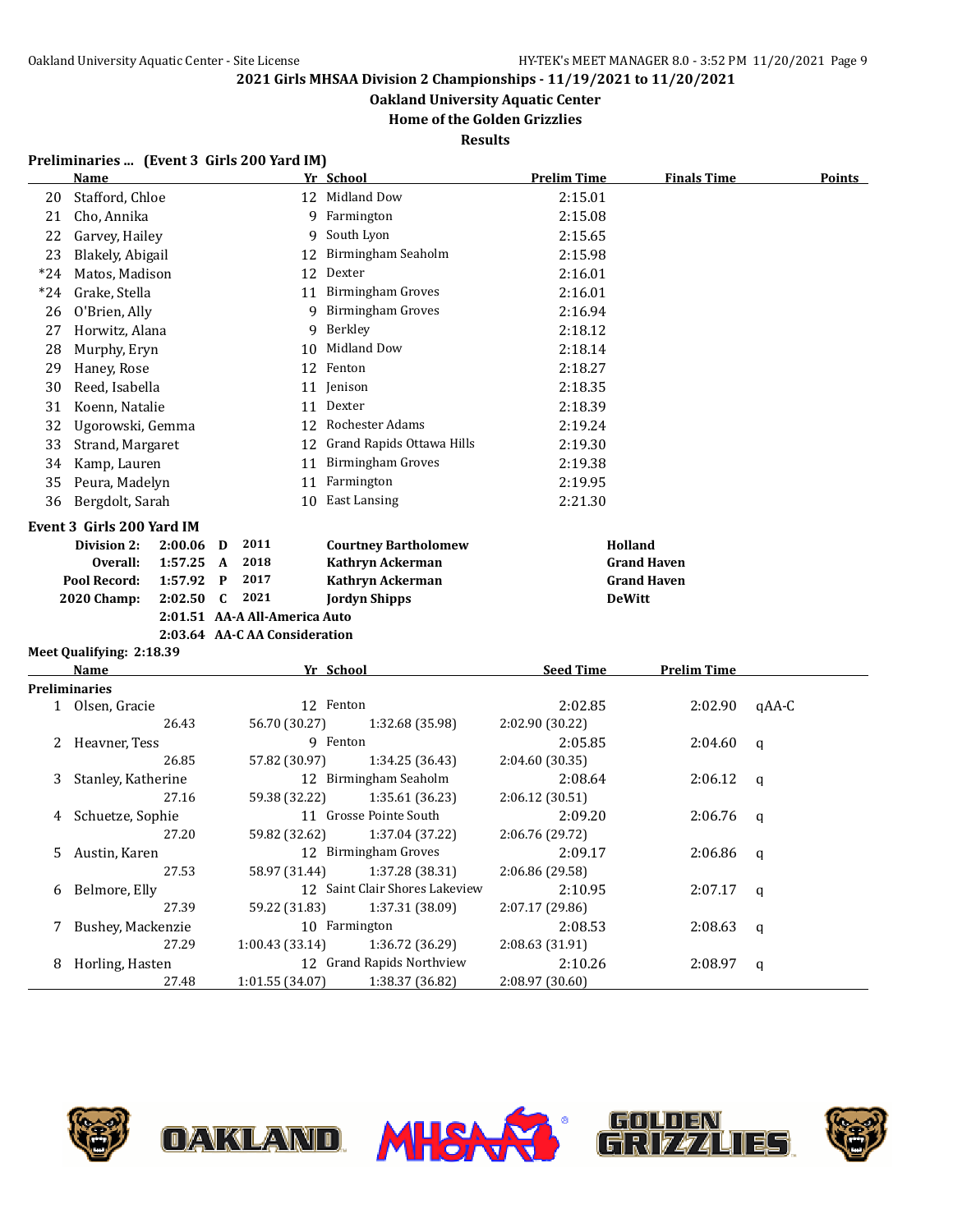**Oakland University Aquatic Center**

# **Home of the Golden Grizzlies**

**Results**

### **Preliminaries ... (Event 3 Girls 200 Yard IM)**

|    | <b>Name</b>         | Yr School and The School            |                           | Seed Time       | <b>Prelim Time</b> |              |
|----|---------------------|-------------------------------------|---------------------------|-----------------|--------------------|--------------|
|    | 9 Forbes, Addy      |                                     | 10 Grand Rapids Northview | 2:10.06         | 2:09.08            | $\mathbf{q}$ |
|    | 28.35               | 59.71 (31.36) 1:38.65 (38.94)       |                           | 2:09.08 (30.43) |                    |              |
|    | 10 Lezotte, Brooke  |                                     | 11 Grosse Pointe South    | 2:11.62         | $2:09.37$ q        |              |
|    | 28.99               | $1:00.86(31.87)$ $1:39.67(38.81)$   |                           | 2:09.37 (29.70) |                    |              |
|    | 11 Rogers, Sadie    |                                     | 9 Rochester Adams         | 2:11.71         | 2:09.38            | q            |
|    | 28.13               | $1:00.83$ (32.70) $1:39.43$ (38.60) |                           | 2:09.38 (29.95) |                    |              |
|    | 12 Beauch, Brooklyn | 10 Byron Center                     |                           | 2:10.07         | 2:09.57            | q            |
|    | 27.52               | 1:00.55 (33.03)                     | 1:39.17 (38.62)           | 2:09.57 (30.40) |                    |              |
|    | 13 Radawski, Elyse  | 12 Jenison                          |                           | 2:12.01         | 2:12.39            | q            |
|    | 28.76               | 1:03.12 (34.36)                     | 1:41.60 (38.48)           | 2:12.39 (30.79) |                    |              |
|    | 14 D'Errico, Emme   | 10 Farmington                       |                           | 2:17.65         | 2:12.80            | q            |
|    | 27.37               | 1:01.33 (33.96)                     | 1:41.54 (40.21)           | 2:12.80 (31.26) |                    |              |
|    | 15 Miller, Caroline |                                     | 11 Portage Central        | 2:13.98         | 2:12.86            | q            |
|    | 28.84               | 1:00.80 (31.96)                     | 1:40.72 (39.92)           | 2:12.86 (32.14) |                    |              |
|    | 16 Gifford, Chloe   |                                     | 11 Birmingham Seaholm     | 2:14.94         | $2:13.22$ q        |              |
|    | 28.90               | 1:02.84 (33.94) 1:41.65 (38.81)     |                           | 2:13.22 (31.57) |                    |              |
|    | 17 Truesdell, Lucy  | 10 Royal Oak                        |                           | 2:14.42         | 2:13.52            |              |
|    | 28.39               | 1:02.91 (34.52)                     | 1:41.38 (38.47)           | 2:13.52 (32.14) |                    |              |
|    | 18 Cusumano, Emma   | 11 South Lyon                       |                           | 2:13.54         | 2:14.08            |              |
|    | 28.91               | 1:03.21 (34.30) 1:43.17 (39.96)     |                           | 2:14.08(30.91)  |                    |              |
|    | 19 Clark, Sienna    |                                     | 11 Grosse Pointe South    | 2:17.34         | 2:14.37            |              |
|    | 30.38               | 1:03.71 (33.33)                     | 1:44.00 (40.29)           | 2:14.37 (30.37) |                    |              |
|    | 20 Stafford, Chloe  | 12 Midland Dow                      |                           | 2:15.09         | 2:15.01            |              |
|    | 29.30               | 1:03.18 (33.88)                     | 1:43.74 (40.56)           | 2:15.01 (31.27) |                    |              |
|    | 21 Cho, Annika      | 9 Farmington                        |                           | 2:17.49         | 2:15.08            |              |
|    | 28.72               | 1:02.48 (33.76)                     | 1:43.23 (40.75)           | 2:15.08 (31.85) |                    |              |
|    | 22 Garvey, Hailey   | 9 South Lyon                        |                           | 2:14.65         | 2:15.65            |              |
|    | 29.71               | $1:04.40(34.69)$ $1:44.32(39.92)$   |                           | 2:15.65 (31.33) |                    |              |
|    | 23 Blakely, Abigail |                                     | 12 Birmingham Seaholm     | 2:15.13         | 2:15.98            |              |
|    | 28.85               | $1:03.30(34.45)$ $1:44.26(40.96)$   |                           | 2:15.98 (31.72) |                    |              |
|    | *24 Matos, Madison  | 12 Dexter                           |                           | 2:17.30         | 2:16.01            |              |
|    | 30.83               | $1:03.75(32.92)$ $1:44.68(40.93)$   |                           | 2:16.01 (31.33) |                    |              |
|    | *24 Grake, Stella   |                                     | 11 Birmingham Groves      | 2:17.96         | 2:16.01            |              |
|    | 30.52               | 1:05.90 (35.38)                     | 1:43.70 (37.80)           | 2:16.01 (32.31) |                    |              |
|    | 26 O'Brien, Ally    |                                     | 9 Birmingham Groves       | 2:14.49         | 2:16.94            |              |
|    | 28.96               | $1:04.45(35.49)$ $1:43.31(38.86)$   |                           | 2:16.94 (33.63) |                    |              |
|    | 27 Horwitz, Alana   |                                     | 9 Berkley                 | 2:18.24         | 2:18.12            |              |
|    | 30.13               | 1:07.14(37.01)                      | 1:45.67 (38.53)           | 2:18.12 (32.45) |                    |              |
|    | 28 Murphy, Eryn     | 10 Midland Dow                      |                           | 2:17.66         | 2:18.14            |              |
|    | 29.26               | 1:04.00(34.74)                      | 1:45.56 (41.56)           | 2:18.14 (32.58) |                    |              |
| 29 | Haney, Rose         | 12 Fenton                           |                           | 2:18.29         | 2:18.27            |              |
|    | 29.90               | 1:05.26(35.36)                      | 1:46.18 (40.92)           | 2:18.27 (32.09) |                    |              |
| 30 | Reed, Isabella      | 11 Jenison                          |                           | 2:18.29         | 2:18.35            |              |
|    | 29.99               | 1:04.84 (34.85)                     | 1:46.72 (41.88)           | 2:18.35 (31.63) |                    |              |
|    | 31 Koenn, Natalie   | 11 Dexter                           |                           | 2:17.72         | 2:18.39            |              |
|    | 30.26               | 1:05.28 (35.02)                     | 1:45.13 (39.85)           | 2:18.39 (33.26) |                    |              |
|    |                     |                                     |                           |                 |                    |              |

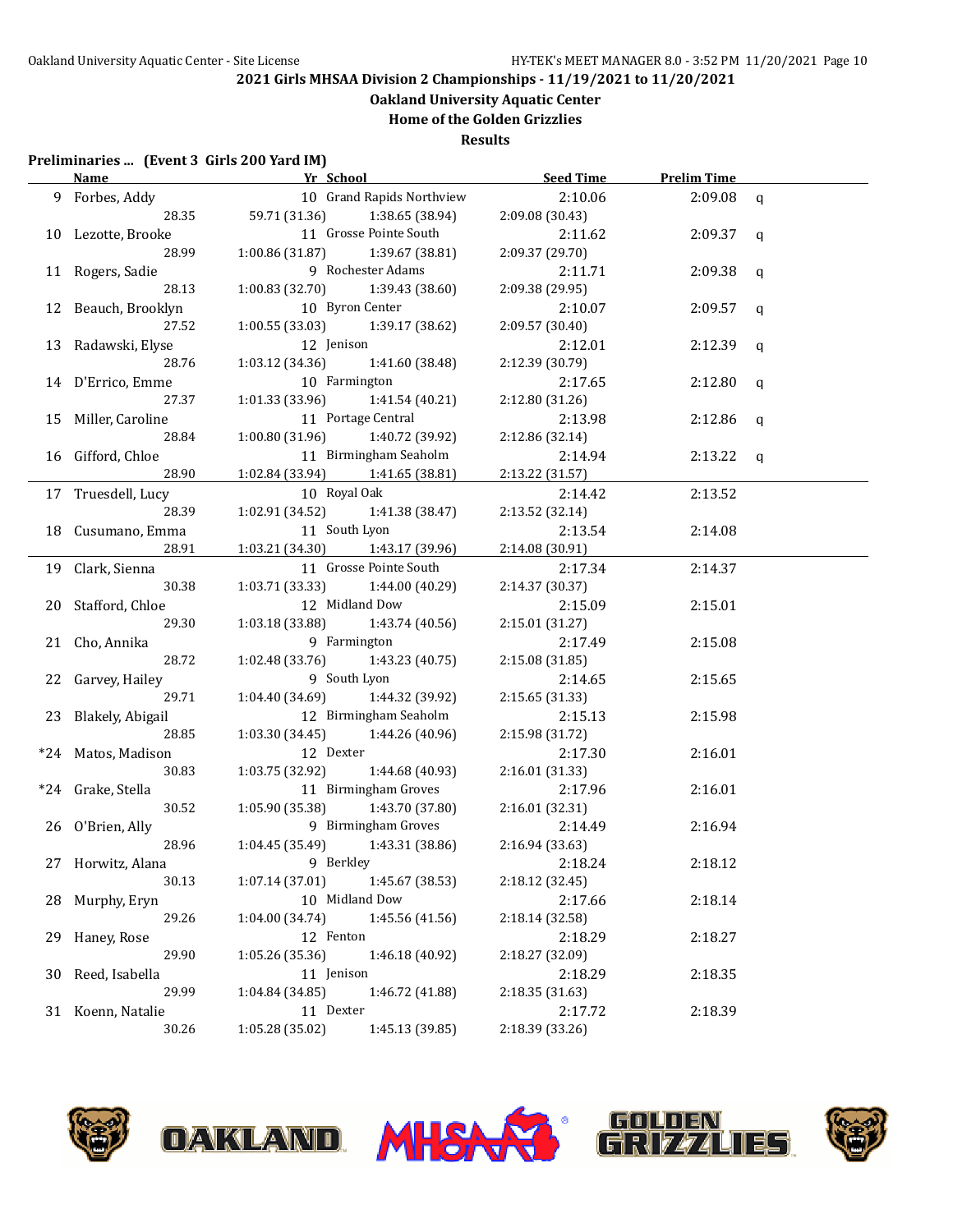**Oakland University Aquatic Center**

**Home of the Golden Grizzlies**

**Results**

#### **Preliminaries ... (Event 3 Girls 200 Yard IM)**

|    | <b>Name</b>                                                                                                           |              |                             | Yr School                              | <b>Seed Time</b>   | <b>Prelim Time</b>    |                         |
|----|-----------------------------------------------------------------------------------------------------------------------|--------------|-----------------------------|----------------------------------------|--------------------|-----------------------|-------------------------|
| 32 | Ugorowski, Gemma                                                                                                      |              |                             | 12 Rochester Adams                     | 2:16.00            | 2:19.24               |                         |
|    | 30.58                                                                                                                 |              | 1:07.42 (36.84)             | 1:45.93 (38.51)                        | 2:19.24 (33.31)    |                       |                         |
| 33 | Strand, Margaret                                                                                                      |              |                             | 12 Grand Rapids Ottawa Hills           | 2:17.56            | 2:19.30               |                         |
|    | 30.51                                                                                                                 |              | 1:03.52 (33.01)             | 1:46.15 (42.63)                        | 2:19.30 (33.15)    |                       |                         |
| 34 | Kamp, Lauren                                                                                                          |              |                             | 11 Birmingham Groves                   | 2:17.80            | 2:19.38               |                         |
|    | 29.67                                                                                                                 |              | 1:06.33 (36.66)             | 1:45.92 (39.59)                        | 2:19.38 (33.46)    |                       |                         |
| 35 | Peura, Madelyn                                                                                                        |              |                             | 11 Farmington                          | 2:15.94            | 2:19.95               |                         |
|    | 28.89                                                                                                                 |              | 1:05.56 (36.67)             | 1:45.52 (39.96)                        | 2:19.95 (34.43)    |                       |                         |
|    | 36 Bergdolt, Sarah                                                                                                    |              |                             | 10 East Lansing                        | 2:18.31            | 2:21.30               |                         |
|    | 29.08                                                                                                                 |              | 1:03.37 (34.29)             | 1:49.58(46.21)                         | 2:21.30 (31.72)    |                       |                         |
|    | Event 4 Girls 50 Yard Freestyle<br>**15-Minute Break After Prelims**<br>Division 2:<br>22.19 D<br>Overall:<br>22.04 A |              | 2017<br>2002                | <b>Ileah Doctor</b><br>Kara Lynn Joyce | Pioneer            | <b>E</b> Grand Rapids |                         |
|    | Pool Record:<br>22.38                                                                                                 | $\mathbf{P}$ | 2017                        | <b>Ashley Turak</b>                    |                    | Farmington            |                         |
|    | <b>2020 Champ:</b><br>23.90                                                                                           | $\mathbf{C}$ | 2021                        | <b>Grace Albrecht</b>                  | Jenison            |                       |                         |
|    |                                                                                                                       |              | 23.20 AA-A All-America Auto |                                        |                    |                       |                         |
|    | Meet Qualifying: 25.59                                                                                                |              | 23.54 AA-C AA Consideration |                                        |                    |                       |                         |
|    | Name                                                                                                                  |              |                             | Yr School                              | <b>Prelim Time</b> | <b>Finals Time</b>    | Points                  |
|    | A Championship Final                                                                                                  |              |                             |                                        |                    |                       |                         |
|    | *1 Albrecht, Grace                                                                                                    |              |                             | 10 Jenison                             | 23.83              | 23.94                 | 18.50                   |
| *1 | Kozma, Claire                                                                                                         |              |                             | 12 Ann Arbor Skyline                   | 23.79              | 23.94                 | 18.50                   |
| 3  | Burry, Carly                                                                                                          |              |                             | 12 Birmingham Seaholm                  | 24.05              | 23.98                 | 16                      |
| 4  | Dalziel, Mairin                                                                                                       |              |                             | 12 Royal Oak                           | 24.29              | 24.10                 | 15                      |
| 5  | Dixon, Eliza                                                                                                          |              |                             | 12 Birmingham Seaholm                  | 24.43              | 24.31                 | 14                      |
| 6  | McKinley, Jillian                                                                                                     |              |                             | 12 Coldwater                           | 24.28              | 24.35                 | 13                      |
| 7  | Newton, Sierra                                                                                                        |              |                             | 11 South Lyon                          | 24.72              | 24.40                 | 12                      |
| 8  | Hopek, Anya                                                                                                           |              |                             | 11 DeWitt                              | 24.64              | 24.49                 | 11                      |
|    | <b>B</b> Consolation Final                                                                                            |              |                             |                                        |                    |                       |                         |
| 9  | Tay, Maddie                                                                                                           |              |                             | 12 Grand Rapids Northview              | 24.81              | 24.68                 | 9                       |
| 10 | Bedsworth, Phoebe                                                                                                     |              |                             | 12 Grosse Pointe South                 | 24.86              | 24.69                 | 7                       |
| 11 | Petz, Lillian                                                                                                         |              |                             | 10 Grosse Pointe South                 | 25.18              | 24.98                 | 6                       |
| 12 | Lindower, Lily                                                                                                        |              | 9                           | <b>Grand Rapids Northview</b>          | 24.99              | 25.05                 | 5                       |
| 13 | Handwork, Phoebe                                                                                                      |              |                             | 11 Grosse Pointe South                 | 24.85              | 25.12                 | $\overline{\mathbf{4}}$ |
| 14 | Nelson, Ashleigh                                                                                                      |              |                             | 11 Byron Center                        | 25.17              | 25.14                 | 3                       |
| 15 | Morris, Marie                                                                                                         |              |                             | 12 Birmingham Groves                   | 25.30              | 25.28                 | $\overline{c}$          |
|    | 16 Witte, Lily                                                                                                        |              |                             | 11 Dexter                              | 25.24              | 25.40                 | $\mathbf{1}$            |
|    | <b>Preliminaries</b>                                                                                                  |              |                             |                                        |                    |                       |                         |
| 17 | Watson, Karis                                                                                                         |              |                             | 10 Portage Central                     | 25.33              |                       |                         |
| 18 | Fuleky, Alexa                                                                                                         |              |                             | 10 Temperance Bedford                  | 25.34              |                       |                         |
| 19 | Doyel, Jessica                                                                                                        |              |                             | 12 GR Forest Hills Central             | 25.38              |                       |                         |

- 20 Goel, Mayah 11 Birmingham Groves 25.44
- 21 Hier, Margaret 12 GR Forest Hills Central 25.45
	- **OAKLAND MHSA** J



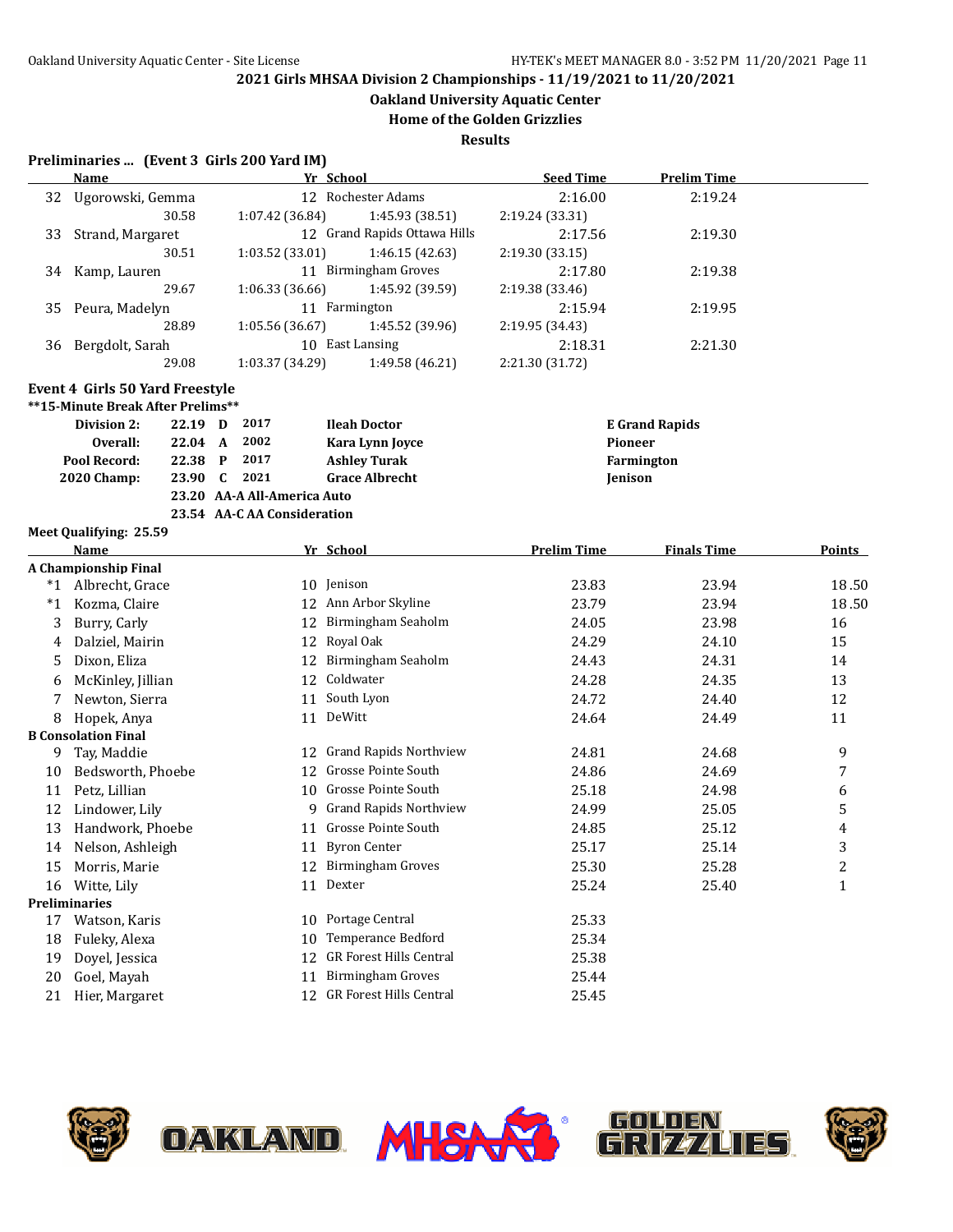**Oakland University Aquatic Center**

### **Home of the Golden Grizzlies**

**Results**

|       | Preliminaries  (Event 4 Girls 50 Yard Freestyle) |         |              |                             |    |                                                            |                    |                       |        |
|-------|--------------------------------------------------|---------|--------------|-----------------------------|----|------------------------------------------------------------|--------------------|-----------------------|--------|
|       | Name                                             |         |              |                             |    | Yr School                                                  | <b>Prelim Time</b> | <b>Finals Time</b>    | Points |
| 22    | Klepp, Elizabeth                                 |         |              |                             |    | 12 Grosse Pointe South                                     | 25.49              |                       |        |
| 23    | Fletcher, Simone                                 |         |              |                             | 12 | Rochester Adams                                            | 25.50              |                       |        |
| 24    | Dudek, Randi                                     |         |              |                             | 11 | Coldwater                                                  | 25.67              |                       |        |
| 25    | Pugh, Lucy                                       |         |              |                             |    | 9 Berkley                                                  | 25.69              |                       |        |
| $*26$ | Visser, Sydney                                   |         |              |                             |    | 9 Farmington                                               | 25.79              |                       |        |
| $*26$ | MacNeil, Lauren                                  |         |              |                             |    | 11 Ann Arbor Skyline                                       | 25.79              |                       |        |
| 28    | Balcom, Marea                                    |         |              |                             | 11 | Dexter                                                     | 25.88              |                       |        |
| 29    | Straub, Addie                                    |         |              |                             |    | 12 St Joseph                                               | 25.94              |                       |        |
| 30    | Philip, Madeline                                 |         |              |                             |    | 12 Portage Central                                         | 25.97              |                       |        |
| 31    | King, Kelly                                      |         |              |                             |    | 11 Royal Oak                                               | 26.05              |                       |        |
|       | Event 4 Girls 50 Yard Freestyle                  |         |              |                             |    |                                                            |                    |                       |        |
|       | **15-Minute Break After Prelims**                |         |              |                             |    |                                                            |                    |                       |        |
|       | Division 2:                                      | 22.19 D |              | 2017                        |    | <b>Ileah Doctor</b>                                        |                    | <b>E</b> Grand Rapids |        |
|       | Overall:                                         | 22.04 A |              | 2002                        |    | Kara Lynn Joyce                                            | Pioneer            |                       |        |
|       | Pool Record:                                     | 22.38   | $\mathbf{P}$ | 2017                        |    | <b>Ashley Turak</b>                                        |                    | Farmington            |        |
|       | 2020 Champ:                                      | 23.90   | C            | 2021                        |    | <b>Grace Albrecht</b>                                      | Jenison            |                       |        |
|       |                                                  |         |              | 23.20 AA-A All-America Auto |    |                                                            |                    |                       |        |
|       |                                                  |         |              | 23.54 AA-C AA Consideration |    |                                                            |                    |                       |        |
|       | Meet Qualifying: 25.59                           |         |              |                             |    |                                                            |                    |                       |        |
|       | Name                                             |         |              |                             |    | Yr School                                                  | <b>Seed Time</b>   | Prelim Time           |        |
|       | <b>Preliminaries</b><br>1 Kozma, Claire          |         |              |                             |    | 12 Ann Arbor Skyline                                       | 23.64              | 23.79C q              |        |
| 2     | Albrecht, Grace                                  |         |              |                             |    | 10 Jenison                                                 | 23.76              | 23.83 C q             |        |
| 3     | Burry, Carly                                     |         |              |                             | 12 | Birmingham Seaholm                                         | 25.01              | 24.05<br>$\mathbf q$  |        |
| 4     | McKinley, Jillian                                |         |              |                             |    | 12 Coldwater                                               | 24.09              | 24.28<br>a            |        |
| 5     | Dalziel, Mairin                                  |         |              |                             |    | 12 Royal Oak                                               | 24.67              | 24.29<br>a            |        |
| 6     | Dixon, Eliza                                     |         |              |                             | 12 | Birmingham Seaholm                                         | 24.60              | 24.43<br>q            |        |
| 7     | Hopek, Anya                                      |         |              |                             |    | 11 DeWitt                                                  | 24.89              | 24.64<br>q            |        |
| 8     | Newton, Sierra                                   |         |              |                             | 11 | South Lyon                                                 | 24.37              | 24.72<br>$\mathbf q$  |        |
| 9     | Tay, Maddie                                      |         |              |                             | 12 | <b>Grand Rapids Northview</b>                              | 25.07              | 24.81<br>$\mathbf q$  |        |
| 10    | Handwork, Phoebe                                 |         |              |                             | 11 | <b>Grosse Pointe South</b>                                 | 25.08              | 24.85                 |        |
| 11    | Bedsworth, Phoebe                                |         |              |                             | 12 | <b>Grosse Pointe South</b>                                 | 24.89              | q<br>24.86            |        |
| 12    | Lindower, Lily                                   |         |              |                             |    | 9 Grand Rapids Northview                                   | 25.17              | q<br>24.99            |        |
| 13    | Nelson, Ashleigh                                 |         |              |                             | 11 | <b>Byron Center</b>                                        | 25.13              | q<br>25.17<br>q       |        |
| 14    | Petz, Lillian                                    |         |              |                             |    | 10 Grosse Pointe South                                     | 25.54              | 25.18<br>q            |        |
| 15    | Witte, Lily                                      |         |              |                             |    | 11 Dexter                                                  | 25.41              | 25.24                 |        |
| 16    | Morris, Marie                                    |         |              |                             |    | 12 Birmingham Groves                                       | 25.14              | q<br>25.30            |        |
|       | Watson, Karis                                    |         |              |                             | 10 | Portage Central                                            | 25.42              | q<br>25.33            |        |
| 17    | Fuleky, Alexa                                    |         |              |                             | 10 | Temperance Bedford                                         | 25.22              | 25.34                 |        |
| 18    |                                                  |         |              |                             |    | GR Forest Hills Central                                    |                    |                       |        |
| 19    | Doyel, Jessica                                   |         |              |                             | 12 |                                                            | 24.97              | 25.38                 |        |
| 20    | Goel, Mayah                                      |         |              |                             | 11 | <b>Birmingham Groves</b><br><b>GR Forest Hills Central</b> | 25.44              | 25.44                 |        |
| 21    | Hier, Margaret                                   |         |              |                             | 12 |                                                            | 25.44              | 25.45                 |        |
| 22    | Klepp, Elizabeth                                 |         |              |                             | 12 | Grosse Pointe South                                        | 25.48              | 25.49                 |        |

<del>UN</del>



**OAKLAND MHSA** 



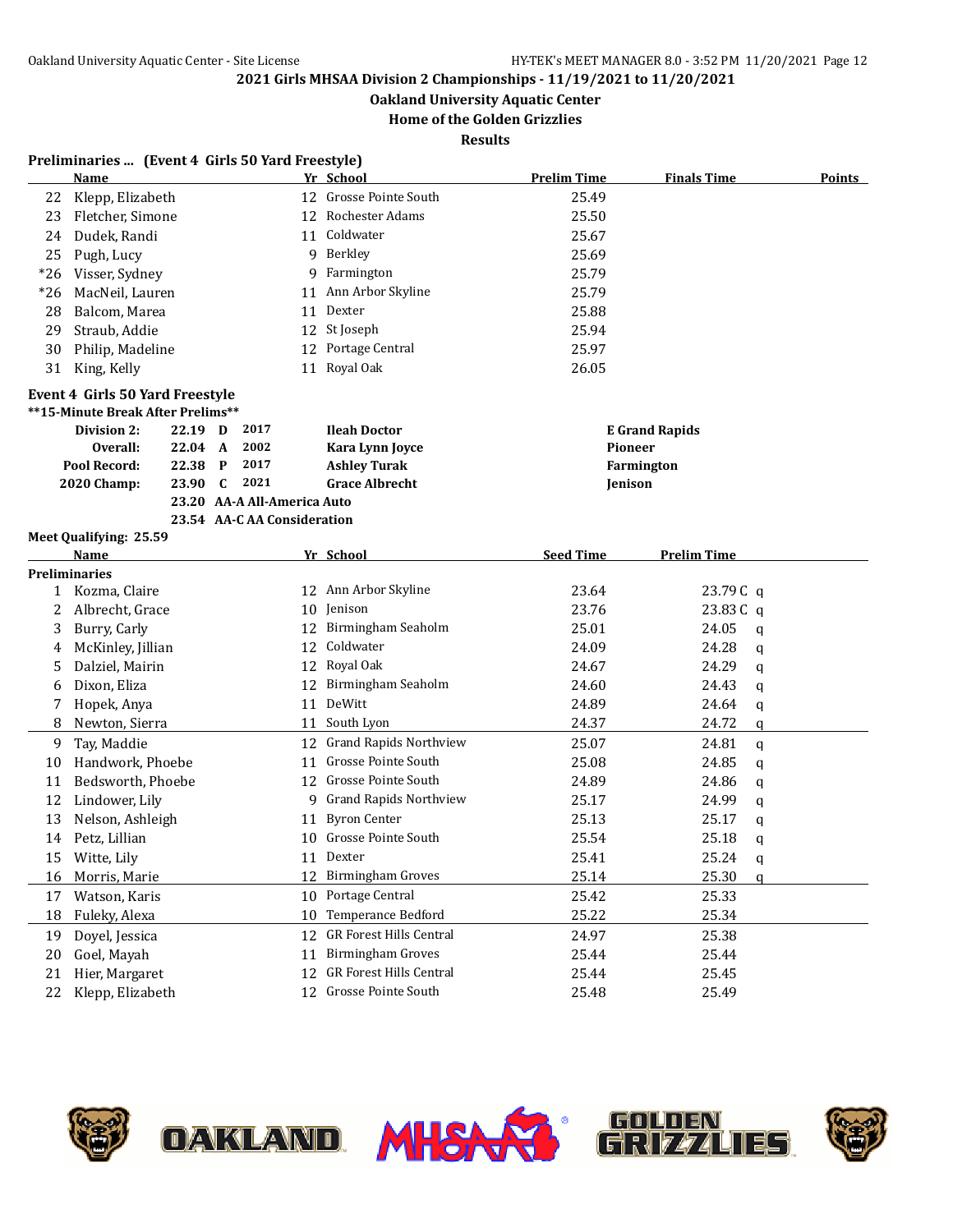**Oakland University Aquatic Center**

**Home of the Golden Grizzlies**

| Preliminaries  (Event 4 Girls 50 Yard Freestyle) |  |  |  |  |
|--------------------------------------------------|--|--|--|--|
|--------------------------------------------------|--|--|--|--|

|                      | <b>Name</b>                               |            | Yr School                  | <b>Seed Time</b>   | <b>Prelim Time</b>  |                |
|----------------------|-------------------------------------------|------------|----------------------------|--------------------|---------------------|----------------|
| 23                   | Fletcher, Simone                          |            | 12 Rochester Adams         | 25.23              | 25.50               |                |
| 24                   | Dudek, Randi                              |            | 11 Coldwater               | 25.45              | 25.67               |                |
| 25                   | Pugh, Lucy                                |            | 9 Berkley                  | 25.50              | 25.69               |                |
| $*26$                | Visser, Sydney                            |            | 9 Farmington               | 25.48              | 25.79               |                |
| $*26$                | MacNeil, Lauren                           |            | 11 Ann Arbor Skyline       | 25.57              | 25.79               |                |
| 28                   | Balcom, Marea                             |            | 11 Dexter                  | 25.29              | 25.88               |                |
| 29                   | Straub, Addie                             |            | 12 St Joseph               | 25.43              | 25.94               |                |
| 30                   | Philip, Madeline                          |            | 12 Portage Central         | 25.57              | 25.97               |                |
| 31                   | King, Kelly                               | 11         | Royal Oak                  | 25.52              | 26.05               |                |
| $\scriptstyle\cdots$ | Beal, Avery                               | 9          | Grosse Pointe North        | 24.91              | <b>SCR</b>          |                |
|                      | Event 5 Girls 1 mtr Diving - 11 Dives     |            |                            |                    |                     |                |
|                      | <b>Prelims - Dives 1-5</b>                |            |                            |                    |                     |                |
|                      | Semis - Dives 6-8                         |            |                            |                    |                     |                |
|                      | <b>Finals - Dives 9-11</b>                |            |                            |                    |                     |                |
|                      | Division 2:<br>503.55<br>D                | 11/20/2021 | <b>Lily Witte</b>          | <b>Dexter</b>      |                     |                |
|                      | 509.50<br>Overall:<br>$\mathbf{A}$        | 2016       | <b>Camryn McPherson</b>    | <b>Saline</b>      |                     |                |
|                      | <b>NP</b><br>$\mathbf{P}$<br>Pool Record: |            |                            |                    |                     |                |
|                      | 486.95 C<br>2020 Champ:                   | 2021       | <b>Lily Witte</b>          | <b>Dexter</b>      |                     |                |
|                      | <b>Name</b>                               |            | Yr School                  | <b>Semis Score</b> | <b>Finals Score</b> | Points         |
| <b>Finals</b>        | 1 Witte, Lily                             |            | 11 Dexter                  | 346.35             | 503.55D             | 20             |
| 2                    | Li, Caroline                              |            | 11 Okemos                  | 309.80             | 450.30 P            | 17             |
| 3                    | Kinnard, Vivian                           |            | 11 Dexter                  | 280.55             | 390.60 P            | 16             |
| 4                    | Clack, Sophia                             |            | 10 Jenison                 | 269.15             | 353.30 P            | 15             |
| 5                    | Saenz, Gabriella                          |            | 12 Birmingham Groves       | 249.20             | 346.45 P            | 14             |
| 6                    | Younkin, Molly                            |            | 12 South Lyon              | 251.25             | 338.80 P            | 13             |
| 7                    | Petrie, Gwen                              | 11         | <b>East Lansing</b>        | 250.65             | 333.75 P            | 12             |
| 8                    | Krzciok, Emily                            |            | 11 Midland Dow             | 235.60             | 332.50 P            | 11             |
| 9                    | Valencia-Moore, Mckenzie                  |            | 12 South Lyon              | 238.85             | 324.75 P            | 9              |
| 10                   | Grossman, Elysa                           |            | 12 Dexter                  | 225.55             | 320.70 P            | 7              |
| 11                   | Deighan, Ellie                            |            | 12 Birmingham Groves       | 240.55             | 318.70P             | 6              |
| 12                   | Linton, Reese                             |            | 11 South Lyon              | 234.20             | 314.20 P            | 5              |
| 13                   | Thornley, Olivia                          |            | 11 GR Forest Hills Central | 228.85             | 304.45 P            | $\overline{4}$ |
| 14                   | Sepanski, Breanna                         |            | 11 South Lyon              | 221.65             | 304.25 P            | 3              |
| 15                   | Ballard, Katherine                        |            | 11 Birmingham Seaholm      | 226.65             | 299.20P             | $\overline{2}$ |
|                      | 16 Yeager, Rachael                        |            | 10 GR Forest Hills Central | 223.80             | 292.90 P            | $\mathbf{1}$   |
| Semi-Finals          |                                           |            |                            |                    |                     |                |
| 17                   | Patterson, Josephina                      |            | 11 Dexter                  | 213.55             |                     |                |
| 18                   | Schrag, Violet                            |            | 10 Ann Arbor Skyline       | 210.35             |                     |                |
| 19                   | Haines, Lauren                            |            | 12 Midland Dow             | 209.95             |                     |                |
| 20                   | Yessler, Sadie                            | 9          | Livonia Churchill          | 208.55             |                     |                |







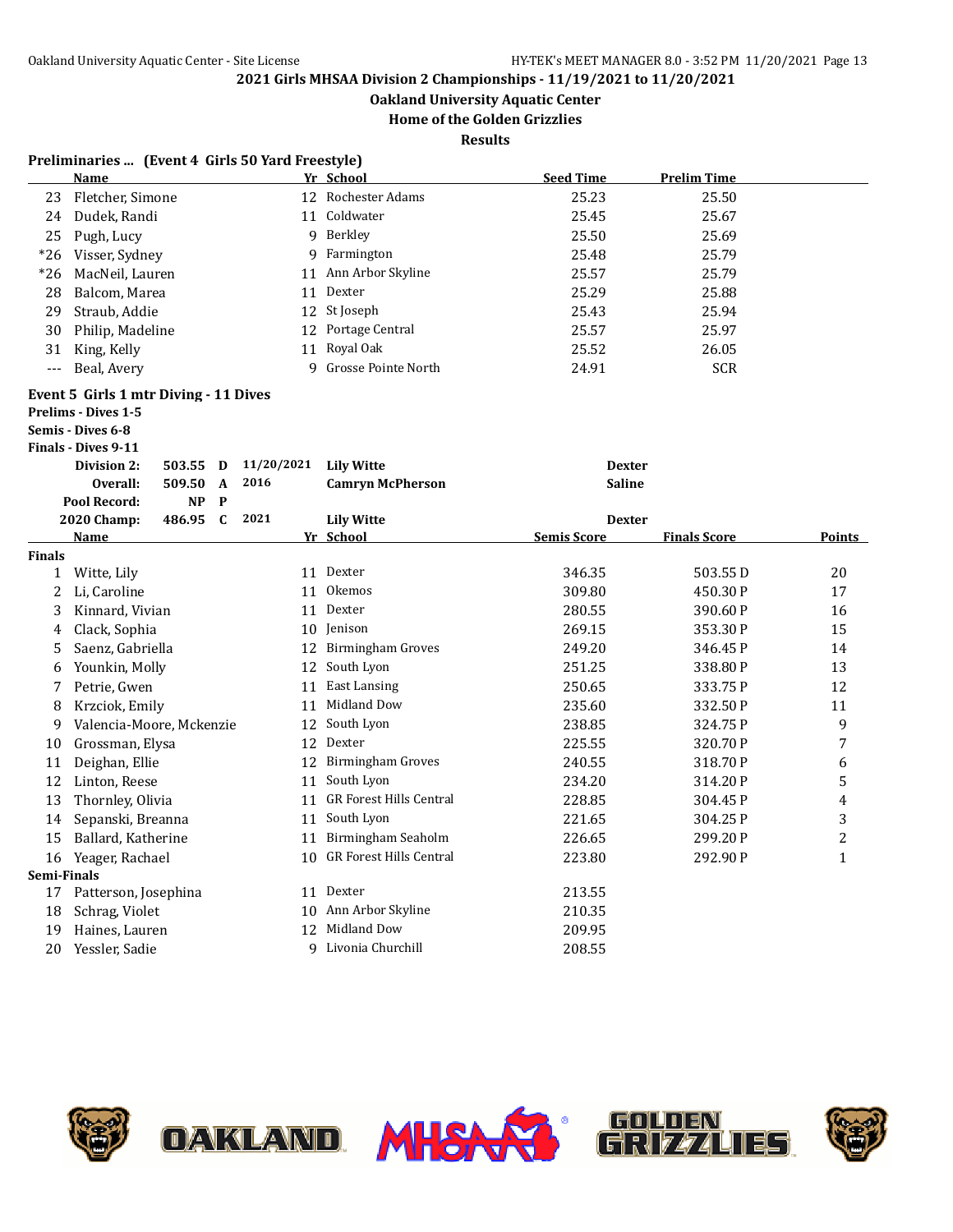**Oakland University Aquatic Center**

**Home of the Golden Grizzlies**

**Results**

|              | Event 5 Girls 1 mtr Diving - 11 Dives<br><b>Prelims - Dives 1-5</b><br>Semis - Dives 6-8 |           |              |            |                                |                     |                    |
|--------------|------------------------------------------------------------------------------------------|-----------|--------------|------------|--------------------------------|---------------------|--------------------|
|              | <b>Finals - Dives 9-11</b>                                                               |           |              |            |                                |                     |                    |
|              | <b>Division 2:</b>                                                                       | 503.55    | D            | 11/20/2021 | <b>Lily Witte</b>              | <b>Dexter</b>       |                    |
|              | Overall:                                                                                 | 509.50    | A            | 2016       | <b>Camryn McPherson</b>        | <b>Saline</b>       |                    |
|              | Pool Record:                                                                             | <b>NP</b> | $\mathbf{P}$ |            |                                |                     |                    |
|              | 2020 Champ:                                                                              | 486.95    | C            | 2021       | <b>Lily Witte</b>              | <b>Dexter</b>       |                    |
|              | <b>Name</b>                                                                              |           |              |            | Yr School                      | <b>Prelim Score</b> | <b>Semis Score</b> |
| Semi-Finals  |                                                                                          |           |              |            |                                |                     |                    |
| $\mathbf{1}$ | Witte, Lily                                                                              |           |              |            | 11 Dexter                      | 216.75              | 346.35P q          |
| 2            | Li, Caroline                                                                             |           |              | 11         | Okemos                         | 189.95              | 309.80 Pq          |
| 3            | Kinnard, Vivian                                                                          |           |              | 11         | Dexter                         | 175.25              | 280.55 Pq          |
| 4            | Clack, Sophia                                                                            |           |              | 10         | Jenison                        | 175.70              | $269.15P$ q        |
| 5            | Younkin, Molly                                                                           |           |              | 12         | South Lyon                     | 157.45              | $251.25P$ q        |
| 6            | Petrie, Gwen                                                                             |           |              | 11         | <b>East Lansing</b>            | 166.00              | 250.65P q          |
| 7            | Saenz, Gabriella                                                                         |           |              | 12         | <b>Birmingham Groves</b>       | 166.60              | 249.20P q          |
| 8            | Deighan, Ellie                                                                           |           |              | 12         | <b>Birmingham Groves</b>       | 178.05              | $240.55P$ q        |
| 9            | Valencia-Moore, Mckenzie                                                                 |           |              | 12         | South Lyon                     | 151.00              | 238.85P q          |
| 10           | Krzciok, Emily                                                                           |           |              | 11         | Midland Dow                    | 152.40              | $235.60P$ q        |
| 11           | Linton, Reese                                                                            |           |              | 11         | South Lyon                     | 148.45              | 234.20P q          |
| 12           | Thornley, Olivia                                                                         |           |              | 11         | <b>GR Forest Hills Central</b> | 153.15              | 228.85 Pq          |
| 13           | Ballard, Katherine                                                                       |           |              | 11         | Birmingham Seaholm             | 155.45              | 226.65P q          |
| 14           | Grossman, Elysa                                                                          |           |              | 12         | Dexter                         | 145.90              | $225.55P$ q        |
| 15           | Yeager, Rachael                                                                          |           |              | 10         | <b>GR Forest Hills Central</b> | 158.25              | 223.80 P q         |
| 16           | Sepanski, Breanna                                                                        |           |              | 11         | South Lyon                     | 132.25              | 221.65 Pq          |
| 17           | Patterson, Josephina                                                                     |           |              | 11         | Dexter                         | 138.85              | 213.55 P           |
| 18           | Schrag, Violet                                                                           |           |              | 10         | Ann Arbor Skyline              | 137.70              | 210.35 P           |
| 19           | Haines, Lauren                                                                           |           |              | 12         | Midland Dow                    | 140.80              | 209.95 P           |
| 20           | Yessler, Sadie                                                                           |           |              | 9          | Livonia Churchill              | 138.65              | 208.55 P           |
|              | <b>Preliminaries</b>                                                                     |           |              |            |                                |                     |                    |
| 21           | Calhoun, Charlotte                                                                       |           |              | 10         | Coldwater                      | 131.80              |                    |
| 22           | Wiskow, Gabrielle                                                                        |           |              | 11         | St Joseph                      | 130.85              |                    |
| 23           | Norman, Elizabeth                                                                        |           |              | 12         | <b>East Lansing</b>            | 128.10              |                    |
| $*24$        | Rogowski, Ava                                                                            |           |              | 11         | Grosse Pointe South            | 126.15              |                    |
| $*24$        | Glerum, Madeline                                                                         |           |              | 11         | <b>Byron Center</b>            | 126.15              |                    |
| 26           | Hardy, Avery                                                                             |           |              |            | 10 Battle Creek Lakeview       | 125.95              |                    |
|              | 27 Luecke, Amelia                                                                        |           |              |            | 10 Allen Park                  | 124.25              |                    |
| 28           | Palmer, Bradleigh                                                                        |           |              | 11         | <b>Battle Creek Lakeview</b>   | 122.10              |                    |
| 29           | Kozel, Sara                                                                              |           |              | 10         | Warren Cousino                 | 119.65              |                    |
| 30           | Goodnoe, Siara                                                                           |           |              | 11         | Okemos                         | 118.15              |                    |
| 31           | Boisselle, Libby                                                                         |           |              | 11         | Temperance Bedford             | 117.80              |                    |
| 32           | Koch, Ella                                                                               |           |              | 10         | Fenton                         | 117.10              |                    |
| 33           | Bentley, Ella                                                                            |           |              | 9          | Ann Arbor Skyline              | 114.60              |                    |
| 34           | Meidl, Lydia                                                                             |           |              | 11         | <b>Rochester Adams</b>         | 104.25              |                    |
| 35           | Jacobs, Marnie                                                                           |           |              | 11         | North Farmington               | 103.75              |                    |

<del>UN</del>







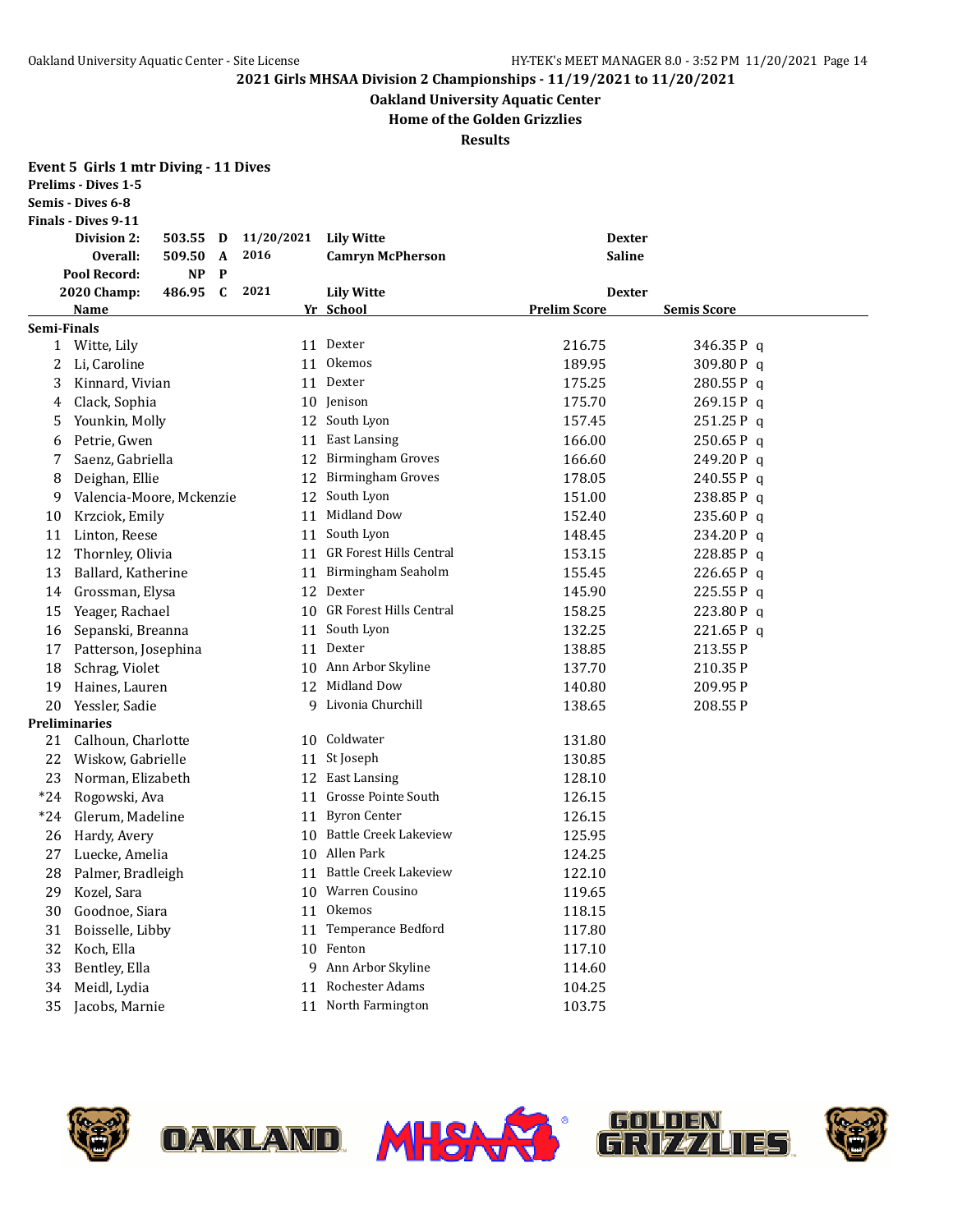### **Oakland University Aquatic Center**

**Home of the Golden Grizzlies**

|       | Preliminaries  (Event 5 Girls 1 mtr Diving - 11 Dives) |            |                                |                     |                     |
|-------|--------------------------------------------------------|------------|--------------------------------|---------------------|---------------------|
|       | Name                                                   |            | Yr School                      | <b>Prelim Score</b> | <b>Semis Score</b>  |
| 36    | Marchi, Pamela                                         |            | 9 Royal Oak                    | 78.40               |                     |
|       | Event 5 Girls 1 mtr Diving - 11 Dives                  |            |                                |                     |                     |
|       | <b>Prelims - Dives 1-5</b>                             |            |                                |                     |                     |
|       | Semis - Dives 6-8                                      |            |                                |                     |                     |
|       | <b>Finals - Dives 9-11</b>                             |            |                                |                     |                     |
|       | <b>Division 2:</b><br>503.55<br>D                      | 11/20/2021 | <b>Lily Witte</b>              | <b>Dexter</b>       |                     |
|       | Overall:<br>509.50<br>A                                | 2016       | <b>Camryn McPherson</b>        | <b>Saline</b>       |                     |
|       | Pool Record:<br><b>NP</b><br>P                         | 2021       |                                |                     |                     |
|       | 486.95<br>$\mathbf{C}$<br>2020 Champ:                  |            | <b>Lily Witte</b><br>Yr School | <b>Dexter</b>       | <b>Prelim Score</b> |
|       | <u>Name</u><br><b>Preliminaries</b>                    |            |                                |                     |                     |
|       | 1 Witte, Lily                                          |            | 11 Dexter                      | 472.25              | 216.75P q           |
| 2     | Li, Caroline                                           | 11         | <b>Okemos</b>                  | 463.05              | 189.95 Pq           |
| 3     | Deighan, Ellie                                         |            | 12 Birmingham Groves           | 377.15              | 178.05 Pq           |
| 4     | Clack, Sophia                                          |            | 10 Jenison                     | 384.00              | 175.70P q           |
| 5     | Kinnard, Vivian                                        | 11         | Dexter                         | 404.85              | 175.25 P q          |
| 6     | Saenz, Gabriella                                       |            | 12 Birmingham Groves           | 339.00              | 166.60P q           |
| 7     | Petrie, Gwen                                           | 11         | <b>East Lansing</b>            | 385.45              | 166.00 P q          |
| 8     | Yeager, Rachael                                        | 10         | <b>GR Forest Hills Central</b> | 311.30              | 158.25P q           |
| 9     | Younkin, Molly                                         | 12         | South Lyon                     | 349.40              | 157.45 Pq           |
| 10    | Ballard, Katherine                                     | 11         | Birmingham Seaholm             | 336.75              | 155.45P q           |
| 11    | Thornley, Olivia                                       | 11         | <b>GR Forest Hills Central</b> | 308.40              | 153.15P q           |
| 12    | Krzciok, Emily                                         | 11         | Midland Dow                    | 354.40              | 152.40 P q          |
| 13    | Valencia-Moore, Mckenzie                               | 12         | South Lyon                     | 324.15              | 151.00 Pq           |
| 14    | Linton, Reese                                          | 11         | South Lyon                     | 300.70              | 148.45 Pq           |
| 15    | Grossman, Elysa                                        | 12         | Dexter                         | 345.90              | 145.90 Pq           |
| 16    | Haines, Lauren                                         | 12         | Midland Dow                    | 282.15              | 140.80 Pq           |
| 17    | Patterson, Josephina                                   |            | 11 Dexter                      | 287.10              | 138.85 Pq           |
| 18    | Yessler, Sadie                                         |            | 9 Livonia Churchill            | 302.60              | 138.65 Pq           |
| 19    | Schrag, Violet                                         |            | 10 Ann Arbor Skyline           | 287.80              | 137.70 Pq           |
| 20    | Sepanski, Breanna                                      | 11         | South Lyon                     | 324.65              | 132.25 Pq           |
| 21    | Calhoun, Charlotte                                     |            | 10 Coldwater                   | 335.75              | 131.80P             |
| 22    | Wiskow, Gabrielle                                      | 11         | St Joseph                      | 306.10              | 130.85 P            |
| 23    | Norman, Elizabeth                                      |            | 12 East Lansing                | 310.85              | 128.10P             |
| $*24$ | Rogowski, Ava                                          |            | 11 Grosse Pointe South         | 296.45              | 126.15P             |
| $*24$ | Glerum, Madeline                                       |            | 11 Byron Center                | 308.70              | 126.15P             |
| 26    | Hardy, Avery                                           |            | 10 Battle Creek Lakeview       | 307.90              | 125.95P             |
| 27    | Luecke, Amelia                                         |            | 10 Allen Park                  | 285.85              | 124.25 P            |
| 28    | Palmer, Bradleigh                                      | 11         | <b>Battle Creek Lakeview</b>   | 334.05              | 122.10P             |
| 29    | Kozel, Sara                                            | 10         | Warren Cousino                 | 295.70              | 119.65P             |
| 30    | Goodnoe, Siara                                         |            | 11 Okemos                      | 316.55              | 118.15 P            |
| 31    | Boisselle, Libby                                       | 11         | Temperance Bedford             | 305.35              | 117.80 P            |
| 32    | Koch, Ella                                             |            | 10 Fenton                      | 288.30              | 117.10P             |
| 33    | Bentley, Ella                                          |            | 9 Ann Arbor Skyline            | 301.35              | 114.60P             |







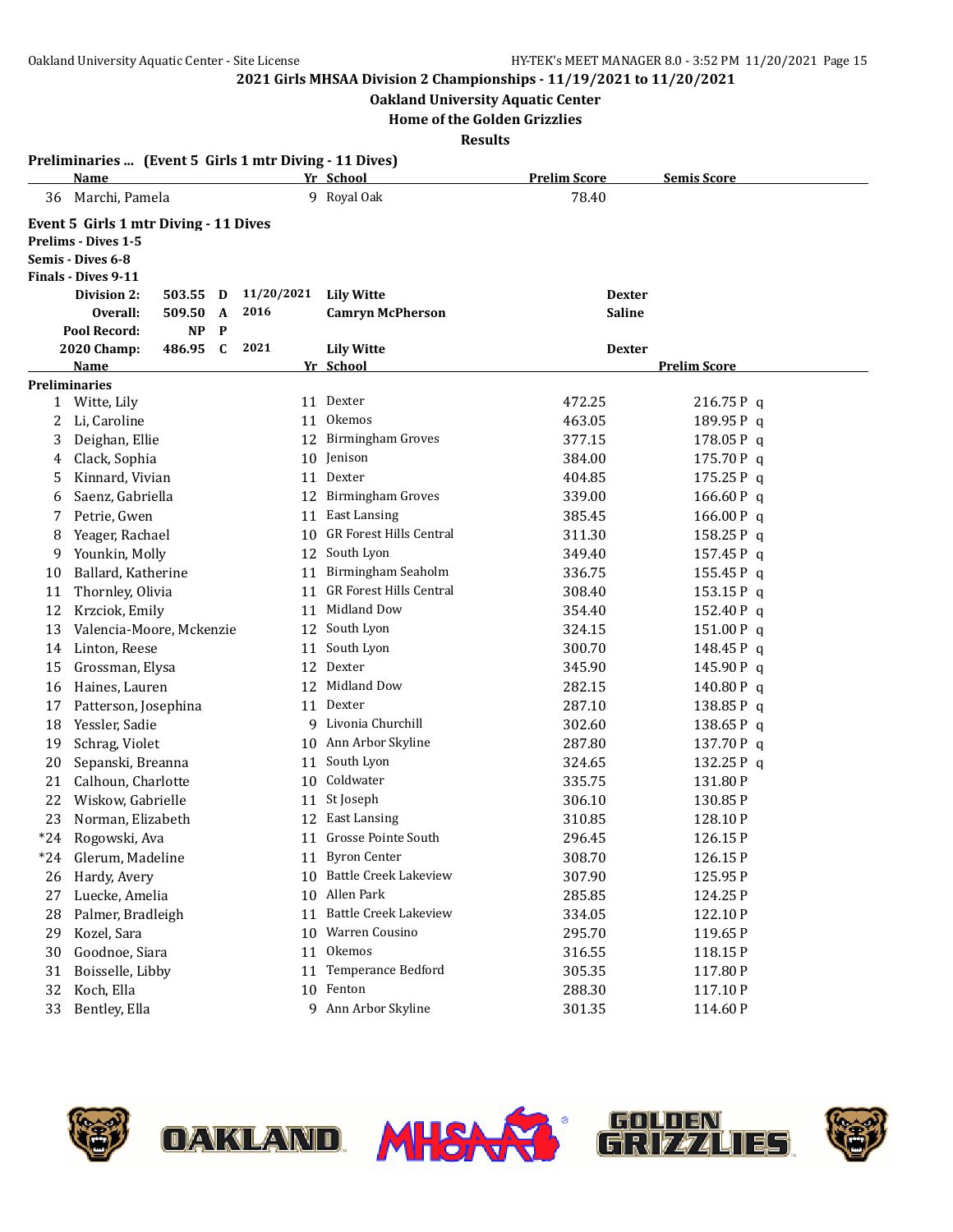**Oakland University Aquatic Center**

**Home of the Golden Grizzlies**

**Results**

### **Preliminaries ... (Event 5 Girls 1 mtr Diving - 11 Dives)**

|       | <b>Name</b>                             |         |              |                             | Yr School              |                    | <b>Prelim Score</b> |               |
|-------|-----------------------------------------|---------|--------------|-----------------------------|------------------------|--------------------|---------------------|---------------|
| 34    | Meidl, Lydia                            |         |              |                             | 11 Rochester Adams     | 260.35             | 104.25P             |               |
| 35    | Jacobs, Marnie                          |         |              |                             | 11 North Farmington    | 273.85             | 103.75P             |               |
| 36    | Marchi, Pamela                          |         |              |                             | 9 Royal Oak            | 259.20             | 78.40P              |               |
| $---$ | Norris, Chelsea                         |         |              | 11                          | Warren Mott            | <b>NP</b>          | <b>SCR</b>          |               |
| $---$ | Cichocki, Abby                          |         |              | 12                          | St Joseph              | 285.40             | <b>SCR</b>          |               |
| $---$ | Puttaiah, Anika                         |         |              | 12                          | Birmingham Seaholm     | 261.85             | <b>SCR</b>          |               |
| ---   | Lueck, Abby                             |         |              | 12                          | Livonia Churchill      | 278.20             | <b>SCR</b>          |               |
| ---   | Nussear, Allison                        |         |              | 9                           | Midland Dow            | 241.00             | <b>SCR</b>          |               |
| ---   | Bhate, Reva                             |         |              |                             | 10 Livonia Churchill   | 163.05             | <b>SCR</b>          |               |
|       | <b>Event 6 Girls 100 Yard Butterfly</b> |         |              |                             |                        |                    |                     |               |
|       | Division 2:                             | 53.95 D |              | 2014                        | <b>Taylor Garcia</b>   | Holland            |                     |               |
|       | Overall:                                | 53.35 A |              | 2021                        | <b>Brady Kendall</b>   | Plymouth           |                     |               |
|       | Pool Record:                            | 53.15 P |              | 2016                        | <b>Emily Hayhow</b>    |                    | <b>Wright State</b> |               |
|       | 2020 Champ:                             | 55.18   | $\mathbf{C}$ | 2021                        | <b>Gracie Olsen</b>    | Fenton             |                     |               |
|       |                                         |         |              | 54.42 AA-A All-America Auto |                        |                    |                     |               |
|       |                                         |         |              | 55.49 AA-C AA Consideration |                        |                    |                     |               |
|       | Meet Qualifying: 1:01.69                |         |              |                             |                        |                    |                     |               |
|       | Name                                    |         |              |                             | Yr School              | <b>Prelim Time</b> | <b>Finals Time</b>  | <b>Points</b> |
|       | <b>A Championship Final</b>             |         |              |                             |                        |                    |                     |               |
|       | 1 Olsen, Gracie                         |         |              |                             | 12 Fenton              | 55.40              | 54.19C AA-A         | 20            |
|       |                                         | 25.45   |              | 54.19 (28.74)               |                        |                    |                     |               |
| 2     | Yoo, Olivia                             |         |              |                             | 12 Grosse Pointe South | 55.82              | 54.83 C AA-C        | 17            |
|       |                                         | 26.07   |              | 54.83 (28.76)               |                        |                    |                     |               |
| 3     | Schuetze, Sophie                        |         |              |                             | 11 Grosse Pointe South | 56.88              | 55.68               | 16            |
|       |                                         | 26.32   |              | 55.68 (29.36)               |                        |                    |                     |               |
| 4     | Lickman, Sophia                         | 26.37   |              | 56.48 (30.11)               | 9 South Lyon East      | 56.60              | 56.48               | 15            |
|       |                                         |         |              |                             | 10 Byron Center        | 56.82              | 56.85               | 14            |
| 5.    | Beauch, Brooklyn                        | 26.48   |              | 56.85 (30.37)               |                        |                    |                     |               |
| 6     | Baker, Angelina                         |         |              |                             | 12 Portage Northern    | 57.65              | 57.58               | 13            |
|       |                                         | 27.30   |              | 57.58 (30.28)               |                        |                    |                     |               |
| 7     | Kozma, Claire                           |         |              |                             | 12 Ann Arbor Skyline   | 58.16              | 57.93               | 12            |
|       |                                         | 26.70   |              | 57.93 (31.23)               |                        |                    |                     |               |
| 8     | D'Errico, Emme                          |         |              |                             | 10 Farmington          | 58.63              | 58.86               | 11            |
|       |                                         | 27.10   |              | 58.86 (31.76)               |                        |                    |                     |               |
|       | <b>B</b> Consolation Final              |         |              |                             |                        |                    |                     |               |
|       | 9 Rogers, Sadie                         |         |              |                             | 9 Rochester Adams      | 58.98              | 58.61               | 9             |
|       |                                         | 27.96   |              | 58.61 (30.65)               |                        |                    |                     |               |
| 10    | Scully, Bryce                           |         |              |                             | 10 Berkley             | 59.04              | 59.04               | 7             |
|       |                                         | 27.71   |              | 59.04 (31.33)               |                        |                    |                     |               |
| 11    | Truesdell, Lucy                         |         |              |                             | 10 Royal Oak           | 1:00.31            | 59.40               | 6             |
|       |                                         | 27.68   |              | 59.40 (31.72)               |                        |                    |                     |               |
| 12    | Woodman, Lauren                         |         |              |                             | 12 Rochester Adams     | 1:00.40            | 59.67               | 5             |
|       |                                         | 27.50   |              | 59.67 (32.17)               |                        |                    |                     |               |





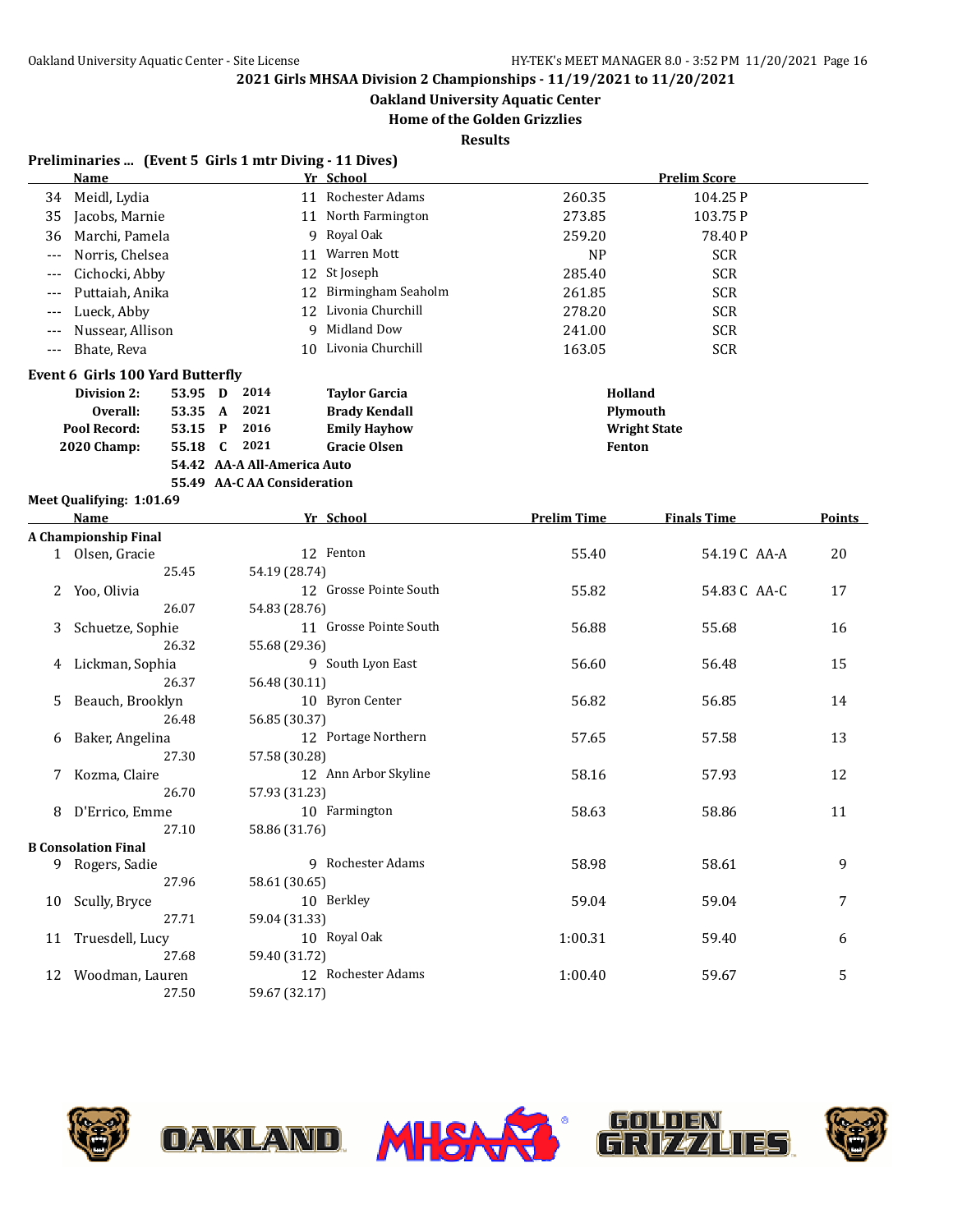**Oakland University Aquatic Center**

**Home of the Golden Grizzlies**

**Results**

### **B Consolation Final ... (Event 6 Girls 100 Yard Butterfly)**

|       | <b>Name</b>                      |                             | Yr School                                    | <b>Prelim Time</b> | <b>Finals Time</b>  | <b>Points</b> |
|-------|----------------------------------|-----------------------------|----------------------------------------------|--------------------|---------------------|---------------|
| 13    | Malinova, Nicole                 |                             | 11 Warren Mott                               | 59.51              | 59.71               | 4             |
|       | 27.63                            | 59.71 (32.08)               |                                              |                    |                     |               |
| 14    | Huyser, Rachel                   |                             | 12 Jenison                                   | 59.34              | 1:00.13             | 3             |
|       | 28.20                            | 1:00.13 (31.93)             |                                              |                    |                     |               |
| 15    | Bedsworth, Charlotte             |                             | 10 Grosse Pointe South                       | 1:00.61            | 1:00.89             | 2             |
|       | 28.41                            | 1:00.89 (32.48)             |                                              |                    |                     |               |
| 16    | VanLente, Sydney                 |                             | 11 GR Forest Hills Central                   | 59.99              | 1:01.06             | $\mathbf{1}$  |
|       | 28.46                            | 1:01.06(32.60)              |                                              |                    |                     |               |
|       | Preliminaries                    |                             |                                              |                    |                     |               |
| 17    | Coon, Joselyn                    |                             | 9 Livonia Franklin                           | 1:00.77            |                     |               |
| 18    | Pazdernik, Thea                  |                             | 12 Grand Rapids Ottawa Hills                 | 1:01.14            |                     |               |
| 19    | Blakely, Abigail                 |                             | 12 Birmingham Seaholm                        | 1:01.15            |                     |               |
| 20    | DiDio, Hannah                    |                             | 9 Grosse Pointe South                        | 1:01.30            |                     |               |
| 21    | Bergdolt, Sarah                  |                             | 10 East Lansing                              | 1:02.12            |                     |               |
| 22    | O'Brien, Ally                    | 9                           | <b>Birmingham Groves</b>                     | 1:02.27            |                     |               |
| 23    | Alles, Sasha                     |                             | 9 Portage Northern                           | 1:02.31            |                     |               |
| $---$ | Sower, Emmy                      |                             | 10 Midland Dow                               | DQ                 |                     |               |
|       | Event 6 Girls 100 Yard Butterfly |                             |                                              |                    |                     |               |
|       | Division 2:<br>53.95 D           | 2014                        |                                              | Holland            |                     |               |
|       | Overall:<br>53.35 A              | 2021                        | <b>Taylor Garcia</b><br><b>Brady Kendall</b> |                    | Plymouth            |               |
|       | Pool Record:<br>53.15            | 2016<br>P                   | <b>Emily Hayhow</b>                          |                    | <b>Wright State</b> |               |
|       | 2020 Champ:<br>55.18             | 2021<br>C                   | <b>Gracie Olsen</b>                          | Fenton             |                     |               |
|       |                                  | 54.42 AA-A All-America Auto |                                              |                    |                     |               |
|       |                                  | 55.49 AA-C AA Consideration |                                              |                    |                     |               |
|       | Meet Qualifying: 1:01.69         |                             |                                              |                    |                     |               |
|       | <b>Name</b>                      |                             | Yr School                                    | <b>Seed Time</b>   | <b>Prelim Time</b>  |               |
|       | Preliminaries                    |                             |                                              |                    |                     |               |
|       | 1 Olsen, Gracie                  |                             | 12 Fenton                                    | 55.25              | 55.40               | qAA-C         |
|       | 26.31                            | 55.40 (29.09)               |                                              |                    |                     |               |
| 2     | Yoo, Olivia                      |                             | 12 Grosse Pointe South                       | 55.34              | 55.82               | $\mathbf q$   |
|       | 26.76                            | 55.82 (29.06)               |                                              |                    |                     |               |
| 3     | Lickman, Sophia                  |                             | 9 South Lyon East                            | 56.39              | 56.60               | q             |
|       | 26.39                            | 56.60 (30.21)               |                                              |                    |                     |               |
| 4     | Beauch, Brooklyn                 |                             | 10 Byron Center                              | 56.58              | 56.82               | $\mathbf q$   |
|       | 26.60                            | 56.82 (30.22)               |                                              |                    |                     |               |
| 5     | Schuetze, Sophie                 |                             | 11 Grosse Pointe South                       | 56.74              | 56.88               | $\mathsf{q}$  |
|       | 27.01                            | 56.88 (29.87)               |                                              |                    |                     |               |
| 6     | Baker, Angelina                  |                             | 12 Portage Northern                          | 57.67              | 57.65               | $\mathsf{q}$  |
|       | 27.10                            | 57.65 (30.55)               |                                              |                    |                     |               |
| 7     | Kozma, Claire                    |                             | 12 Ann Arbor Skyline                         | 57.47              | 58.16               | q             |
|       | 27.17                            | 58.16 (30.99)               |                                              |                    |                     |               |
| 8     | D'Errico, Emme                   |                             | 10 Farmington                                | 59.43              | 58.63               | q             |
|       | 27.29                            | 58.63 (31.34)               |                                              |                    |                     |               |



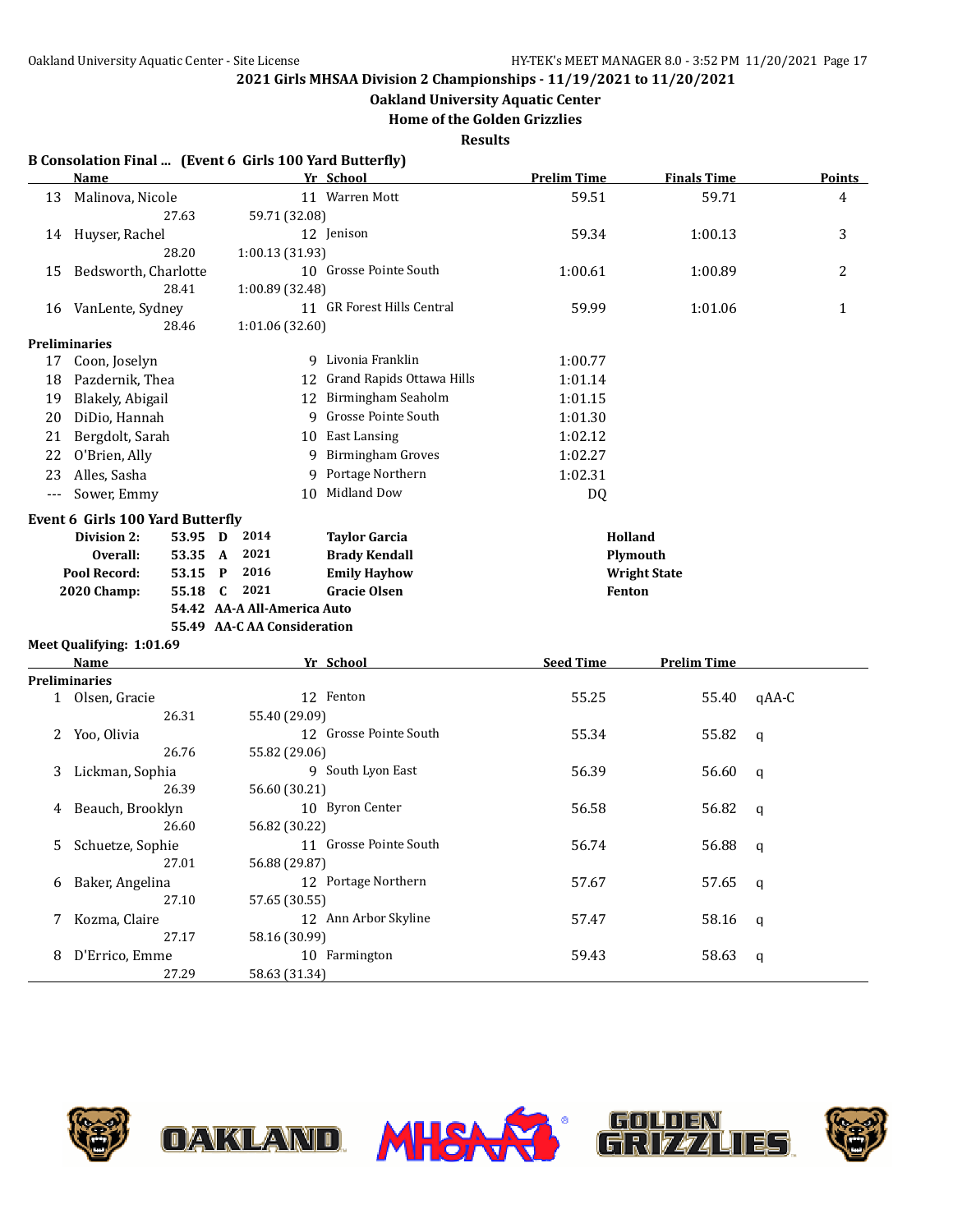## **Oakland University Aquatic Center**

**Home of the Golden Grizzlies**

**Results**

### **Preliminaries ... (Event 6 Girls 100 Yard Butterfly)**

|    | Name                    | Yr School                    | <b>Seed Time</b> | <b>Prelim Time</b> |              |
|----|-------------------------|------------------------------|------------------|--------------------|--------------|
|    | 9 Rogers, Sadie         | 9 Rochester Adams            | 58.81            | 58.98              | $\mathbf{q}$ |
|    | 28.10                   | 58.98 (30.88)                |                  |                    |              |
| 10 | Scully, Bryce           | 10 Berkley                   | 58.02            | 59.04              | q            |
|    | 28.36                   | 59.04 (30.68)                |                  |                    |              |
|    | 11 Huyser, Rachel       | 12 Jenison                   | 1:00.47          | 59.34              | q            |
|    | 27.91                   | 59.34 (31.43)                |                  |                    |              |
|    | 12 Malinova, Nicole     | 11 Warren Mott               | 1:00.36          | 59.51              | q            |
|    | 27.71                   | 59.51 (31.80)                |                  |                    |              |
|    | 13 VanLente, Sydney     | 11 GR Forest Hills Central   | 59.67            | 59.99              | q            |
|    | 28.04                   | 59.99 (31.95)                |                  |                    |              |
|    | 14 Truesdell, Lucy      | 10 Royal Oak                 | 59.64            | 1:00.31            | q            |
|    | 27.99                   | 1:00.31 (32.32)              |                  |                    |              |
|    | 15 Woodman, Lauren      | 12 Rochester Adams           | 59.58            | 1:00.40            | q            |
|    | 28.01                   | 1:00.40 (32.39)              |                  |                    |              |
|    | 16 Bedsworth, Charlotte | 10 Grosse Pointe South       | 1:00.77          | 1:00.61            | $\mathbf{q}$ |
|    | 28.10                   | 1:00.61 (32.51)              |                  |                    |              |
|    | 17 Coon, Joselyn        | 9 Livonia Franklin           | 1:00.65          | 1:00.77            |              |
|    | 27.68                   | 1:00.77 (33.09)              |                  |                    |              |
|    | 18 Pazdernik, Thea      | 12 Grand Rapids Ottawa Hills | 1:00.59          | 1:01.14            |              |
|    | 28.35                   | 1:01.14 (32.79)              |                  |                    |              |
|    | 19 Blakely, Abigail     | 12 Birmingham Seaholm        | 1:00.46          | 1:01.15            |              |
|    | 28.89                   | 1:01.15(32.26)               |                  |                    |              |
| 20 | DiDio, Hannah           | 9 Grosse Pointe South        | 1:01.60          | 1:01.30            |              |
|    | 29.38                   | 1:01.30 (31.92)              |                  |                    |              |
| 21 | Bergdolt, Sarah         | 10 East Lansing              | 1:00.87          | 1:02.12            |              |
|    | 28.76                   | 1:02.12 (33.36)              |                  |                    |              |
| 22 | O'Brien, Ally           | 9 Birmingham Groves          | 1:01.44          | 1:02.27            |              |
|    | 29.28                   | 1:02.27 (32.99)              |                  |                    |              |
| 23 | Alles, Sasha            | 9 Portage Northern           | 1:01.48          | 1:02.31            |              |
|    | 29.18                   | 1:02.31 (33.13)              |                  |                    |              |
|    | Sower, Emmy             | 10 Midland Dow               | 59.02            | DQ 59.82           |              |
|    | False start             |                              |                  |                    |              |
|    | 27.28                   | DQ 59.82 (32.54)             |                  |                    |              |

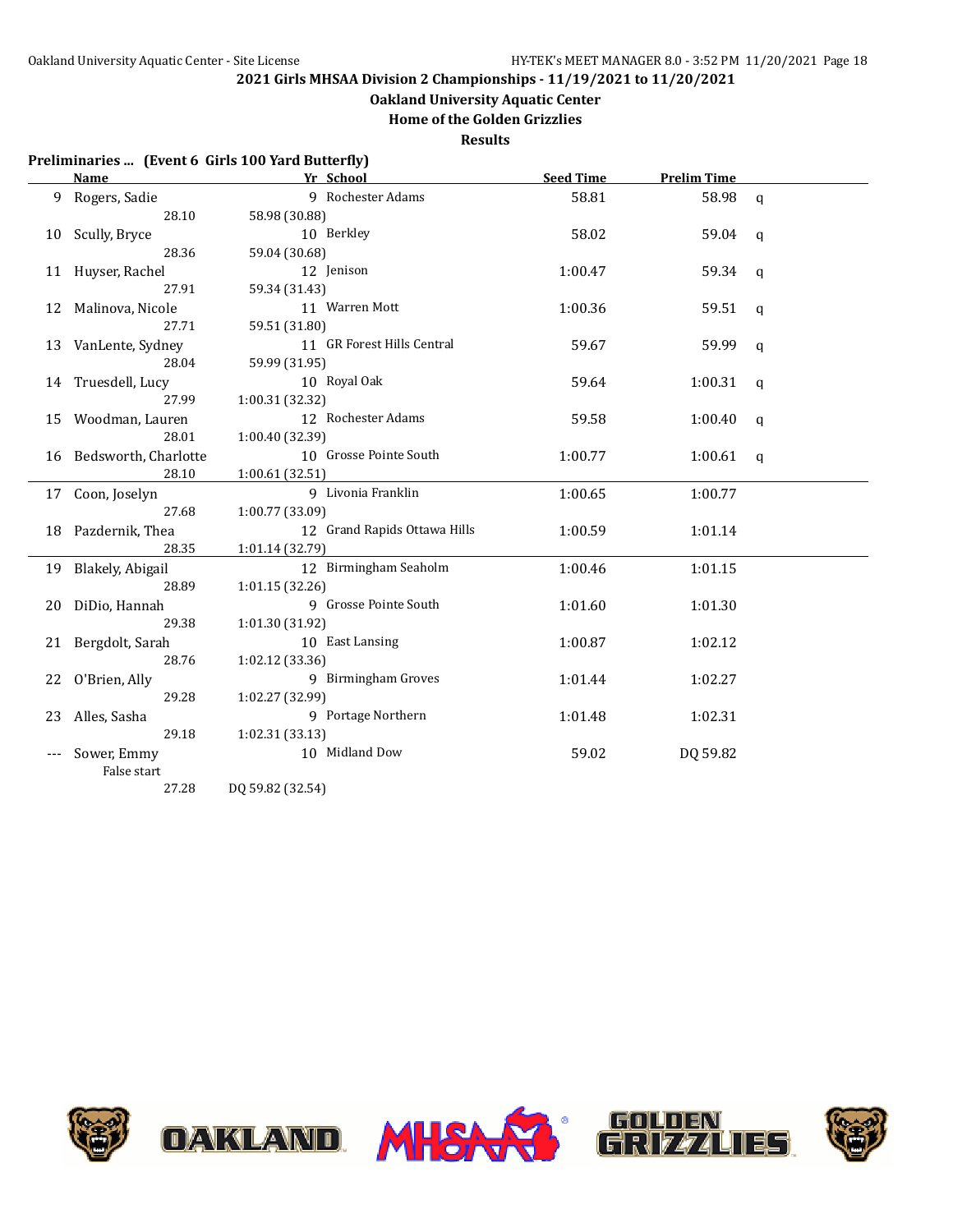### **Oakland University Aquatic Center**

**Home of the Golden Grizzlies**

**Results**

#### **Event 7 Girls 100 Yard Freestyle**

| Division 2:        | 49.59 D |     | 2017 | <b>Ileah Doctor</b>         | <b>E</b> Grand Rapids |  |  |  |
|--------------------|---------|-----|------|-----------------------------|-----------------------|--|--|--|
| Overall:           | 48.59   | A   | 2002 | Kara Lynn Joyce             | <b>Pioneer</b>        |  |  |  |
| Pool Record:       | 48.91 P |     | 2017 | Alexandra Deloof            | <b>Club Wolverine</b> |  |  |  |
| <b>2020 Champ:</b> | 50.80   | - C | 2021 | <b>Jordyn Shipps</b>        | <b>DeWitt</b>         |  |  |  |
|                    |         |     |      | 50.19 AA-A All-America Auto |                       |  |  |  |
|                    |         |     |      | 51.05 AA-C AA Consideration |                       |  |  |  |
| .                  | ---     |     |      |                             |                       |  |  |  |

**Meet Qualifying: 55.69**

|    | Name                       | Yr School                 | <b>Prelim Time</b> | <b>Finals Time</b> | <b>Points</b> |
|----|----------------------------|---------------------------|--------------------|--------------------|---------------|
|    | A Championship Final       |                           |                    |                    |               |
|    | 1 Clifford, Samantha       | 11 Birmingham Seaholm     | 51.60              | 51.02              | 20<br>AA-C    |
|    | 24.73                      | 51.02 (26.29)             |                    |                    |               |
|    | 2 Albrecht, Grace          | 10 Jenison                | 51.90              | 52.27              | 17            |
|    | 24.98                      | 52.27 (27.29)             |                    |                    |               |
| 3  | Dalziel, Mairin            | 12 Royal Oak              | 52.78              | 52.55              | 16            |
|    | 25.03                      | 52.55 (27.52)             |                    |                    |               |
|    | 4 Helmick, Madison         | 12 Birmingham Groves      | 52.45              | 52.61              | 15            |
|    | 25.24                      | 52.61 (27.37)             |                    |                    |               |
| 5. | Burry, Carly               | 12 Birmingham Seaholm     | 52.93              | 53.03              | 14            |
|    | 25.33                      | 53.03 (27.70)             |                    |                    |               |
|    | 6 Louwers, Lauren          | 12 Birmingham Seaholm     | 53.30              | 53.20              | 13            |
|    | 25.60                      | 53.20 (27.60)             |                    |                    |               |
| 7  | Newton, Sierra             | 11 South Lyon             | 53.11              | 53.26              | 12            |
|    | 25.41                      | 53.26 (27.85)             |                    |                    |               |
| 8  | McKinley, Jillian          | 12 Coldwater              | 53.39              | 53.96              | 11            |
|    | 25.77                      | 53.96 (28.19)             |                    |                    |               |
|    | <b>B</b> Consolation Final |                           |                    |                    |               |
|    | 9 Stanley, Abigail         | 9 Birmingham Seaholm      | 54.11              | 53.94              | 9             |
|    | 25.77                      | 53.94 (28.17)             |                    |                    |               |
|    | 10 Bedsworth, Phoebe       | 12 Grosse Pointe South    | 54.65              | 54.14              | 7             |
|    | 25.95                      | 54.14 (28.19)             |                    |                    |               |
|    | 11 Oade, Peyton            | 12 Grand Rapids Northview | 54.57              | 54.28              | 6             |
|    | 26.19                      | 54.28 (28.09)             |                    |                    |               |
|    | 12 Hopek, Anya             | 11 DeWitt                 | 54.64              | 54.29              | 5             |
|    | 25.75                      | 54.29 (28.54)             |                    |                    |               |
|    | 13 Lee, Shannen            | 10 Ann Arbor Skyline      | 53.95              | 54.34              | 4             |
|    | 25.72                      | 54.34 (28.62)             |                    |                    |               |
|    | 14 Stefanac, Sophie        | 11 Fenton                 | 54.35              | 54.35              | 3             |
|    | 26.31                      | 54.35 (28.04)             |                    |                    |               |
| 15 | Dixon, Eliza               | 12 Birmingham Seaholm     | 54.04              | 54.39              | 2             |
|    | 25.92                      | 54.39 (28.47)             |                    |                    |               |
|    | 16 Tay, Maddie             | 12 Grand Rapids Northview | 54.14              | 54.41              | $\mathbf{1}$  |
|    | 26.30                      | 54.41 (28.11)             |                    |                    |               |
|    | <b>Preliminaries</b>       |                           |                    |                    |               |
|    | 17 Deininger, Allie        | 10 Ann Arbor Skyline      | 54.87              |                    |               |
| 18 | Thurston, Hazel            | 10 Livonia Churchill      | 55.17              |                    |               |
|    | 19 Tromp, Bryanna          | 11 Byron Center           | 55.19              |                    |               |







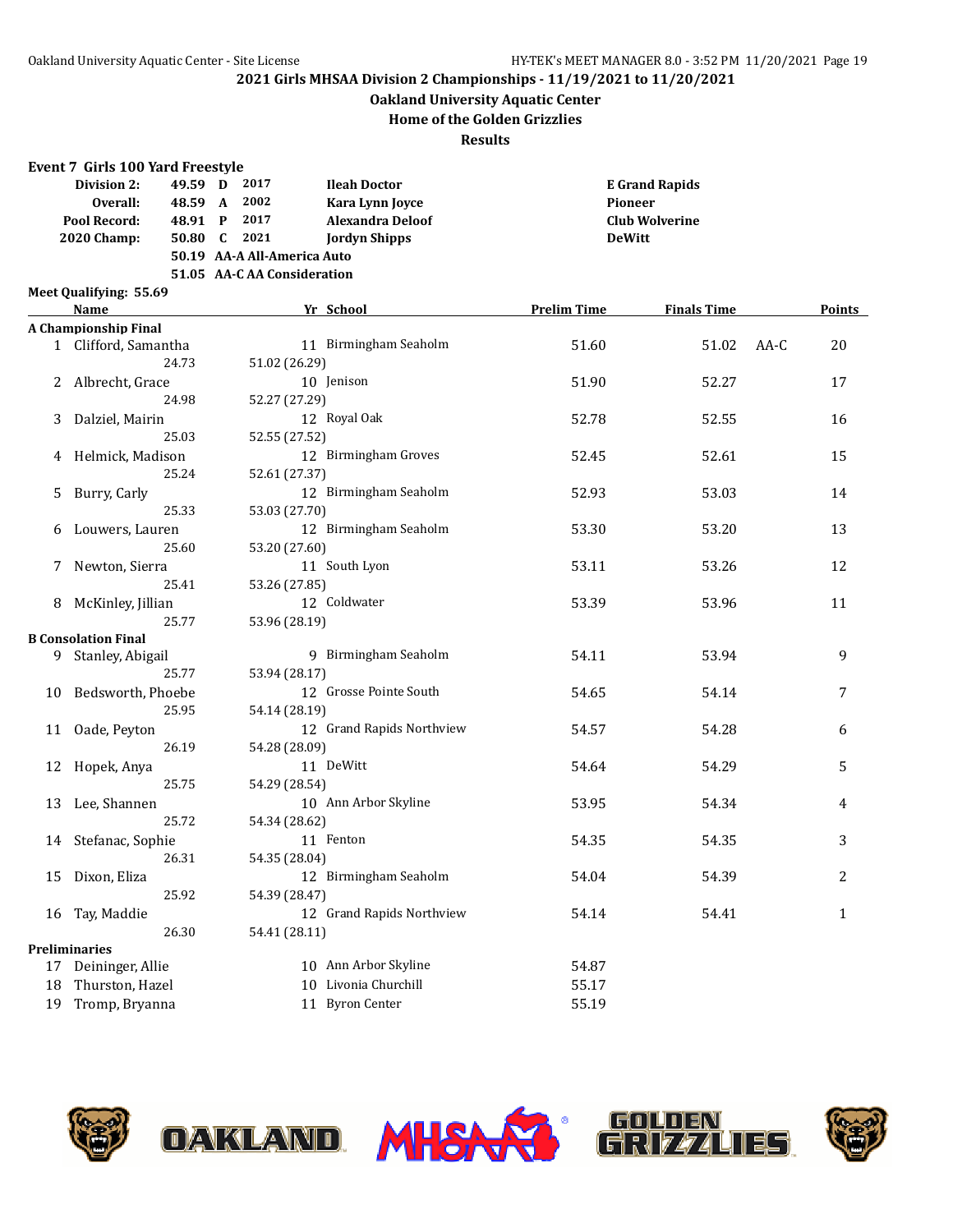**Oakland University Aquatic Center**

### **Home of the Golden Grizzlies**

| <b>Finals Time</b><br>11 Byron Center<br>Nelson, Ashleigh<br>55.57<br>20<br>9 Berkley<br>21<br>Pugh, Lucy<br>55.66<br>12 Holland<br>55.72<br>22<br>VanZetten, Greta<br>9 Midland Dow<br>55.85<br>$*23$<br>Thackery, Emily<br>12 Rochester Adams<br>55.85<br>$*23$<br>Fletcher, Simone<br>12 GR Forest Hills Central<br>55.90<br>25<br>Hier, Margaret<br>11 Birmingham Seaholm<br>56.22<br>Murray, Meghan<br>26<br>11 Birmingham Groves<br>56.25<br>Goel, Mayah<br>27<br>12 St Joseph<br>Straub, Addie<br>56.97<br>28<br>Event 7 Girls 100 Yard Freestyle<br>2017<br>Division 2:<br>49.59 D<br><b>Ileah Doctor</b><br><b>E</b> Grand Rapids<br>2002<br>Overall:<br>48.59 A<br>Kara Lynn Joyce<br>Pioneer<br>Pool Record:<br>48.91 P<br>2017<br><b>Alexandra Deloof</b><br><b>Club Wolverine</b><br>2021<br><b>2020 Champ:</b><br>50.80 C<br><b>Jordyn Shipps</b><br><b>DeWitt</b><br>50.19 AA-A All-America Auto<br>51.05 AA-C AA Consideration<br>Meet Qualifying: 55.69<br>Yr School<br><b>Seed Time</b><br><b>Prelim Time</b><br>Name<br>Preliminaries<br>11 Birmingham Seaholm<br>1 Clifford, Samantha<br>52.25<br>51.60<br>$\mathsf{q}$<br>24.89<br>51.60 (26.71)<br>Albrecht, Grace<br>10 Jenison<br>52.50<br>51.90<br>2<br>$\mathbf q$<br>51.90 (26.93)<br>24.97<br>12 Birmingham Groves<br>Helmick, Madison<br>53.40<br>52.45<br>3<br>q<br>25.17<br>52.45 (27.28)<br>12 Royal Oak<br>Dalziel, Mairin<br>53.44<br>52.78<br>4<br>q<br>25.20<br>52.78 (27.58)<br>12 Birmingham Seaholm<br>55.09<br>52.93<br>Burry, Carly<br>5.<br>q<br>52.93 (27.40)<br>25.53<br>11 South Lyon<br>Newton, Sierra<br>52.51<br>53.11<br>$\mathbf q$<br>6<br>53.11 (27.62)<br>25.49<br>12 Birmingham Seaholm<br>Louwers, Lauren<br>54.74<br>53.30<br>7<br>$\mathbf q$<br>25.62<br>53.30 (27.68)<br>12 Coldwater<br>McKinley, Jillian<br>53.86<br>53.39<br>8<br>$\mathbf q$<br>25.66<br>53.39 (27.73)<br>10 Ann Arbor Skyline<br>54.98<br>53.95<br>9<br>Lee, Shannen<br>q<br>25.95<br>53.95 (28.00)<br>12 Birmingham Seaholm<br>Dixon, Eliza<br>55.55<br>54.04 q<br>10<br>25.91<br>54.04 (28.13)<br>9 Birmingham Seaholm<br>Stanley, Abigail<br>55.57<br>54.11<br>11<br>q | Points |
|-----------------------------------------------------------------------------------------------------------------------------------------------------------------------------------------------------------------------------------------------------------------------------------------------------------------------------------------------------------------------------------------------------------------------------------------------------------------------------------------------------------------------------------------------------------------------------------------------------------------------------------------------------------------------------------------------------------------------------------------------------------------------------------------------------------------------------------------------------------------------------------------------------------------------------------------------------------------------------------------------------------------------------------------------------------------------------------------------------------------------------------------------------------------------------------------------------------------------------------------------------------------------------------------------------------------------------------------------------------------------------------------------------------------------------------------------------------------------------------------------------------------------------------------------------------------------------------------------------------------------------------------------------------------------------------------------------------------------------------------------------------------------------------------------------------------------------------------------------------------------------------------------------------------------------------------------------------------------------------------------------------------------------------------------------------------------------------------------------------------------------------------------------------|--------|
|                                                                                                                                                                                                                                                                                                                                                                                                                                                                                                                                                                                                                                                                                                                                                                                                                                                                                                                                                                                                                                                                                                                                                                                                                                                                                                                                                                                                                                                                                                                                                                                                                                                                                                                                                                                                                                                                                                                                                                                                                                                                                                                                                           |        |
|                                                                                                                                                                                                                                                                                                                                                                                                                                                                                                                                                                                                                                                                                                                                                                                                                                                                                                                                                                                                                                                                                                                                                                                                                                                                                                                                                                                                                                                                                                                                                                                                                                                                                                                                                                                                                                                                                                                                                                                                                                                                                                                                                           |        |
|                                                                                                                                                                                                                                                                                                                                                                                                                                                                                                                                                                                                                                                                                                                                                                                                                                                                                                                                                                                                                                                                                                                                                                                                                                                                                                                                                                                                                                                                                                                                                                                                                                                                                                                                                                                                                                                                                                                                                                                                                                                                                                                                                           |        |
|                                                                                                                                                                                                                                                                                                                                                                                                                                                                                                                                                                                                                                                                                                                                                                                                                                                                                                                                                                                                                                                                                                                                                                                                                                                                                                                                                                                                                                                                                                                                                                                                                                                                                                                                                                                                                                                                                                                                                                                                                                                                                                                                                           |        |
|                                                                                                                                                                                                                                                                                                                                                                                                                                                                                                                                                                                                                                                                                                                                                                                                                                                                                                                                                                                                                                                                                                                                                                                                                                                                                                                                                                                                                                                                                                                                                                                                                                                                                                                                                                                                                                                                                                                                                                                                                                                                                                                                                           |        |
|                                                                                                                                                                                                                                                                                                                                                                                                                                                                                                                                                                                                                                                                                                                                                                                                                                                                                                                                                                                                                                                                                                                                                                                                                                                                                                                                                                                                                                                                                                                                                                                                                                                                                                                                                                                                                                                                                                                                                                                                                                                                                                                                                           |        |
|                                                                                                                                                                                                                                                                                                                                                                                                                                                                                                                                                                                                                                                                                                                                                                                                                                                                                                                                                                                                                                                                                                                                                                                                                                                                                                                                                                                                                                                                                                                                                                                                                                                                                                                                                                                                                                                                                                                                                                                                                                                                                                                                                           |        |
|                                                                                                                                                                                                                                                                                                                                                                                                                                                                                                                                                                                                                                                                                                                                                                                                                                                                                                                                                                                                                                                                                                                                                                                                                                                                                                                                                                                                                                                                                                                                                                                                                                                                                                                                                                                                                                                                                                                                                                                                                                                                                                                                                           |        |
|                                                                                                                                                                                                                                                                                                                                                                                                                                                                                                                                                                                                                                                                                                                                                                                                                                                                                                                                                                                                                                                                                                                                                                                                                                                                                                                                                                                                                                                                                                                                                                                                                                                                                                                                                                                                                                                                                                                                                                                                                                                                                                                                                           |        |
|                                                                                                                                                                                                                                                                                                                                                                                                                                                                                                                                                                                                                                                                                                                                                                                                                                                                                                                                                                                                                                                                                                                                                                                                                                                                                                                                                                                                                                                                                                                                                                                                                                                                                                                                                                                                                                                                                                                                                                                                                                                                                                                                                           |        |
|                                                                                                                                                                                                                                                                                                                                                                                                                                                                                                                                                                                                                                                                                                                                                                                                                                                                                                                                                                                                                                                                                                                                                                                                                                                                                                                                                                                                                                                                                                                                                                                                                                                                                                                                                                                                                                                                                                                                                                                                                                                                                                                                                           |        |
|                                                                                                                                                                                                                                                                                                                                                                                                                                                                                                                                                                                                                                                                                                                                                                                                                                                                                                                                                                                                                                                                                                                                                                                                                                                                                                                                                                                                                                                                                                                                                                                                                                                                                                                                                                                                                                                                                                                                                                                                                                                                                                                                                           |        |
|                                                                                                                                                                                                                                                                                                                                                                                                                                                                                                                                                                                                                                                                                                                                                                                                                                                                                                                                                                                                                                                                                                                                                                                                                                                                                                                                                                                                                                                                                                                                                                                                                                                                                                                                                                                                                                                                                                                                                                                                                                                                                                                                                           |        |
|                                                                                                                                                                                                                                                                                                                                                                                                                                                                                                                                                                                                                                                                                                                                                                                                                                                                                                                                                                                                                                                                                                                                                                                                                                                                                                                                                                                                                                                                                                                                                                                                                                                                                                                                                                                                                                                                                                                                                                                                                                                                                                                                                           |        |
|                                                                                                                                                                                                                                                                                                                                                                                                                                                                                                                                                                                                                                                                                                                                                                                                                                                                                                                                                                                                                                                                                                                                                                                                                                                                                                                                                                                                                                                                                                                                                                                                                                                                                                                                                                                                                                                                                                                                                                                                                                                                                                                                                           |        |
|                                                                                                                                                                                                                                                                                                                                                                                                                                                                                                                                                                                                                                                                                                                                                                                                                                                                                                                                                                                                                                                                                                                                                                                                                                                                                                                                                                                                                                                                                                                                                                                                                                                                                                                                                                                                                                                                                                                                                                                                                                                                                                                                                           |        |
|                                                                                                                                                                                                                                                                                                                                                                                                                                                                                                                                                                                                                                                                                                                                                                                                                                                                                                                                                                                                                                                                                                                                                                                                                                                                                                                                                                                                                                                                                                                                                                                                                                                                                                                                                                                                                                                                                                                                                                                                                                                                                                                                                           |        |
|                                                                                                                                                                                                                                                                                                                                                                                                                                                                                                                                                                                                                                                                                                                                                                                                                                                                                                                                                                                                                                                                                                                                                                                                                                                                                                                                                                                                                                                                                                                                                                                                                                                                                                                                                                                                                                                                                                                                                                                                                                                                                                                                                           |        |
|                                                                                                                                                                                                                                                                                                                                                                                                                                                                                                                                                                                                                                                                                                                                                                                                                                                                                                                                                                                                                                                                                                                                                                                                                                                                                                                                                                                                                                                                                                                                                                                                                                                                                                                                                                                                                                                                                                                                                                                                                                                                                                                                                           |        |
|                                                                                                                                                                                                                                                                                                                                                                                                                                                                                                                                                                                                                                                                                                                                                                                                                                                                                                                                                                                                                                                                                                                                                                                                                                                                                                                                                                                                                                                                                                                                                                                                                                                                                                                                                                                                                                                                                                                                                                                                                                                                                                                                                           |        |
|                                                                                                                                                                                                                                                                                                                                                                                                                                                                                                                                                                                                                                                                                                                                                                                                                                                                                                                                                                                                                                                                                                                                                                                                                                                                                                                                                                                                                                                                                                                                                                                                                                                                                                                                                                                                                                                                                                                                                                                                                                                                                                                                                           |        |
|                                                                                                                                                                                                                                                                                                                                                                                                                                                                                                                                                                                                                                                                                                                                                                                                                                                                                                                                                                                                                                                                                                                                                                                                                                                                                                                                                                                                                                                                                                                                                                                                                                                                                                                                                                                                                                                                                                                                                                                                                                                                                                                                                           |        |
|                                                                                                                                                                                                                                                                                                                                                                                                                                                                                                                                                                                                                                                                                                                                                                                                                                                                                                                                                                                                                                                                                                                                                                                                                                                                                                                                                                                                                                                                                                                                                                                                                                                                                                                                                                                                                                                                                                                                                                                                                                                                                                                                                           |        |
|                                                                                                                                                                                                                                                                                                                                                                                                                                                                                                                                                                                                                                                                                                                                                                                                                                                                                                                                                                                                                                                                                                                                                                                                                                                                                                                                                                                                                                                                                                                                                                                                                                                                                                                                                                                                                                                                                                                                                                                                                                                                                                                                                           |        |
|                                                                                                                                                                                                                                                                                                                                                                                                                                                                                                                                                                                                                                                                                                                                                                                                                                                                                                                                                                                                                                                                                                                                                                                                                                                                                                                                                                                                                                                                                                                                                                                                                                                                                                                                                                                                                                                                                                                                                                                                                                                                                                                                                           |        |
|                                                                                                                                                                                                                                                                                                                                                                                                                                                                                                                                                                                                                                                                                                                                                                                                                                                                                                                                                                                                                                                                                                                                                                                                                                                                                                                                                                                                                                                                                                                                                                                                                                                                                                                                                                                                                                                                                                                                                                                                                                                                                                                                                           |        |
|                                                                                                                                                                                                                                                                                                                                                                                                                                                                                                                                                                                                                                                                                                                                                                                                                                                                                                                                                                                                                                                                                                                                                                                                                                                                                                                                                                                                                                                                                                                                                                                                                                                                                                                                                                                                                                                                                                                                                                                                                                                                                                                                                           |        |
|                                                                                                                                                                                                                                                                                                                                                                                                                                                                                                                                                                                                                                                                                                                                                                                                                                                                                                                                                                                                                                                                                                                                                                                                                                                                                                                                                                                                                                                                                                                                                                                                                                                                                                                                                                                                                                                                                                                                                                                                                                                                                                                                                           |        |
|                                                                                                                                                                                                                                                                                                                                                                                                                                                                                                                                                                                                                                                                                                                                                                                                                                                                                                                                                                                                                                                                                                                                                                                                                                                                                                                                                                                                                                                                                                                                                                                                                                                                                                                                                                                                                                                                                                                                                                                                                                                                                                                                                           |        |
|                                                                                                                                                                                                                                                                                                                                                                                                                                                                                                                                                                                                                                                                                                                                                                                                                                                                                                                                                                                                                                                                                                                                                                                                                                                                                                                                                                                                                                                                                                                                                                                                                                                                                                                                                                                                                                                                                                                                                                                                                                                                                                                                                           |        |
|                                                                                                                                                                                                                                                                                                                                                                                                                                                                                                                                                                                                                                                                                                                                                                                                                                                                                                                                                                                                                                                                                                                                                                                                                                                                                                                                                                                                                                                                                                                                                                                                                                                                                                                                                                                                                                                                                                                                                                                                                                                                                                                                                           |        |
|                                                                                                                                                                                                                                                                                                                                                                                                                                                                                                                                                                                                                                                                                                                                                                                                                                                                                                                                                                                                                                                                                                                                                                                                                                                                                                                                                                                                                                                                                                                                                                                                                                                                                                                                                                                                                                                                                                                                                                                                                                                                                                                                                           |        |
|                                                                                                                                                                                                                                                                                                                                                                                                                                                                                                                                                                                                                                                                                                                                                                                                                                                                                                                                                                                                                                                                                                                                                                                                                                                                                                                                                                                                                                                                                                                                                                                                                                                                                                                                                                                                                                                                                                                                                                                                                                                                                                                                                           |        |
|                                                                                                                                                                                                                                                                                                                                                                                                                                                                                                                                                                                                                                                                                                                                                                                                                                                                                                                                                                                                                                                                                                                                                                                                                                                                                                                                                                                                                                                                                                                                                                                                                                                                                                                                                                                                                                                                                                                                                                                                                                                                                                                                                           |        |
|                                                                                                                                                                                                                                                                                                                                                                                                                                                                                                                                                                                                                                                                                                                                                                                                                                                                                                                                                                                                                                                                                                                                                                                                                                                                                                                                                                                                                                                                                                                                                                                                                                                                                                                                                                                                                                                                                                                                                                                                                                                                                                                                                           |        |
|                                                                                                                                                                                                                                                                                                                                                                                                                                                                                                                                                                                                                                                                                                                                                                                                                                                                                                                                                                                                                                                                                                                                                                                                                                                                                                                                                                                                                                                                                                                                                                                                                                                                                                                                                                                                                                                                                                                                                                                                                                                                                                                                                           |        |
|                                                                                                                                                                                                                                                                                                                                                                                                                                                                                                                                                                                                                                                                                                                                                                                                                                                                                                                                                                                                                                                                                                                                                                                                                                                                                                                                                                                                                                                                                                                                                                                                                                                                                                                                                                                                                                                                                                                                                                                                                                                                                                                                                           |        |
|                                                                                                                                                                                                                                                                                                                                                                                                                                                                                                                                                                                                                                                                                                                                                                                                                                                                                                                                                                                                                                                                                                                                                                                                                                                                                                                                                                                                                                                                                                                                                                                                                                                                                                                                                                                                                                                                                                                                                                                                                                                                                                                                                           |        |
| 25.94<br>54.11 (28.17)                                                                                                                                                                                                                                                                                                                                                                                                                                                                                                                                                                                                                                                                                                                                                                                                                                                                                                                                                                                                                                                                                                                                                                                                                                                                                                                                                                                                                                                                                                                                                                                                                                                                                                                                                                                                                                                                                                                                                                                                                                                                                                                                    |        |
| 12 Grand Rapids Northview<br>Tay, Maddie<br>54.75<br>54.14<br>12<br>q                                                                                                                                                                                                                                                                                                                                                                                                                                                                                                                                                                                                                                                                                                                                                                                                                                                                                                                                                                                                                                                                                                                                                                                                                                                                                                                                                                                                                                                                                                                                                                                                                                                                                                                                                                                                                                                                                                                                                                                                                                                                                     |        |
| 26.19<br>54.14 (27.95)                                                                                                                                                                                                                                                                                                                                                                                                                                                                                                                                                                                                                                                                                                                                                                                                                                                                                                                                                                                                                                                                                                                                                                                                                                                                                                                                                                                                                                                                                                                                                                                                                                                                                                                                                                                                                                                                                                                                                                                                                                                                                                                                    |        |





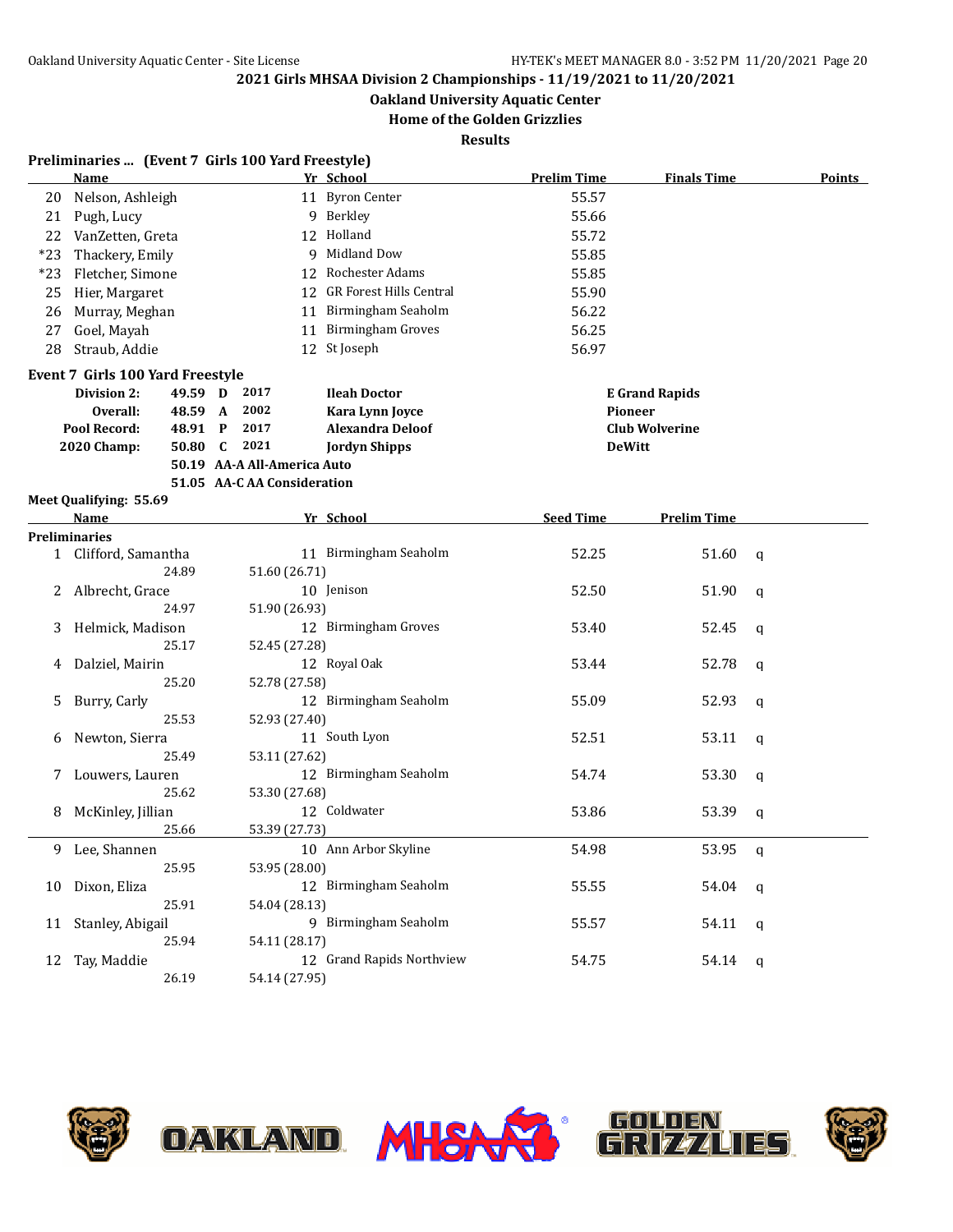## **Oakland University Aquatic Center**

**Home of the Golden Grizzlies**

|     | Preliminaries  (Event 7 Girls 100 Yard Freestyle) |                            |                  |                    |              |
|-----|---------------------------------------------------|----------------------------|------------------|--------------------|--------------|
|     | Name                                              | Yr School                  | <b>Seed Time</b> | <b>Prelim Time</b> |              |
|     | 13 Stefanac, Sophie                               | 11 Fenton                  | 54.23            | 54.35              | $\mathbf{q}$ |
|     | 26.03                                             | 54.35 (28.32)              |                  |                    |              |
|     | 14 Oade, Peyton                                   | 12 Grand Rapids Northview  | 55.26            | 54.57              | $\mathsf{q}$ |
|     | 26.11                                             | 54.57 (28.46)              |                  |                    |              |
|     | 15 Hopek, Anya                                    | 11 DeWitt                  | 54.59            | 54.64              | q            |
|     | 25.50                                             | 54.64 (29.14)              |                  |                    |              |
|     | 16 Bedsworth, Phoebe                              | 12 Grosse Pointe South     | 55.15            | 54.65              | q            |
|     | 26.23                                             | 54.65 (28.42)              |                  |                    |              |
|     | 17 Deininger, Allie                               | 10 Ann Arbor Skyline       | 54.96            | 54.87              |              |
|     | 26.35                                             | 54.87 (28.52)              |                  |                    |              |
|     | 18 Thurston, Hazel                                | 10 Livonia Churchill       | 55.53            | 55.17              |              |
|     | 26.52                                             | 55.17 (28.65)              |                  |                    |              |
|     | 19 Tromp, Bryanna                                 | 11 Byron Center            | 55.38            | 55.19              |              |
|     | 26.91                                             | 55.19 (28.28)              |                  |                    |              |
|     | 20 Nelson, Ashleigh                               | 11 Byron Center            | 55.06            | 55.57              |              |
|     | 26.71                                             | 55.57 (28.86)              |                  |                    |              |
|     | 21 Pugh, Lucy                                     | 9 Berkley                  | 55.15            | 55.66              |              |
|     | 26.84                                             | 55.66 (28.82)              |                  |                    |              |
|     | 22 VanZetten, Greta                               | 12 Holland                 | 55.23            | 55.72              |              |
|     | 26.89                                             | 55.72 (28.83)              |                  |                    |              |
|     | *23 Thackery, Emily                               | 9 Midland Dow              | 55.66            | 55.85              |              |
|     | 26.95                                             | 55.85 (28.90)              |                  |                    |              |
|     | *23 Fletcher, Simone                              | 12 Rochester Adams         | 55.44            | 55.85              |              |
|     | 26.62                                             | 55.85 (29.23)              |                  |                    |              |
|     | 25 Hier, Margaret                                 | 12 GR Forest Hills Central | 55.52            | 55.90              |              |
|     | 27.18                                             | 55.90 (28.72)              |                  |                    |              |
|     | 26 Murray, Meghan                                 | 11 Birmingham Seaholm      | 55.50            | 56.22              |              |
|     | 27.58                                             | 56.22 (28.64)              |                  |                    |              |
| 27  | Goel, Mayah                                       | 11 Birmingham Groves       | 54.81            | 56.25              |              |
|     | 26.66                                             | 56.25 (29.59)              |                  |                    |              |
| 28  | Straub, Addie                                     | 12 St Joseph               | 55.54            | 56.97              |              |
|     | 27.44                                             | 56.97 (29.53)              |                  |                    |              |
| --- | Beal, Avery                                       | 9 Grosse Pointe North      | 55.42            | <b>SCR</b>         |              |



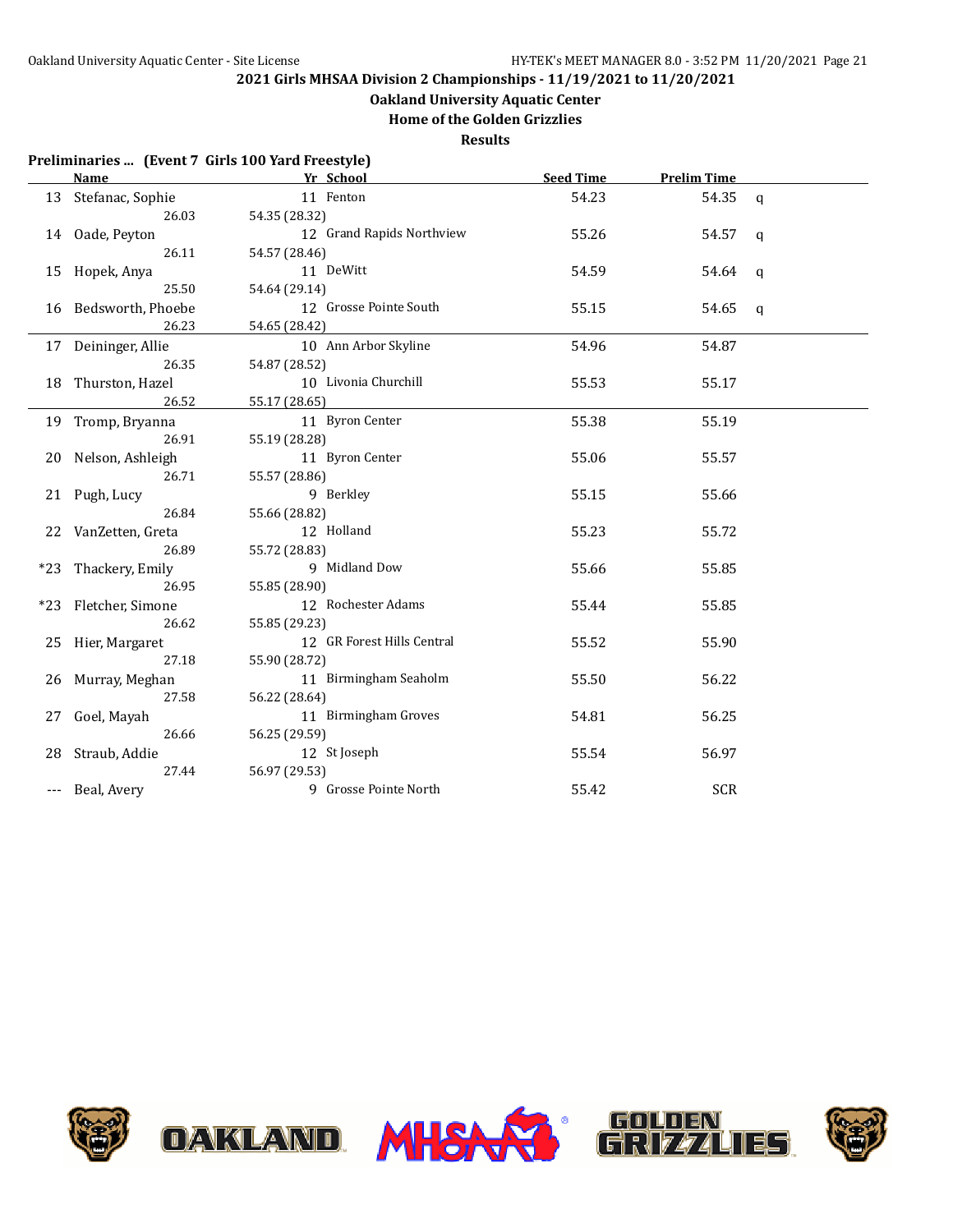### **Oakland University Aquatic Center**

**Home of the Golden Grizzlies**

|    | Event 8 Girls 500 Yard Freestyle |           |              |                               |                           |                    |                         |               |               |  |
|----|----------------------------------|-----------|--------------|-------------------------------|---------------------------|--------------------|-------------------------|---------------|---------------|--|
|    | Division 2:                      | 4:54.97 D |              | 11/20/2021                    | <b>Angelina Baker</b>     |                    | <b>Portage Northern</b> |               |               |  |
|    | Overall:                         | 4:44.47 A |              | 2017                          | <b>Lola Mull</b>          |                    | <b>Grand Ledge</b>      |               |               |  |
|    | Pool Record:                     | 4:42.82   | $\mathbf{P}$ | 2017                          | <b>Allison Schmitt</b>    |                    | <b>Unattached</b>       |               |               |  |
|    | 2020 Champ:                      | 4:57.75 C |              | 2021                          | <b>Angelina Baker</b>     |                    | <b>Portage Northern</b> |               |               |  |
|    |                                  |           |              | 4:52.18 AA-A All-America Auto |                           |                    |                         |               |               |  |
|    |                                  |           |              | 4:56.85 AA-C AA Consideration |                           |                    |                         |               |               |  |
|    | Meet Qualifying: 5:25.09         |           |              |                               |                           |                    |                         |               |               |  |
|    | Name                             |           |              |                               | Yr School                 | <b>Prelim Time</b> | <b>Finals Time</b>      |               | <b>Points</b> |  |
|    | A Championship Final             |           |              |                               |                           |                    |                         |               |               |  |
|    | 1 Baker, Angelina                |           |              |                               | 12 Portage Northern       | 4:56.69            |                         | 4:54.97D AA-C | 20            |  |
|    |                                  | 27.31     |              | 56.74 (29.43)                 | 1:26.36 (29.62)           | 1:56.04 (29.68)    |                         |               |               |  |
|    | 2:25.75 (29.71)                  |           |              | 2:55.62 (29.87)               | 3:25.56 (29.94)           | 3:55.63 (30.07)    |                         |               |               |  |
|    | 4:25.61 (29.98)                  |           |              | 4:54.97 (29.36)               |                           |                    |                         |               |               |  |
|    | 2 Austin, Karen                  |           |              |                               | 12 Birmingham Groves      | 4:56.87            |                         | 4:56.20C AA-C | 17            |  |
|    |                                  | 27.34     |              | 56.75 (29.41)                 | 1:26.54 (29.79)           | 1:56.31 (29.77)    |                         |               |               |  |
|    | 2:26.22 (29.91)                  |           |              | 2:56.12 (29.90)               | 3:26.12 (30.00)           | 3:56.33 (30.21)    |                         |               |               |  |
|    | 4:26.61 (30.28)                  |           |              | 4:56.20 (29.59)               |                           |                    |                         |               |               |  |
| 3  | Roberson, Ella                   |           |              |                               | 11 Midland Dow            | 5:03.28            | 5:02.69                 |               | 16            |  |
|    |                                  | 27.43     |              | 57.22 (29.79)                 | 1:27.82 (30.60)           | 1:58.46 (30.64)    |                         |               |               |  |
|    | 2:29.46 (31.00)                  |           |              | 3:00.67 (31.21)               | 3:31.47 (30.80)           | 4:02.26 (30.79)    |                         |               |               |  |
|    | 4:32.88 (30.62)                  |           |              | 5:02.69 (29.81)               |                           |                    |                         |               |               |  |
|    | 4 Hassett, Kelley                |           |              |                               | 10 Birmingham Seaholm     | 5:05.67            | 5:04.16                 |               | 15            |  |
|    |                                  | 27.47     |              | 57.48 (30.01)                 | 1:28.36 (30.88)           | 1:59.67 (31.31)    |                         |               |               |  |
|    | 2:30.98 (31.31)                  |           |              | 3:02.31 (31.33)               | 3:33.29 (30.98)           | 4:04.21 (30.92)    |                         |               |               |  |
|    | 4:35.37 (31.16)                  |           |              | 5:04.16 (28.79)               |                           |                    |                         |               |               |  |
| 5. | Kapla, Sophia                    |           |              |                               | 11 Grosse Pointe South    | 5:03.33            | 5:05.43                 |               | 14            |  |
|    |                                  | 27.42     |              | 57.21 (29.79)                 | 1:27.85 (30.64)           | 1:58.58 (30.73)    |                         |               |               |  |
|    | 2:29.51 (30.93)                  |           |              | 3:00.62 (31.11)               | 3:31.93 (31.31)           | 4:03.40 (31.47)    |                         |               |               |  |
|    | 4:34.91 (31.51)                  |           |              | 5:05.43 (30.52)               |                           |                    |                         |               |               |  |
| 6  | Forbes, Jaime                    |           |              |                               | 10 Grand Rapids Northview | 5:10.27            | 5:10.33                 |               | 13            |  |
|    |                                  | 27.33     |              | 57.26 (29.93)                 | 1:28.48 (31.22)           | 1:59.73 (31.25)    |                         |               |               |  |
|    | 2:31.52 (31.79)                  |           |              | 3:03.44 (31.92)               | 3:35.26 (31.82)           | 4:07.41 (32.15)    |                         |               |               |  |
|    | 4:39.11 (31.70)                  |           |              | 5:10.33 (31.22)               |                           |                    |                         |               |               |  |
|    | 7 Hudson, Grace                  |           |              |                               | 11 Battle Creek Lakeview  | 5:04.91            | 5:12.11                 |               | 12            |  |
|    |                                  | 27.58     |              | 58.29 (30.71)                 | 1:29.36 (31.07)           | 2:01.02 (31.66)    |                         |               |               |  |
|    | 2:32.88 (31.86)                  |           |              | 3:04.62 (31.74)               | 3:36.71 (32.09)           | 4:08.89 (32.18)    |                         |               |               |  |
|    | 4:40.88 (31.99)                  |           |              | 5:12.11 (31.23)               |                           |                    |                         |               |               |  |
| 8  | Muccioli, Diana                  |           |              |                               | 12 Grosse Pointe North    | 5:10.06            | 5:13.60                 |               | 11            |  |
|    |                                  | 28.14     |              | 58.48 (30.34)                 | 1:29.49 (31.01)           | 2:01.26 (31.77)    |                         |               |               |  |
|    | 2:32.89 (31.63)                  |           |              | 3:05.04 (32.15)               | 3:37.50 (32.46)           | 4:10.18 (32.68)    |                         |               |               |  |
|    | 4:42.41 (32.23)                  |           |              | 5:13.60 (31.19)               |                           |                    |                         |               |               |  |
|    | <b>B Consolation Final</b>       |           |              |                               |                           |                    |                         |               |               |  |
|    | 9 Fessenden, Danika              |           |              |                               | 11 Grand Rapids Northview | 5:15.24            | 5:11.80                 |               | 9             |  |
|    |                                  | 28.99     |              | 59.92 (30.93)                 | 1:31.02 (31.10)           | 2:02.26 (31.24)    |                         |               |               |  |
|    | 2:33.87 (31.61)                  |           |              | 3:05.42 (31.55)               | 3:37.48 (32.06)           | 4:09.13 (31.65)    |                         |               |               |  |
|    | 4:40.98 (31.85)                  |           |              | 5:11.80 (30.82)               |                           |                    |                         |               |               |  |





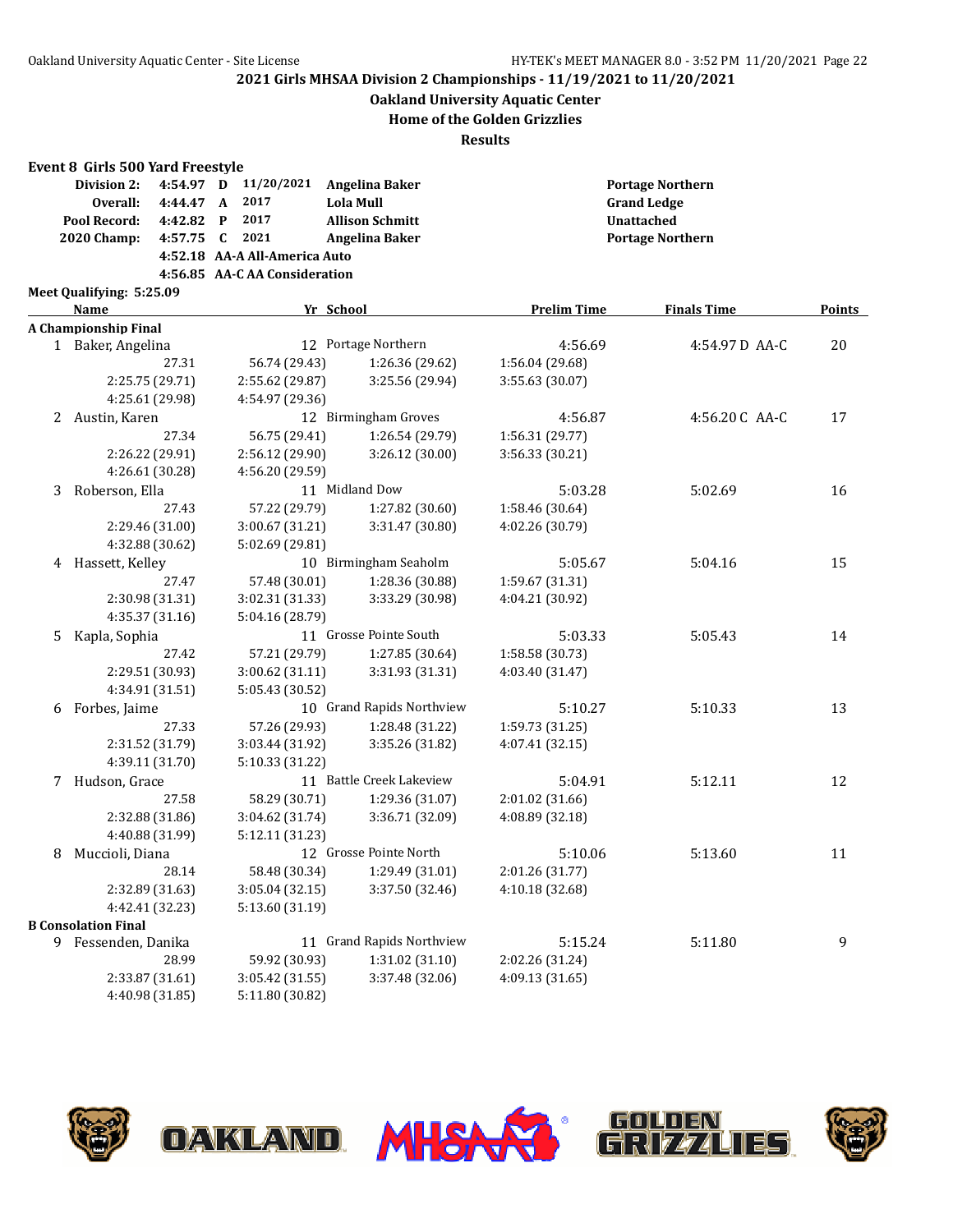**Oakland University Aquatic Center**

**Home of the Golden Grizzlies**

**Results**

### **B Consolation Final ... (Event 8 Girls 500 Yard Freestyle)**

| <b>Name</b> |                         |                 | Yr School                   | <b>Prelim Time</b> | <b>Finals Time</b> | <b>Points</b> |
|-------------|-------------------------|-----------------|-----------------------------|--------------------|--------------------|---------------|
|             | 10 Lohner, Katie        |                 | 12 Rochester Adams          | 5:13.46            | 5:13.63            | 7             |
|             | 28.57                   | 59.32 (30.75)   | 1:30.46 (31.14)             | 2:01.91 (31.45)    |                    |               |
|             | 2:33.62 (31.71)         | 3:05.57 (31.95) | 3:37.63 (32.06)             | 4:10.06 (32.43)    |                    |               |
|             | 4:42.24 (32.18)         | 5:13.63 (31.39) |                             |                    |                    |               |
| 11          | Carothers, Paige        |                 | 12 Portage Central          | 5:17.48            | 5:14.29            | 6             |
|             | 29.90                   | 1:01.16 (31.26) | 1:32.56 (31.40)             | 2:03.97 (31.41)    |                    |               |
|             | 2:35.31 (31.34)         | 3:06.80 (31.49) | 3:38.33 (31.53)             | 4:10.31 (31.98)    |                    |               |
|             | 4:42.39 (32.08)         | 5:14.29 (31.90) |                             |                    |                    |               |
| 12          | Russell, Avery          |                 | 9 Battle Creek Lakeview     | 5:13.86            | 5:16.20            | 5             |
|             | 29.60                   | 1:00.72 (31.12) | 1:32.22 (31.50)             | 2:03.93 (31.71)    |                    |               |
|             | 2:35.58 (31.65)         | 3:07.71 (32.13) | 3:40.03 (32.32)             | 4:12.37 (32.34)    |                    |               |
|             | 4:44.58 (32.21)         | 5:16.20 (31.62) |                             |                    |                    |               |
| 13          | Garcia-Cedillo, Marisol |                 | 12 Farmington               | 5:20.11            | 5:16.28            | 4             |
|             | 29.29                   | 1:00.70 (31.41) | 1:32.85(32.15)              | 2:04.82 (31.97)    |                    |               |
|             | 2:36.73 (31.91)         | 3:08.76 (32.03) | 3:41.12 (32.36)             | 4:13.59 (32.47)    |                    |               |
|             | 4:45.61 (32.02)         | 5:16.28 (30.67) |                             |                    |                    |               |
|             | 14 Kinnard, Jill        |                 | 9 Dexter                    | 5:17.66            | 5:19.73            | 3             |
|             | 29.21                   | 1:00.38(31.17)  | 1:32.19 (31.81)             | 2:04.34 (32.15)    |                    |               |
|             | 2:37.07 (32.73)         | 3:09.82 (32.75) | 3:42.61 (32.79)             | 4:15.51 (32.90)    |                    |               |
|             | 4:48.11 (32.60)         | 5:19.73 (31.62) |                             |                    |                    |               |
| 15          | Zheng, Jessica          |                 | 11 Rochester Adams          | 5:17.68            | 5:20.19            | 2             |
|             | 28.89                   | 59.79 (30.90)   | 1:31.57 (31.78)             | 2:03.80 (32.23)    |                    |               |
|             | 2:36.21 (32.41)         | 3:08.85 (32.64) | 3:41.70 (32.85)             | 4:14.74 (33.04)    |                    |               |
|             | 4:48.04 (33.30)         | 5:20.19(32.15)  |                             |                    |                    |               |
|             | 16 Howell, Maddox       |                 | 11 Farmington               | 5:17.78            | 5:21.00            | $\mathbf{1}$  |
|             | 28.75                   | 1:00.01(31.26)  | 1:32.31 (32.30)             | 2:04.90 (32.59)    |                    |               |
|             | 2:37.43 (32.53)         | 3:09.96 (32.53) | 3:42.75 (32.79)             | 4:16.15 (33.40)    |                    |               |
|             | 4:48.94 (32.79)         | 5:21.00 (32.06) |                             |                    |                    |               |
|             | <b>Preliminaries</b>    |                 |                             |                    |                    |               |
|             | 17 Walton, Laura        |                 | 11 Dexter                   | 5:21.23            |                    |               |
| 18          | Sadler, Gina            |                 | 12 Ann Arbor Skyline        | 5:21.35            |                    |               |
| 19          | Baltes, Ali             |                 | 11 Jenison                  | 5:21.39            |                    |               |
| 20          | Laba, Jordan            |                 | 9 Rochester Adams           | 5:23.53            |                    |               |
| 21          | Welser, Evelyn          |                 | 9 Portage Central           | 5:30.40            |                    |               |
| 22          | Sadowski, Danica        |                 | 9 Grand Rapids Ottawa Hills | 5:35.38            |                    |               |
| 23          | Smith, Hannah           |                 | 11 Temperance Bedford       | 5:35.55            |                    |               |
|             |                         |                 |                             |                    |                    |               |





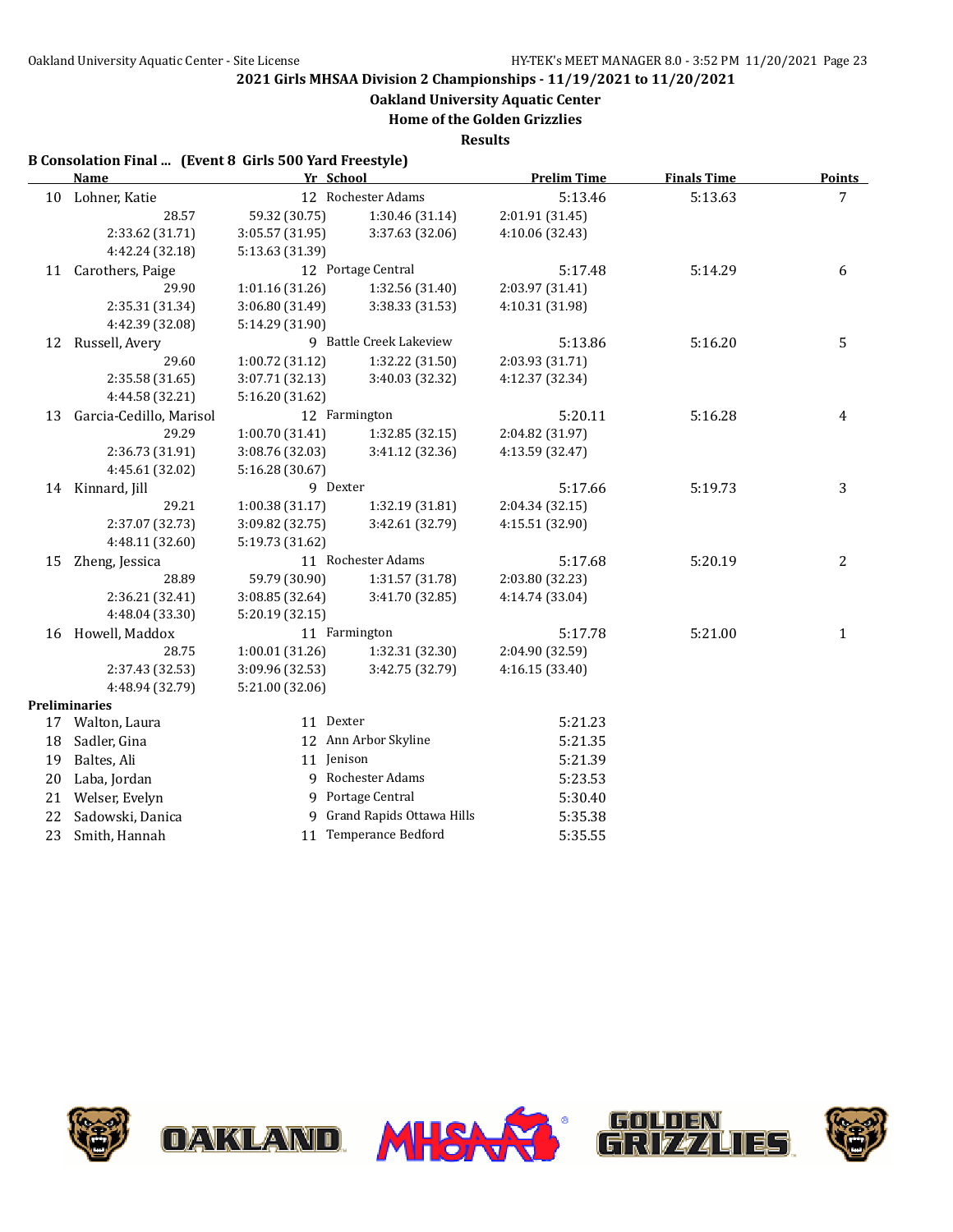**Oakland University Aquatic Center**

### **Home of the Golden Grizzlies**

|    | Event 8 Girls 500 Yard Freestyle |                 |                               |                               |                           |                  |                         |                 |              |  |
|----|----------------------------------|-----------------|-------------------------------|-------------------------------|---------------------------|------------------|-------------------------|-----------------|--------------|--|
|    | Division 2:                      | 4:54.97 D       |                               | 11/20/2021                    | <b>Angelina Baker</b>     |                  | <b>Portage Northern</b> |                 |              |  |
|    | Overall:<br>4:44.47 A            |                 | 2017                          |                               | <b>Lola Mull</b>          |                  |                         |                 |              |  |
|    | Pool Record:                     | 4:42.82         | 2017<br>$\mathbf{P}$          |                               | <b>Allison Schmitt</b>    |                  | Unattached              |                 |              |  |
|    | 2020 Champ:                      | 4:57.75 C       | 2021<br><b>Angelina Baker</b> |                               | <b>Portage Northern</b>   |                  |                         |                 |              |  |
|    |                                  |                 |                               | 4:52.18 AA-A All-America Auto |                           |                  |                         |                 |              |  |
|    |                                  |                 |                               | 4:56.85 AA-C AA Consideration |                           |                  |                         |                 |              |  |
|    | Meet Qualifying: 5:25.09         |                 |                               |                               |                           |                  |                         |                 |              |  |
|    | Name                             |                 | Yr School                     |                               |                           | <b>Seed Time</b> | <b>Prelim Time</b>      |                 |              |  |
|    | <b>Preliminaries</b>             |                 |                               |                               |                           |                  |                         |                 |              |  |
|    | 1 Baker, Angelina                |                 |                               |                               | 12 Portage Northern       |                  | 4:59.90                 | 4:56.69 C qAA-C |              |  |
|    |                                  | 27.39           |                               | 56.90 (29.51)                 | 1:26.45 (29.55)           | 1:56.11 (29.66)  |                         |                 |              |  |
|    |                                  | 2:25.90 (29.79) |                               | 2:55.84 (29.94)               | 3:26.08 (30.24)           | 3:56.67 (30.59)  |                         |                 |              |  |
|    |                                  | 4:27.22 (30.55) |                               | 4:56.69 (29.47)               |                           |                  |                         |                 |              |  |
|    | 2 Austin, Karen                  |                 |                               |                               | 12 Birmingham Groves      |                  | 4:59.29                 | 4:56.87 $C$ q   |              |  |
|    |                                  | 27.22           |                               | 56.45 (29.23)                 | 1:25.92 (29.47)           | 1:55.77 (29.85)  |                         |                 |              |  |
|    |                                  | 2:25.74 (29.97) |                               | 2:55.97 (30.23)               | 3:26.15(30.18)            | 3:56.55 (30.40)  |                         |                 |              |  |
|    |                                  | 4:26.87 (30.32) |                               | 4:56.87 (30.00)               |                           |                  |                         |                 |              |  |
| 3  | Roberson, Ella                   |                 |                               |                               | 11 Midland Dow            |                  | 5:02.87                 | 5:03.28         | $\mathsf{q}$ |  |
|    |                                  | 27.05           |                               | 56.40 (29.35)                 | 1:26.45 (30.05)           | 1:57.14 (30.69)  |                         |                 |              |  |
|    |                                  | 2:28.17 (31.03) |                               | 2:59.09 (30.92)               | 3:30.18 (31.09)           | 4:01.65 (31.47)  |                         |                 |              |  |
|    |                                  | 4:32.79 (31.14) |                               | 5:03.28 (30.49)               |                           |                  |                         |                 |              |  |
|    | 4 Kapla, Sophia                  |                 |                               |                               | 11 Grosse Pointe South    |                  | 5:07.26                 | 5:03.33         | $\mathsf{q}$ |  |
|    |                                  | 27.55           |                               | 57.35 (29.80)                 | 1:27.76 (30.41)           | 1:58.25 (30.49)  |                         |                 |              |  |
|    |                                  | 2:28.88 (30.63) |                               | 2:59.94 (31.06)               | 3:31.13 (31.19)           | 4:02.44 (31.31)  |                         |                 |              |  |
|    |                                  | 4:33.50 (31.06) |                               | 5:03.33 (29.83)               |                           |                  |                         |                 |              |  |
| 5. | Hudson, Grace                    |                 |                               |                               | 11 Battle Creek Lakeview  |                  | 5:11.20                 | 5:04.91         | $\mathsf{q}$ |  |
|    |                                  | 27.44           |                               | 57.56 (30.12)                 | 1:28.10 (30.54)           | 1:58.84 (30.74)  |                         |                 |              |  |
|    |                                  | 2:29.41 (30.57) |                               | 3:00.27 (30.86)               | 3:31.35 (31.08)           | 4:02.93 (31.58)  |                         |                 |              |  |
|    |                                  | 4:34.00 (31.07) |                               | 5:04.91 (30.91)               |                           |                  |                         |                 |              |  |
|    | 6 Hassett, Kelley                |                 |                               |                               | 10 Birmingham Seaholm     |                  | 5:06.95                 | 5:05.67         | a            |  |
|    |                                  | 27.49           |                               | 57.12 (29.63)                 | 1:27.90 (30.78)           | 1:58.76 (30.86)  |                         |                 |              |  |
|    |                                  | 2:29.97 (31.21) |                               | 3:01.56 (31.59)               | 3:32.47 (30.91)           | 4:03.99 (31.52)  |                         |                 |              |  |
|    |                                  | 4:35.49 (31.50) |                               | 5:05.67 (30.18)               |                           |                  |                         |                 |              |  |
| 7  | Muccioli, Diana                  |                 |                               |                               | 12 Grosse Pointe North    |                  | 5:15.81                 | 5:10.06         | $\mathsf{q}$ |  |
|    |                                  | 28.16           |                               | 58.57 (30.41)                 | 1:29.50 (30.93)           | 2:00.53 (31.03)  |                         |                 |              |  |
|    |                                  | 2:31.99 (31.46) |                               | 3:03.52 (31.53)               | 3:35.41 (31.89)           | 4:07.28 (31.87)  |                         |                 |              |  |
|    |                                  | 4:39.08 (31.80) |                               | 5:10.06 (30.98)               |                           |                  |                         |                 |              |  |
|    | 8 Forbes, Jaime                  |                 |                               |                               | 10 Grand Rapids Northview |                  | 5:07.31                 | 5:10.27 $q$     |              |  |
|    |                                  | 27.83           |                               | 58.53 (30.70)                 | 1:29.49 (30.96)           | 2:01.08 (31.59)  |                         |                 |              |  |
|    |                                  | 2:32.70 (31.62) |                               | 3:04.33 (31.63)               | 3:36.32 (31.99)           | 4:08.20 (31.88)  |                         |                 |              |  |
|    |                                  | 4:39.48 (31.28) |                               | 5:10.27 (30.79)               |                           |                  |                         |                 |              |  |
| 9. | Lohner, Katie                    |                 |                               |                               | 12 Rochester Adams        |                  | 5:12.77                 | 5:13.46         | q            |  |
|    |                                  | 28.47           |                               | 59.30 (30.83)                 | 1:30.50 (31.20)           | 2:01.96 (31.46)  |                         |                 |              |  |
|    |                                  | 2:33.64 (31.68) |                               | 3:05.39 (31.75)               | 3:37.42 (32.03)           | 4:09.61 (32.19)  |                         |                 |              |  |
|    |                                  | 4:41.78 (32.17) |                               | 5:13.46 (31.68)               |                           |                  |                         |                 |              |  |

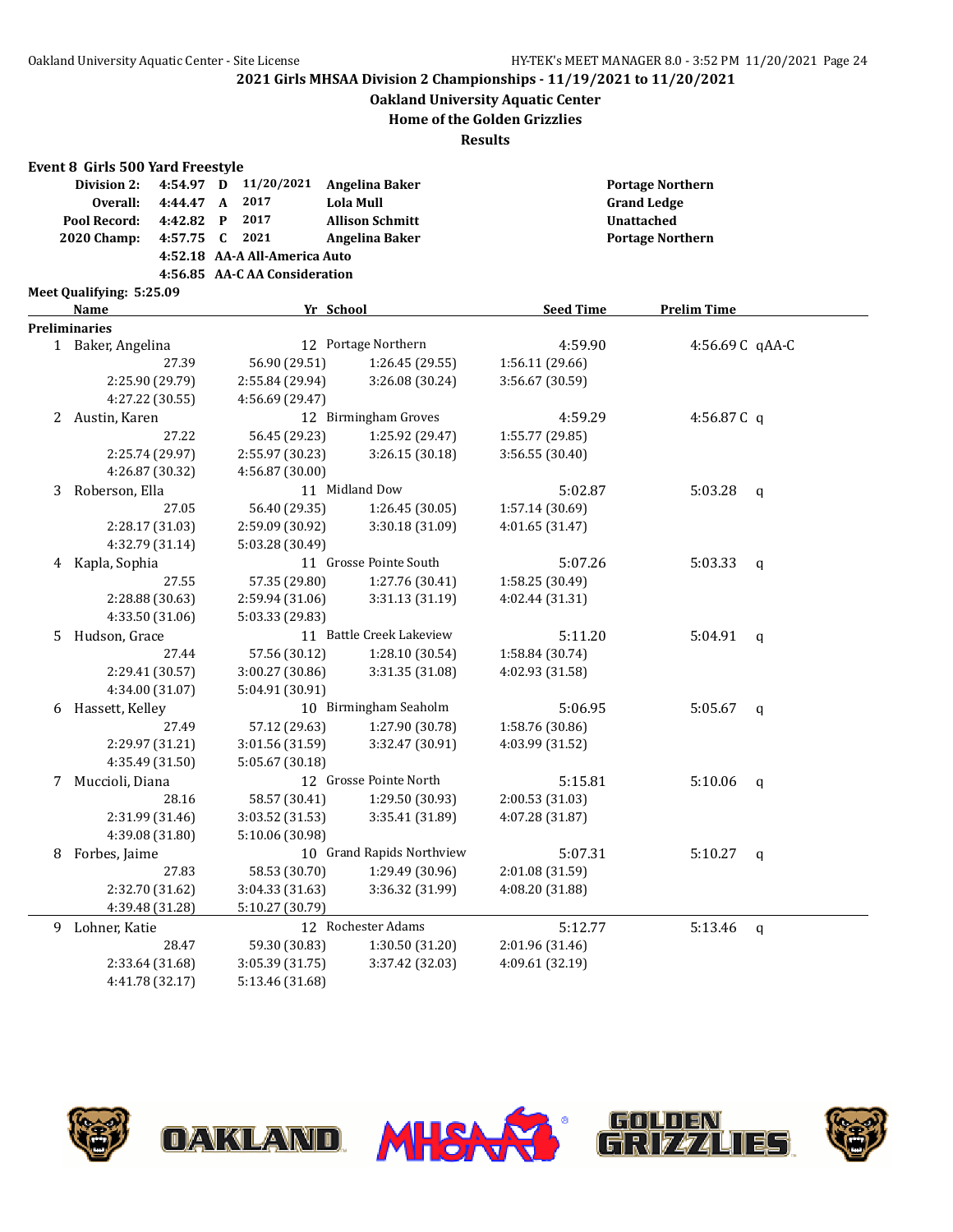**Oakland University Aquatic Center**

**Home of the Golden Grizzlies**

**Results**

### **Preliminaries ... (Event 8 Girls 500 Yard Freestyle)**

|    | <b>Name</b>             | Yr School       |                           | <b>Seed Time</b> | <b>Prelim Time</b> |   |
|----|-------------------------|-----------------|---------------------------|------------------|--------------------|---|
|    | 10 Russell, Avery       |                 | 9 Battle Creek Lakeview   | 5:20.11          | 5:13.86            | q |
|    | 29.57                   | 1:00.94 (31.37) | 1:32.36 (31.42)           | 2:03.91 (31.55)  |                    |   |
|    | 2:35.68 (31.77)         | 3:07.27 (31.59) | 3:39.17 (31.90)           | 4:11.10 (31.93)  |                    |   |
|    | 4:42.95 (31.85)         | 5:13.86 (30.91) |                           |                  |                    |   |
|    | 11 Fessenden, Danika    |                 | 11 Grand Rapids Northview | 5:18.05          | $5:15.24$ q        |   |
|    | 29.07                   | 1:00.19 (31.12) | 1:31.70 (31.51)           | 2:03.21 (31.51)  |                    |   |
|    | 2:34.98 (31.77)         | 3:07.25 (32.27) | 3:40.10 (32.85)           | 4:12.11 (32.01)  |                    |   |
|    | 4:44.20 (32.09)         | 5:15.24 (31.04) |                           |                  |                    |   |
| 12 | Carothers, Paige        |                 | 12 Portage Central        | 5:16.96          | 5:17.48            | q |
|    | 29.87                   | 1:01.04(31.17)  | 1:32.90 (31.86)           | 2:04.71 (31.81)  |                    |   |
|    | 2:36.79 (32.08)         | 3:08.93 (32.14) | 3:41.19 (32.26)           | 4:13.56 (32.37)  |                    |   |
|    | 4:45.65 (32.09)         | 5:17.48 (31.83) |                           |                  |                    |   |
|    | 13 Kinnard, Jill        | 9 Dexter        |                           | 5:11.73          | 5:17.66            | q |
|    | 29.42                   | 1:00.56 (31.14) | 1:31.75 (31.19)           | 2:04.05 (32.30)  |                    |   |
|    | 2:36.39 (32.34)         | 3:08.76 (32.37) | 3:41.25 (32.49)           | 4:13.88 (32.63)  |                    |   |
|    | 4:46.23 (32.35)         | 5:17.66 (31.43) |                           |                  |                    |   |
|    | 14 Zheng, Jessica       |                 | 11 Rochester Adams        | 5:11.75          | 5:17.68            | q |
|    | 29.11                   | 1:00.19 (31.08) | 1:31.97 (31.78)           | 2:03.95 (31.98)  |                    |   |
|    | 2:35.97 (32.02)         | 3:08.19 (32.22) | 3:40.49 (32.30)           | 4:13.03 (32.54)  |                    |   |
|    | 4:45.77 (32.74)         | 5:17.68 (31.91) |                           |                  |                    |   |
|    | 15 Howell, Maddox       | 11 Farmington   |                           | 5:21.02          | 5:17.78            | q |
|    | 28.88                   | 59.91 (31.03)   | 1:31.59 (31.68)           | 2:03.39 (31.80)  |                    |   |
|    | 2:35.63 (32.24)         | 3:08.07 (32.44) | 3:40.42 (32.35)           | 4:12.96 (32.54)  |                    |   |
|    | 4:45.70 (32.74)         | 5:17.78 (32.08) |                           |                  |                    |   |
| 16 | Garcia-Cedillo, Marisol | 12 Farmington   |                           | 5:24.73          | 5:20.11            | q |
|    | 28.89                   | 1:00.42 (31.53) | 1:32.66 (32.24)           | 2:05.03 (32.37)  |                    |   |
|    | 2:37.58 (32.55)         | 3:10.51 (32.93) | 3:43.27 (32.76)           | 4:15.78 (32.51)  |                    |   |
|    | 4:48.67 (32.89)         | 5:20.11 (31.44) |                           |                  |                    |   |
| 17 | Walton, Laura           | 11 Dexter       |                           | 5:20.69          | 5:21.23            |   |
|    | 28.82                   | 1:00.47(31.65)  | 1:32.81 (32.34)           | 2:04.98 (32.17)  |                    |   |
|    | 2:37.86 (32.88)         | 3:10.96(33.10)  | 3:43.99 (33.03)           | 4:17.26 (33.27)  |                    |   |
|    | 4:49.92 (32.66)         | 5:21.23 (31.31) |                           |                  |                    |   |
|    | 18 Sadler, Gina         |                 | 12 Ann Arbor Skyline      | 5:16.51          | 5:21.35            |   |
|    | 29.12                   | 1:00.86 (31.74) | 1:33.45 (32.59)           | 2:06.33 (32.88)  |                    |   |
|    | 2:39.30 (32.97)         | 3:12.30 (33.00) | 3:45.03 (32.73)           | 4:17.93 (32.90)  |                    |   |
|    | 4:50.56 (32.63)         | 5:21.35 (30.79) |                           |                  |                    |   |
|    | 19 Baltes, Ali          | 11 Jenison      |                           | 5:22.14          | 5:21.39            |   |
|    | 29.36                   | 1:01.10(31.74)  | 1:33.66 (32.56)           | 2:06.32 (32.66)  |                    |   |
|    | 2:38.98 (32.66)         | 3:12.14(33.16)  | 3:45.23 (33.09)           | 4:17.67 (32.44)  |                    |   |
|    | 4:49.96 (32.29)         | 5:21.39 (31.43) |                           |                  |                    |   |
| 20 | Laba, Jordan            |                 | 9 Rochester Adams         | 5:23.93          | 5:23.53            |   |
|    | 29.78                   | 1:02.24 (32.46) | 1:34.76 (32.52)           | 2:07.11 (32.35)  |                    |   |
|    | 2:39.80 (32.69)         | 3:12.56 (32.76) | 3:45.42 (32.86)           | 4:18.42 (33.00)  |                    |   |
|    | 4:51.85 (33.43)         | 5:23.53 (31.68) |                           |                  |                    |   |

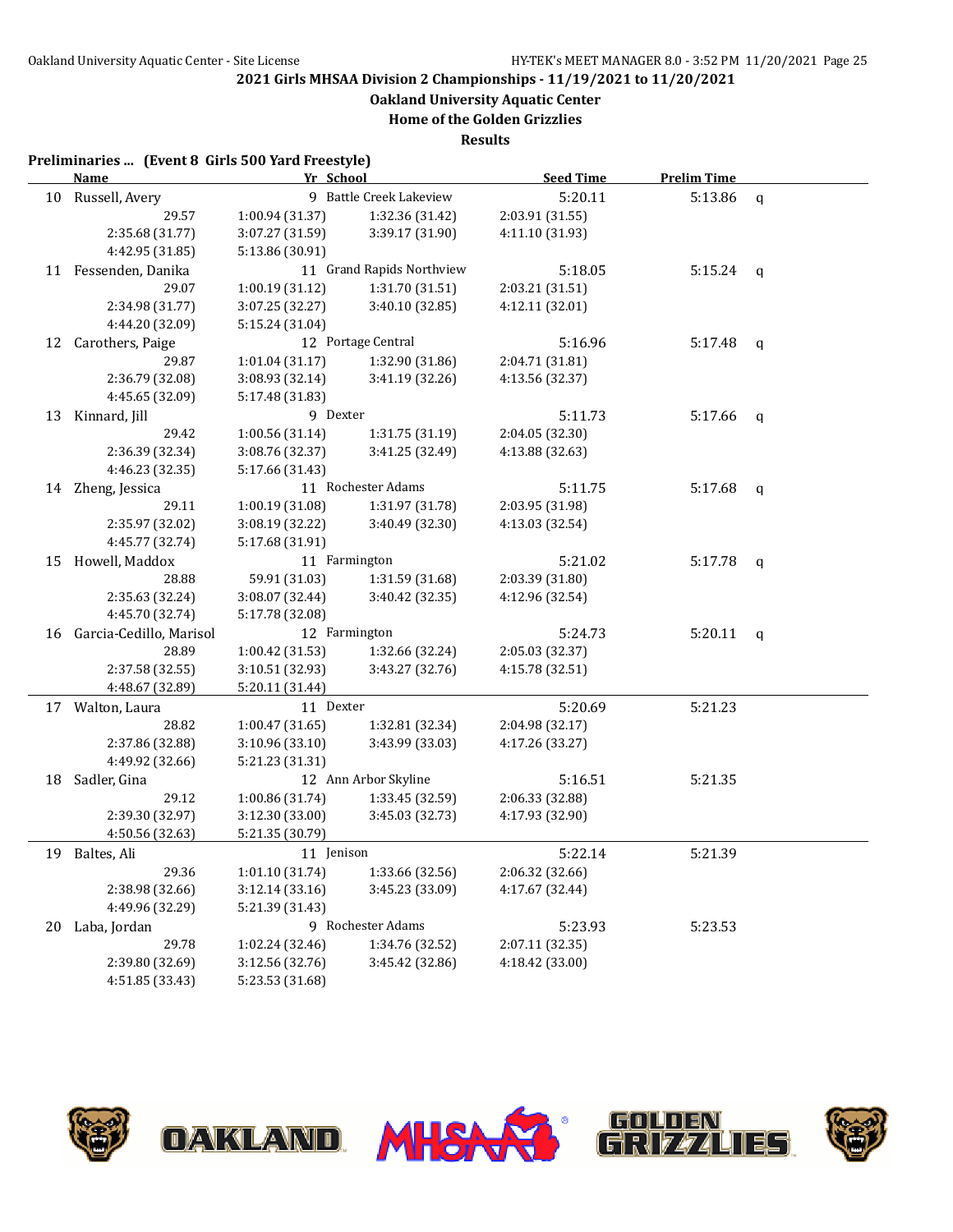**Oakland University Aquatic Center**

**Home of the Golden Grizzlies**

**Results**

## **Preliminaries ... (Event 8 Girls 500 Yard Freestyle)**

|    | Name             | Yr School         |                           | <b>Seed Time</b> | <b>Prelim Time</b> |  |  |
|----|------------------|-------------------|---------------------------|------------------|--------------------|--|--|
| 21 | Welser, Evelyn   | 9 Portage Central |                           | 5:23.37          | 5:30.40            |  |  |
|    | 30.28            | 1:02.68(32.40)    | 1:35.91(33.23)            | 2:09.56(33.65)   |                    |  |  |
|    | 2:43.50 (33.94)  | 3:17.13(33.63)    | 3:51.17(34.04)            | 4:24.92 (33.75)  |                    |  |  |
|    | 4:57.77 (32.85)  | 5:30.40 (32.63)   |                           |                  |                    |  |  |
| 22 | Sadowski, Danica | 9                 | Grand Rapids Ottawa Hills |                  | 5:35.38            |  |  |
|    | 30.35            | 1:03.71(33.36)    | 1:37.38(33.67)            | 2:11.54(34.16)   |                    |  |  |
|    | 2:45.86 (34.32)  | 3:19.90 (34.04)   | 3:53.69 (33.79)           | 4:27.87 (34.18)  |                    |  |  |
|    | 5:02.12(34.25)   | 5:35.38 (33.26)   |                           |                  |                    |  |  |
| 23 | Smith, Hannah    | 11                | Temperance Bedford        |                  | 5:35.55            |  |  |
|    | 29.97            | 1:02.70 (32.73)   | 1:36.06(33.36)            | 2:10.02 (33.96)  |                    |  |  |
|    | 2:44.30 (34.28)  | 3:18.86(34.56)    | 3:53.56 (34.70)           | 4:28.16 (34.60)  |                    |  |  |
|    | 5:02.35(34.19)   | 5:35.55 (33.20)   |                           |                  |                    |  |  |

#### **Event 9 Girls 200 Yard Freestyle Relay**

**Meet Qualifying: 1:45.09**

| Division 2:        | $1:33.40$ D | 2017                          | <b>East Grand Rapids</b>                 |
|--------------------|-------------|-------------------------------|------------------------------------------|
|                    |             |                               | M Lehman, E Doctor, L Levine, I Doctor   |
| Overall:           | 1:32.77 A   | 2002                          | <b>Ann Arbor Pioneer</b>                 |
|                    |             |                               | K Joyce, M Kelly, L Cole, J Merte        |
| Pool Record:       | 1:31.04 P   | 2020                          | <b>Oakland University</b>                |
|                    |             |                               | K Colwell, K Marsh, G Shinske, S Nenonen |
| <b>2020 Champ:</b> | $1:36.15$ C | 2021                          | <b>Birmingham Seaholm</b>                |
|                    |             |                               | E Dixon, S Clifford, C Burry, M Clifford |
|                    |             | 1:35.36 AA-A All-America Auto |                                          |
|                    |             |                               |                                          |

**1:36.94 AA-C AA Consideration**

|   | <b>Team</b>                                  | Relay                  |                 | <b>Prelim Time</b>    | <b>Finals Time</b>       | <b>Points</b> |
|---|----------------------------------------------|------------------------|-----------------|-----------------------|--------------------------|---------------|
|   | A Championship Final                         |                        |                 |                       |                          |               |
|   | 1 Birmingham Seaholm                         |                        |                 | 1:36.99               | 1:35.99 C AA-C           | 40            |
|   | 1) Burry, Carly 12                           | 2) Dixon, Eliza 12     |                 | 3) Hassett, Kelley 10 | 4) Clifford, Samantha 11 |               |
|   | 23.97                                        | 48.04 (24.07)          | 1:12.54(24.50)  | 1:35.99 (23.45)       |                          |               |
|   | 2 Ann Arbor Skyline                          |                        |                 | 1:38.30               | 1:37.94                  | 34            |
|   | 1) Kozma, Claire 12                          | 2) Deininger, Allie 10 |                 | 3) MacNeil, Lauren 11 | 4) Cleason, Lily 11      |               |
|   | 23.92                                        | 49.37 (25.45)          | 1:14.32 (24.95) | 1:37.94 (23.62)       |                          |               |
| 3 | Grosse Pointe South                          |                        |                 | 1:38.97               | 1:38.45                  | 32            |
|   | 1) Bedsworth, Phoebe 12                      | 2) Klepp, Elizabeth 12 |                 | 3) Petz, Lillian 10   | 4) Handwork, Phoebe 11   |               |
|   | 24.48                                        | 49.63 (25.15)          | 1:13.99 (24.36) | 1:38.45 (24.46)       |                          |               |
| 4 | Jenison                                      |                        |                 | 1:39.66               | 1:38.81                  | 30            |
|   | 1) Albrecht, Grace 10                        | 2) Baltes, Ali 11      |                 | 3) Sherman, Hailey 11 | 4) Radawski, Elyse 12    |               |
|   | 24.08                                        | 49.25 (25.17)          | 1:14.67(25.42)  | 1:38.81(24.14)        |                          |               |
| 5 | <b>Grand Rapids Northview</b>                |                        |                 | 1:38.68               | 1:38.88                  | 28            |
|   | 1) Horling, Hasten 12                        | 2) Oade, Peyton 12     |                 | 3) Tay, Maddie 12     | 4) Forbes, Jaime 10      |               |
|   | 24.66                                        | 49.21 (24.55)          | 1:13.78 (24.57) | 1:38.88(25.10)        |                          |               |
| 6 | <b>GR Forest Hills Central</b>               |                        |                 | 1:41.77               | 1:41.12                  | 26            |
|   | 1) Bell, Caroline 12<br>2) Doyel, Jessica 12 |                        |                 | 3) Hier, Margaret 12  | 4) VanLente, Sydney 11   |               |
|   | 27.01                                        | 52.00 (24.99)          | 1:16.67(24.67)  | 1:41.12 (24.45)       |                          |               |

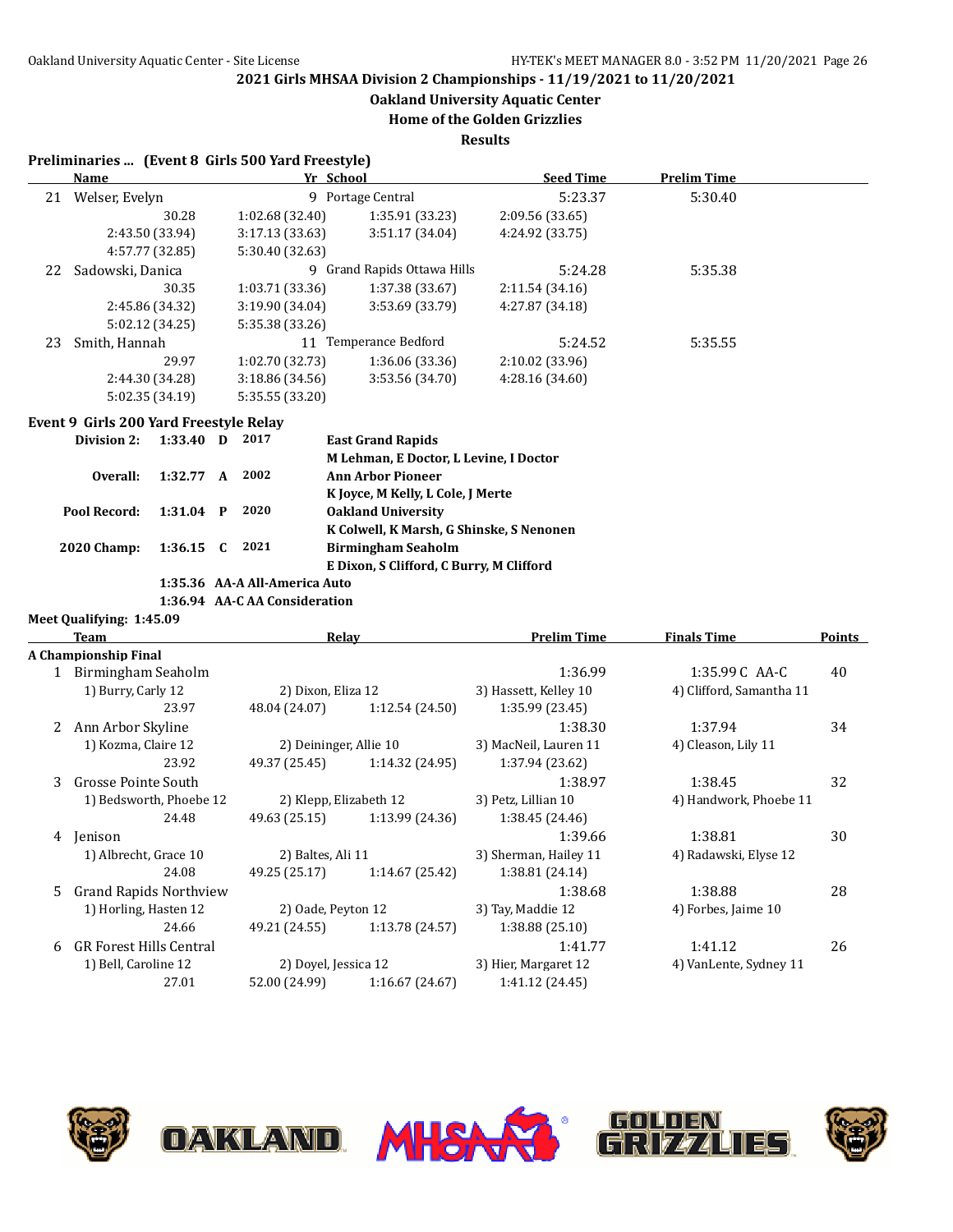**Oakland University Aquatic Center**

**Home of the Golden Grizzlies**

**Results**

### **A Championship Final ... (Event 9 Girls 200 Yard Freestyle Relay)**

|    | <b>Team</b>                  | Relay                  |                               | <b>Prelim Time</b>     | <b>Finals Time</b>        | <b>Points</b> |
|----|------------------------------|------------------------|-------------------------------|------------------------|---------------------------|---------------|
|    | 7 Royal Oak                  |                        |                               | 1:40.81                | 1:41.21                   | 24            |
|    | 1) Dalziel, Mairin 12        | 2) King, Kelly 11      |                               | 3) Dalziel, Delaney 10 | 4) Oster, Evie 12         |               |
|    | 24.38                        | 49.87 (25.49)          | 1:15.34 (25.47)               | 1:41.21 (25.87)        |                           |               |
| 8  | North Farmington             |                        |                               | 1:41.76                | 1:41.43                   | 22            |
|    | 1) Sahoo, Shobhna 10         | 2) Sanders, Casey 11   |                               | 3) Gray, Leah 9        | 4) Mateyak, Rachael 10    |               |
|    | 25.75                        | 50.23 (24.48)          | 1:16.58 (26.35)               | 1:41.43 (24.85)        |                           |               |
|    | <b>B</b> Consolation Final   |                        |                               |                        |                           |               |
|    | 9 Birmingham Groves          |                        |                               | 1:42.51                | 1:41.28                   | 18            |
|    | 1) O'Brien, Ally 9           | 2) Goel, Mayah 11      |                               | 3) Auten, Alexis 10    | 4) Morris, Marie 12       |               |
|    | 25.51                        | 50.79 (25.28)          | 1:16.46 (25.67)               | 1:41.28 (24.82)        |                           |               |
|    | 10 Byron Center              |                        |                               | 1:42.78                | 1:41.30                   | 14            |
|    | 1) Nelson, Ashleigh 11       | 2) Peters, Ella 10     |                               | 3) Holmes, Natalie 10  | 4) McAvoy, Lili 10        |               |
|    | 25.58                        | 50.62 (25.04)          | 1:15.85(25.23)                | 1:41.30 (25.45)        |                           |               |
|    | 11 South Lyon                |                        |                               | 1:42.08                | 1:41.60                   | 12            |
|    | 1) Cusumano, Emma 11         | 2) Garvey, Hailey 9    |                               | 3) Dailey, Emma 10     | 4) Newton, Sierra 11      |               |
|    | 25.04                        |                        | 50.59 (25.55) 1:17.56 (26.97) | 1:41.60 (24.04)        |                           |               |
|    | 12 DeWitt                    |                        |                               | 1:42.03                | 1:42.31                   | 10            |
|    | 1) Hopek, Anya 11            | 2) Dinninger, Kylee 11 |                               | 3) Casler, Samantha 12 | 4) Rose, Alana 10         |               |
|    | 24.87                        | 50.81 (25.94)          | 1:16.30 (25.49)               | 1:42.31 (26.01)        |                           |               |
|    | 13 Farmington                |                        |                               | 1:43.73                | 1:42.67                   | 8             |
|    | 1) Visser, Sydney 9          | 2) Martin, Ava 11      |                               | 3) Cho, Annika 9       | 4) McEvily, Mya 10        |               |
|    | 25.71                        | 51.07 (25.36)          | 1:16.74(25.67)                | 1:42.67 (25.93)        |                           |               |
|    | 14 Portage Central           |                        |                               | 1:42.94                | 1:42.75                   | 6             |
|    | 1) Overheul, Kelly 10        | 2) Watson, Karis 10    |                               | 3) Philip, Madeline 12 | 4) Tate, Sadie 9          |               |
|    | 25.96                        | 50.79 (24.83)          | 1:16.42 (25.63)               | 1:42.75 (26.33)        |                           |               |
|    | 15 Dexter                    |                        |                               | 1:43.95                | 1:43.16                   | 4             |
|    | 1) Balcom, Marea 11          | 2) Witte, Lily 11      |                               | 3) Koenn, Natalie 11   | 4) Kinnard, Jill 9        |               |
|    | 26.04                        | 51.21 (25.17)          | 1:16.96 (25.75)               | 1:43.16 (26.20)        |                           |               |
|    | 16 Grand Rapids Ottawa Hills |                        |                               | 1:43.23                | 1:43.42                   | 2             |
|    | 1) Pazdernik, Thea 12        | 2) Sadowski, Danica 9  |                               | 3) Wainer, Naia 10     | 4) Oeverman, Alena 11     |               |
|    | 25.53                        | 51.75 (26.22)          | 1:17.74 (25.99)               | 1:43.42 (25.68)        |                           |               |
|    | Preliminaries                |                        |                               |                        |                           |               |
|    | 17 Battle Creek Lakeview     |                        |                               | 1:44.01                |                           |               |
|    | 1) Bagwell, Olivia 12        | 2) Thurman, Alexa 11   |                               | 3) Russell, Avery 9    | 4) Hudson, Grace 11       |               |
|    | 18 Fenton                    |                        |                               | 1:44.16                |                           |               |
|    | 1) Saab, Sana 11             | 2) Alexander, Halee 12 |                               | 3) Dolliver, Addison 9 | 4) Haney, Rose 12         |               |
|    | 19 Midland Dow               |                        |                               | 1:44.25                |                           |               |
|    | 1) Luft, Meya 11             | 2) Thackery, Emily 9   |                               | 3) Casipit, Alea 10    | 4) Murphy, Eryn 10        |               |
|    | 20 Holland                   |                        |                               | 1:44.34                |                           |               |
|    | 1) Legg, Natalie 10          | 2) Whiteman, Eva 11    |                               | 3) Moes, Taylor 12     | 4) Veldt, Nina 12         |               |
|    | 21 South Lyon East           |                        |                               | 1:44.35                |                           |               |
|    | 1) Lees, Amanda 12           | 2) Lickman, Sophia 9   |                               | 3) Houtman, Ashlyn 10  | 4) Katcherian, Natalya 10 |               |
|    | 22 Okemos                    |                        |                               | 1:44.41                |                           |               |
|    | 1) Garbaccio, Elena 11       | 2) McInerney, Faye 12  |                               | 3) Smet, Maia 9        | 4) Hsu, Isabel 11         |               |
| 23 | Rochester Adams              |                        |                               | 1:44.44                |                           |               |
|    | 1) Ugorowski, Gemma 12       | 2) Dempster, Kaitlyn 9 |                               | 3) Zheng, Jessica 11   | 4) Lohner, Katie 12       |               |
|    |                              |                        |                               |                        |                           |               |









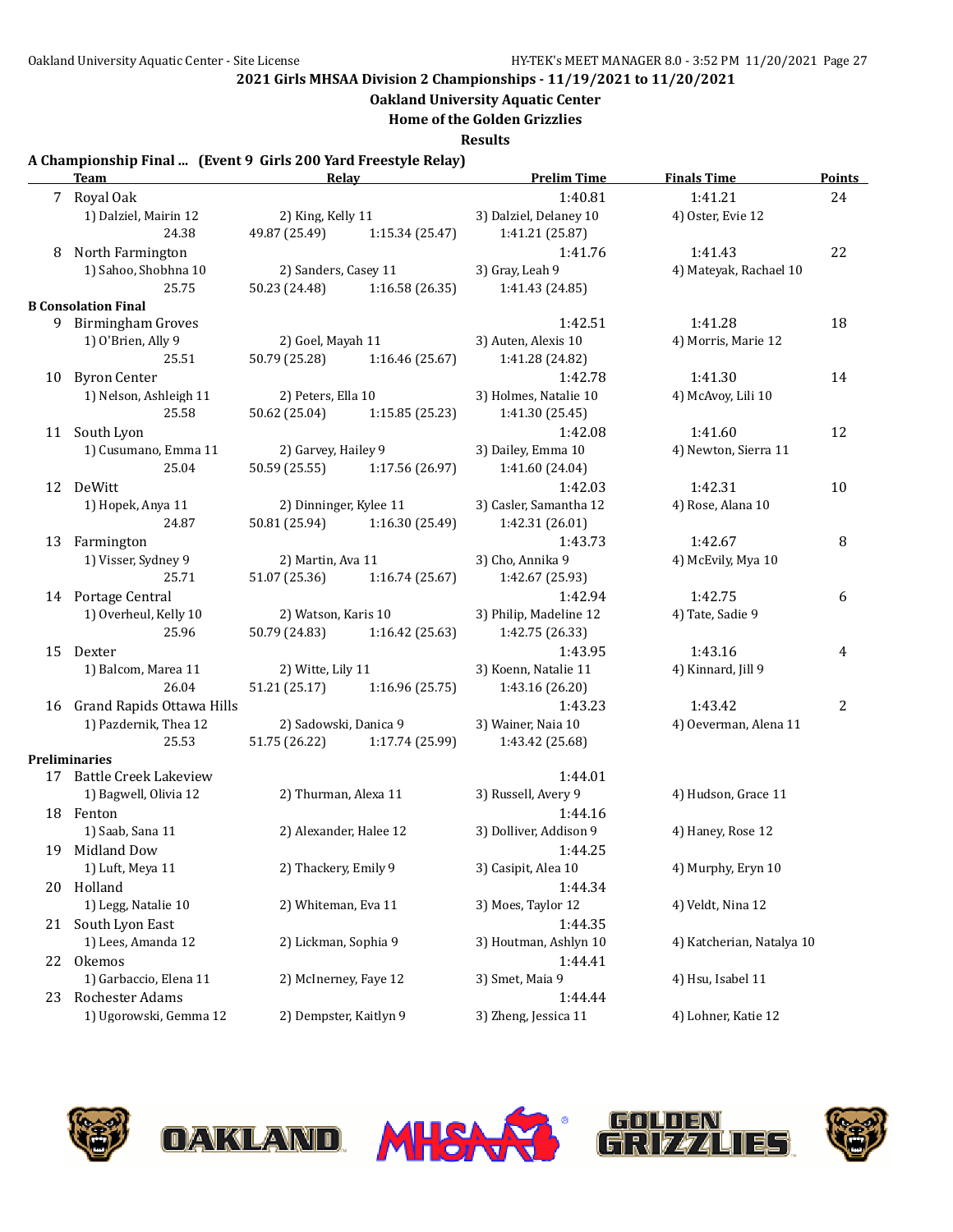**Oakland University Aquatic Center**

**Home of the Golden Grizzlies**

**Results**

| Preliminaries  (Event 9 Girls 200 Yard Freestyle Relay) |  |  |  |  |  |
|---------------------------------------------------------|--|--|--|--|--|
|---------------------------------------------------------|--|--|--|--|--|

|                             | <u>Team</u>                                         |                                                   |                        |                                          | Relav                                    | <b>Prelim Time</b>     | <b>Finals Time</b>                 | <b>Points</b> |
|-----------------------------|-----------------------------------------------------|---------------------------------------------------|------------------------|------------------------------------------|------------------------------------------|------------------------|------------------------------------|---------------|
|                             | 24 Coldwater                                        |                                                   |                        |                                          |                                          | 1:44.52                |                                    |               |
|                             | 1) McKinley, Jillian 12                             |                                                   |                        |                                          | 2) DeMeester, Anna 12                    | 3) Marsh, Masyn 12     | 4) Dudek, Randi 11                 |               |
| 25                          | Temperance Bedford                                  |                                                   |                        |                                          |                                          | 1:44.93                |                                    |               |
|                             | 1) Walker, Madison 10                               |                                                   |                        | 2) Pisanti, Gabby 10                     |                                          | 3) Ahl, Gracie 11      | 4) Lajiness, Hanna 12              |               |
| 26                          | <b>Grosse Pointe North</b><br>1) Andrews, Shayla 11 |                                                   |                        |                                          |                                          | 1:46.76                |                                    |               |
|                             |                                                     |                                                   | 2) Nugent, Rylee 10    |                                          | 3) Wakefield, Addison 9                  | 4) Muccioli, Diana 12  |                                    |               |
|                             | Event 9 Girls 200 Yard Freestyle Relay              |                                                   |                        |                                          |                                          |                        |                                    |               |
|                             | Division 2:                                         | $1:33.40$ D                                       |                        | 2017                                     | <b>East Grand Rapids</b>                 |                        |                                    |               |
|                             |                                                     |                                                   |                        |                                          | M Lehman, E Doctor, L Levine, I Doctor   |                        |                                    |               |
|                             | Overall:<br>1:32.77 A                               |                                                   |                        | 2002                                     | <b>Ann Arbor Pioneer</b>                 |                        |                                    |               |
|                             |                                                     |                                                   |                        |                                          | K Joyce, M Kelly, L Cole, J Merte        |                        |                                    |               |
| Pool Record:<br>$1:31.04$ P |                                                     |                                                   | 2020                   | <b>Oakland University</b>                |                                          |                        |                                    |               |
|                             |                                                     |                                                   |                        | K Colwell, K Marsh, G Shinske, S Nenonen |                                          |                        |                                    |               |
|                             | <b>2020 Champ:</b><br>1:36.15                       |                                                   | C                      | 2021                                     | <b>Birmingham Seaholm</b>                |                        |                                    |               |
|                             |                                                     |                                                   |                        |                                          | E Dixon, S Clifford, C Burry, M Clifford |                        |                                    |               |
|                             |                                                     |                                                   |                        | 1:35.36 AA-A All-America Auto            |                                          |                        |                                    |               |
|                             |                                                     |                                                   |                        | 1:36.94 AA-CAA Consideration             |                                          |                        |                                    |               |
|                             | Meet Qualifying: 1:45.09                            |                                                   |                        |                                          |                                          |                        |                                    |               |
|                             | Team                                                |                                                   |                        |                                          | Relay                                    | <b>Seed Time</b>       | <b>Prelim Time</b>                 |               |
|                             | <b>Preliminaries</b>                                |                                                   |                        |                                          |                                          |                        |                                    |               |
|                             | 1 Birmingham Seaholm                                |                                                   |                        |                                          |                                          | 1:38.42                | 1:36.99<br>$\mathbf{q}$            |               |
|                             | 1) Dixon, Eliza 12                                  |                                                   |                        | 2) Burry, Carly 12                       |                                          | 3) Hassett, Kelley 10  | 4) Clifford, Samantha 11           |               |
|                             | 24.52                                               |                                                   | 48.50 (23.98)          | 1:13.33 (24.83)                          | 1:36.99 (23.66)                          |                        |                                    |               |
|                             | 2 Ann Arbor Skyline                                 |                                                   |                        |                                          |                                          | 1:38.14                | 1:38.30<br>$\mathbf q$             |               |
|                             | 1) Kozma, Claire 12                                 |                                                   | 2) Deininger, Allie 10 |                                          | 3) MacNeil, Lauren 11                    | 4) Cleason, Lily 11    |                                    |               |
|                             |                                                     | 23.96                                             |                        | 49.09 (25.13)                            | 1:14.54 (25.45)                          | 1:38.30 (23.76)        |                                    |               |
| 3                           | <b>Grand Rapids Northview</b>                       |                                                   |                        |                                          |                                          | 1:38.91                | 1:38.68<br>q                       |               |
|                             | 1) Horling, Hasten 12                               |                                                   |                        | 2) Oade, Peyton 12                       |                                          | 3) Tay, Maddie 12      | 4) Forbes, Jaime 10                |               |
|                             |                                                     | 24.52                                             |                        | 49.39 (24.87)                            | 1:14.12 (24.73)                          | 1:38.68 (24.56)        |                                    |               |
| 4                           | Grosse Pointe South                                 |                                                   |                        |                                          |                                          | 1:37.54                | 1:38.97<br>$\mathsf{q}$            |               |
|                             |                                                     | 1) Bedsworth, Phoebe 12<br>2) Klepp, Elizabeth 12 |                        |                                          | 3) Petz, Lillian 10                      | 4) Handwork, Phoebe 11 |                                    |               |
|                             |                                                     | 24.75                                             |                        | 49.73 (24.98)                            | 1:14.38 (24.65)                          | 1:38.97 (24.59)        |                                    |               |
| 5                           | Jenison                                             |                                                   |                        |                                          |                                          | 1:39.27                | 1:39.66<br>$\mathbf q$             |               |
|                             | 1) Radawski, Elyse 12                               |                                                   |                        |                                          | 2) Sherman, Hailey 11                    | 3) Baltes, Ali 11      | 4) Albrecht, Grace 10              |               |
|                             |                                                     | 25.13                                             |                        | 50.84 (25.71)                            | 1:16.34(25.50)                           | 1:39.66 (23.32)        |                                    |               |
| 6                           | Royal Oak                                           |                                                   |                        |                                          |                                          | 1:42.09                | 1:40.81<br>q                       |               |
|                             | 1) Dalziel, Mairin 12                               |                                                   |                        | 2) King, Kelly 11                        |                                          | 3) Dalziel, Delaney 10 | 4) Oster, Evie 12                  |               |
|                             |                                                     | 24.42                                             |                        | 49.88 (25.46)                            | 1:15.31 (25.43)                          | 1:40.81 (25.50)        |                                    |               |
| 7                           | North Farmington                                    |                                                   |                        |                                          |                                          |                        | 1:41.76<br>1:44.68<br>$\mathsf{q}$ |               |
|                             | 1) Sahoo, Shobhna 10                                |                                                   |                        | 2) Sanders, Casey 11                     |                                          | 3) Gray, Leah 9        | 4) Mateyak, Rachael 10             |               |
|                             |                                                     | 26.00                                             |                        | 50.92 (24.92)                            | 1:16.99 (26.07)                          | 1:41.76 (24.77)        |                                    |               |
| 8                           | <b>GR Forest Hills Central</b>                      |                                                   |                        |                                          |                                          | 1:41.74                | 1:41.77<br>q                       |               |
|                             | 1) Bell, Caroline 12                                |                                                   |                        | 2) Doyel, Jessica 12                     |                                          | 3) Hier, Margaret 12   | 4) VanLente, Sydney 11             |               |
|                             |                                                     | 27.19                                             |                        |                                          | 52.43 (25.24) 1:17.24 (24.81)            | 1:41.77 (24.53)        |                                    |               |

**OAKLAND MHSAX** 





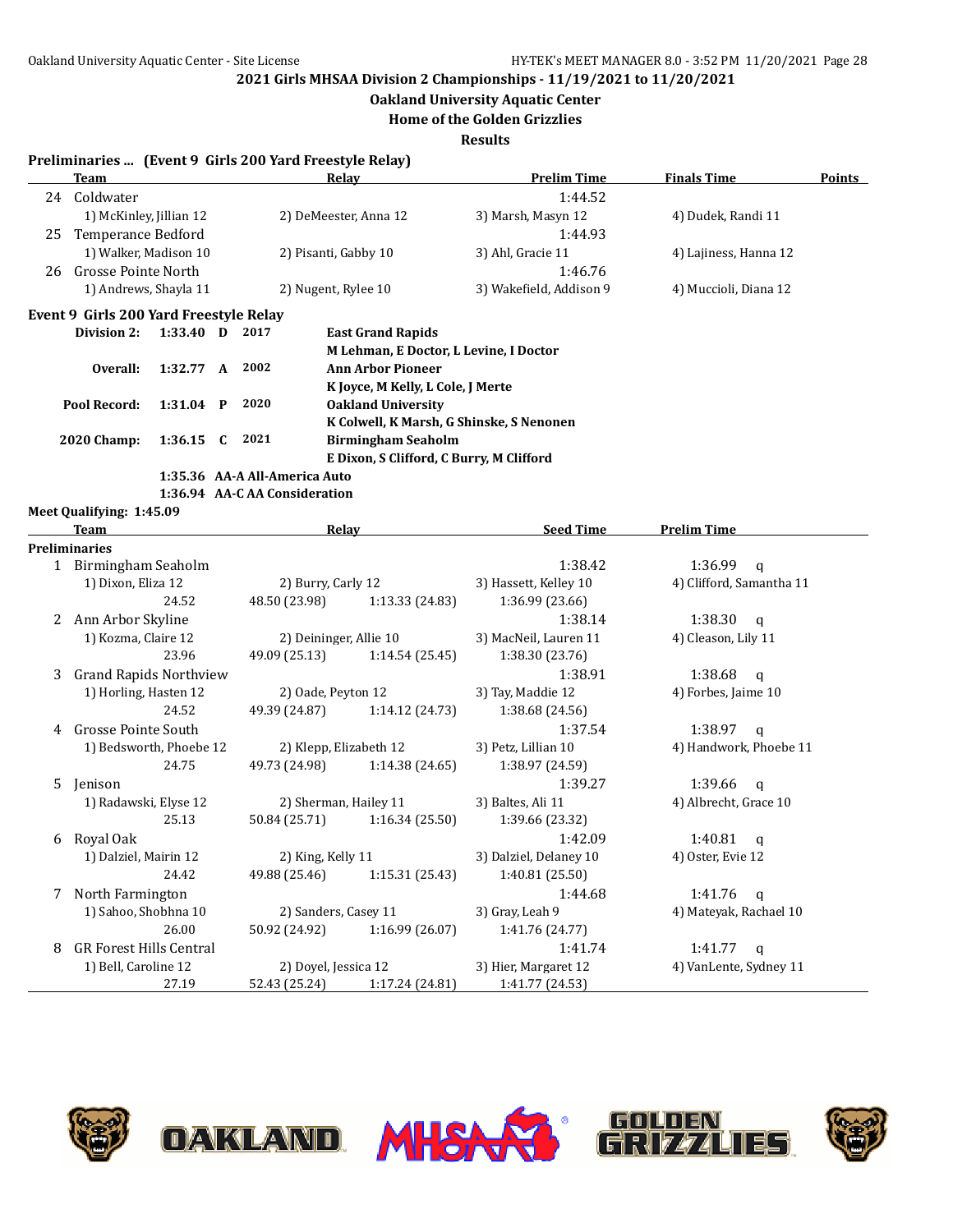**Oakland University Aquatic Center**

**Home of the Golden Grizzlies**

**Results**

#### **Preliminaries ... (Event 9 Girls 200 Yard Freestyle Relay)**

|    | <b>Team</b>                  | Relay                            | <b>Seed Time</b>       | <b>Prelim Time</b>        |  |  |
|----|------------------------------|----------------------------------|------------------------|---------------------------|--|--|
|    | 9 DeWitt                     |                                  | 1:42.41                | 1:42.03<br>$\mathbf{q}$   |  |  |
|    | 1) Hopek, Anya 11            | 2) Dinninger, Kylee 11           | 3) Casler, Samantha 12 | 4) Rose, Alana 10         |  |  |
|    | 24.92                        | 50.48 (25.56)<br>1:16.01 (25.53) | 1:42.03 (26.02)        |                           |  |  |
|    | 10 South Lyon                |                                  | 1:41.80                | 1:42.08<br>q              |  |  |
|    | 1) Cusumano, Emma 11         | 2) Garvey, Hailey 9              | 3) Dailey, Emma 10     | 4) Newton, Sierra 11      |  |  |
|    | 25.21                        | 50.85 (25.64)<br>1:17.60 (26.75) | 1:42.08 (24.48)        |                           |  |  |
|    | 11 Birmingham Groves         |                                  | 1:40.30                | 1:42.51<br>q              |  |  |
|    | 1) O'Brien, Ally 9           | 2) Lockwood, Aiden 10            | 3) Auten, Alexis 10    | 4) Morris, Marie 12       |  |  |
|    | 25.54                        | 51.82 (26.28)<br>1:17.61 (25.79) | 1:42.51 (24.90)        |                           |  |  |
|    | 12 Byron Center              |                                  | 1:42.56                | 1:42.78 $q$               |  |  |
|    | 1) Nelson, Ashleigh 11       | 2) Peters, Ella 10               | 3) Holmes, Natalie 10  | 4) McAvoy, Lili 10        |  |  |
|    | 25.99                        | 51.59 (25.60)<br>1:17.03 (25.44) | 1:42.78 (25.75)        |                           |  |  |
|    | 13 Portage Central           |                                  | 1:42.42                | 1:42.94<br>$\mathsf{q}$   |  |  |
|    | 1) Overheul, Kelly 10        | 2) Watson, Karis 10              | 3) Philip, Madeline 12 | 4) Tate, Sadie 9          |  |  |
|    | 26.12                        | 1:17.01 (25.59)<br>51.42 (25.30) | 1:42.94 (25.93)        |                           |  |  |
|    | 14 Grand Rapids Ottawa Hills |                                  | 1:42.99                | 1:43.23<br>$\mathbf q$    |  |  |
|    | 1) Pazdernik, Thea 12        | 2) Sadowski, Danica 9            | 3) Wainer, Naia 10     | 4) Oeverman, Alena 11     |  |  |
|    | 25.42                        | 51.86 (26.44)<br>1:17.56 (25.70) | 1:43.23 (25.67)        |                           |  |  |
| 15 | Farmington                   |                                  | 1:43.89                | 1:43.73<br>$\mathbf q$    |  |  |
|    | 1) McEvily, Mya 10           | 2) Martin, Ava 11                | 3) Cho, Annika 9       | 4) Visser, Sydney 9       |  |  |
|    | 26.37                        | 52.12 (25.75)<br>1:18.25(26.13)  | 1:43.73 (25.48)        |                           |  |  |
|    | 16 Dexter                    |                                  | 1:43.74                | 1:43.95<br>$\mathbf{q}$   |  |  |
|    | 1) Balcom, Marea 11          | 2) Witte, Lily 11                | 3) Koenn, Natalie 11   | 4) Kinnard, Jill 9        |  |  |
|    | 25.87                        | 51.10 (25.23)<br>1:17.48 (26.38) | 1:43.95 (26.47)        |                           |  |  |
|    | 17 Battle Creek Lakeview     |                                  | 1:44.10                | 1:44.01                   |  |  |
|    | 1) Bagwell, Olivia 12        | 2) Thurman, Alexa 11             | 3) Russell, Avery 9    | 4) Hudson, Grace 11       |  |  |
|    | 25.63                        | 52.04 (26.41) 1:18.83 (26.79)    | 1:44.01 (25.18)        |                           |  |  |
|    | 18 Fenton                    |                                  | 1:44.99                | 1:44.16                   |  |  |
|    | 1) Saab, Sana 11             | 2) Alexander, Halee 12           | 3) Dolliver, Addison 9 | 4) Haney, Rose 12         |  |  |
|    | 25.53                        | 52.02 (26.49) 1:18.17 (26.15)    | 1:44.16 (25.99)        |                           |  |  |
|    | 19 Midland Dow               |                                  | 1:43.68                | 1:44.25                   |  |  |
|    | 1) Luft, Meya 11             | 2) Thackery, Emily 9             | 3) Casipit, Alea 10    | 4) Murphy, Eryn 10        |  |  |
|    | 25.74                        | 52.09 (26.35) 1:18.68 (26.59)    | 1:44.25 (25.57)        |                           |  |  |
|    | 20 Holland                   |                                  | 1:43.60                | 1:44.34                   |  |  |
|    | 1) Legg, Natalie 10          | 2) Whiteman, Eva 11              | 3) Moes, Taylor 12     | 4) Veldt, Nina 12         |  |  |
|    | 25.64                        | 52.18 (26.54)<br>1:18.52 (26.34) | 1:44.34 (25.82)        |                           |  |  |
|    | 21 South Lyon East           |                                  | 1:44.21                | 1:44.35                   |  |  |
|    | 1) Lees, Amanda 12           | 2) Lickman, Sophia 9             | 3) Houtman, Ashlyn 10  | 4) Katcherian, Natalya 10 |  |  |
|    | 26.48                        | 51.33 (24.85)<br>1:17.77 (26.44) | 1:44.35 (26.58)        |                           |  |  |
| 22 | Okemos                       |                                  | 1:43.89                | 1:44.41                   |  |  |
|    | 1) Garbaccio, Elena 11       | 2) McInerney, Faye 12            | 3) Smet, Maia 9        | 4) Hsu, Isabel 11         |  |  |
|    | 25.94                        | 51.34 (25.40)<br>1:18.04(26.70)  | 1:44.41 (26.37)        |                           |  |  |
| 23 | Rochester Adams              |                                  | 1:44.66                | 1:44.44                   |  |  |
|    | 1) Ugorowski, Gemma 12       | 2) Dempster, Kaitlyn 9           | 3) Zheng, Jessica 11   | 4) Lohner, Katie 12       |  |  |
|    | 26.29                        | 1:18.50 (26.07)<br>52.43 (26.14) | 1:44.44 (25.94)        |                           |  |  |









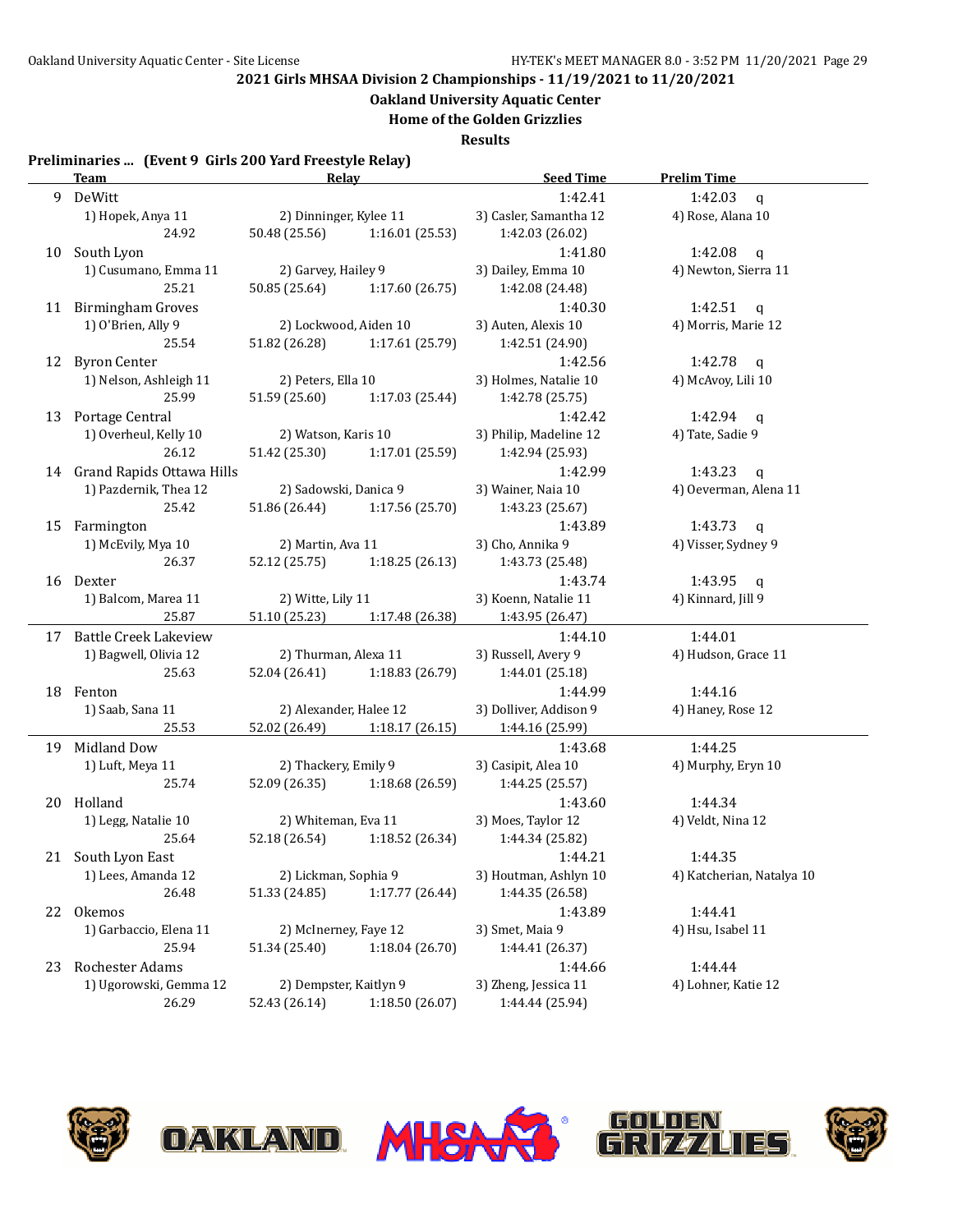**Oakland University Aquatic Center**

**Home of the Golden Grizzlies**

|                     | Preliminaries  (Event 9 Girls 200 Yard Freestyle Relay) |         |      |                             |                             |                         |                       |        |
|---------------------|---------------------------------------------------------|---------|------|-----------------------------|-----------------------------|-------------------------|-----------------------|--------|
|                     | Team                                                    |         |      |                             | Relay                       | <b>Seed Time</b>        | <b>Prelim Time</b>    |        |
|                     | 24 Coldwater                                            |         |      |                             |                             | 1:43.42                 | 1:44.52               |        |
|                     | 1) McKinley, Jillian 12                                 |         |      |                             | 2) DeMeester, Anna 12       | 3) Marsh, Masyn 12      | 4) Dudek, Randi 11    |        |
|                     |                                                         | 24.27   |      | 51.49 (27.22)               | 1:19.07 (27.58)             | 1:44.52 (25.45)         |                       |        |
| 25                  | Temperance Bedford                                      |         |      |                             |                             | 1:43.82                 | 1:44.93               |        |
|                     | 1) Walker, Madison 10                                   |         |      |                             | 2) Pisanti, Gabby 10        | 3) Ahl, Gracie 11       | 4) Lajiness, Hanna 12 |        |
|                     |                                                         | 25.81   |      | 51.63 (25.82)               | 1:18.27(26.64)              | 1:44.93 (26.66)         |                       |        |
| 26                  | Grosse Pointe North                                     |         |      |                             |                             | 1:43.62                 | 1:46.76               |        |
|                     | 1) Andrews, Shayla 11                                   |         |      |                             | 2) Nugent, Rylee 10         | 3) Wakefield, Addison 9 | 4) Muccioli, Diana 12 |        |
|                     |                                                         | 26.95   |      | 54.32 (27.37)               | 1:20.21 (25.89)             | 1:46.76 (26.55)         |                       |        |
|                     | Event 10 Girls 100 Yard Backstroke                      |         |      |                             |                             |                         |                       |        |
|                     | Division 2:                                             | 51.99 D | 2011 |                             | <b>Courtney Bartholomew</b> |                         | Holland               |        |
| Overall:<br>51.99 A |                                                         |         | 2011 |                             | <b>Courtney Bartholomew</b> |                         | Holland               |        |
|                     | Pool Record:                                            | 51.82 P | 2017 |                             | <b>Alexandra Deloof</b>     |                         | <b>Club Wolverine</b> |        |
|                     | <b>2020 Champ:</b>                                      | 56.15 C | 2021 |                             | <b>Addy Forbes</b>          |                         | <b>GR Northview</b>   |        |
|                     |                                                         |         |      | 54.80 AA-A All-America Auto |                             |                         |                       |        |
|                     |                                                         |         |      | 55.92 AA-C AA Consideration |                             |                         |                       |        |
|                     | Meet Qualifying: 1:02.29                                |         |      |                             |                             |                         |                       |        |
|                     | Name                                                    |         |      |                             | Yr School                   | <b>Prelim Time</b>      | <b>Finals Time</b>    | Points |
|                     | <b>A Championship Final</b>                             |         |      |                             |                             |                         |                       |        |
|                     | 1 Cleason, Lily                                         |         |      |                             | 11 Ann Arbor Skyline        | 55.51                   | 55.77 C AA-C          | 20     |
|                     |                                                         | 27.00   |      | 55.77 (28.77)               |                             |                         |                       |        |
| 2                   | Forbes, Addy                                            |         |      |                             | 10 Grand Rapids Northview   | 56.79                   | 56.28                 | 17     |
|                     |                                                         | 27.00   |      | 56.28 (29.28)               |                             |                         |                       |        |
| 3                   | Lickman, Sophia                                         |         |      |                             | 9 South Lyon East           | 56.83                   | 56.51                 | 16     |
|                     |                                                         | 27.39   |      | 56.51 (29.12)               |                             |                         |                       |        |
| 4                   | Lee, Shannen                                            |         |      |                             | 10 Ann Arbor Skyline        | 58.75                   | 58.19                 | 15     |
|                     |                                                         | 27.64   |      | 58.19 (30.55)               |                             |                         |                       |        |
| 5.                  | Stefanac, Sophie                                        |         |      |                             | 11 Fenton                   | 58.24                   | 58.53                 | 14     |
|                     |                                                         | 28.48   |      | 58.53 (30.05)               |                             |                         |                       |        |
| 6                   | Lezotte, Brooke                                         |         |      |                             | 11 Grosse Pointe South      | 59.35                   | 58.69                 | 13     |
|                     |                                                         | 28.53   |      | 58.69 (30.16)               |                             |                         |                       |        |
| 7                   | Fuleky, Alexa                                           |         |      |                             | 10 Temperance Bedford       | 58.13                   | 58.95                 | 12     |
|                     |                                                         | 27.85   |      | 58.95 (31.10)               |                             |                         |                       |        |
| 8                   | Banning, Ella                                           |         |      |                             | 12 Saginaw Heritage         | 59.16                   | 59.37                 | 11     |
|                     |                                                         | 28.13   |      | 59.37 (31.24)               |                             |                         |                       |        |
|                     | <b>B</b> Consolation Final                              |         |      |                             |                             |                         |                       |        |
| 9.                  | Vaughan, Isabella                                       |         |      |                             | 12 Birmingham Seaholm       | 59.85                   | 59.56                 | 9      |
|                     |                                                         | 28.25   |      | 59.56 (31.31)               |                             |                         |                       |        |
| 10                  | Terlep, Lauren                                          |         |      |                             | 12 Birmingham Seaholm       | 59.69                   | 59.78                 | 7      |
|                     |                                                         | 28.10   |      | 59.78 (31.68)               |                             |                         |                       |        |
| 11                  | Miller, Caroline                                        |         |      |                             | 11 Portage Central          | 1:00.47                 | 1:00.00               | 6      |
|                     |                                                         | 29.26   |      | 1:00.00 (30.74)             |                             |                         |                       |        |
|                     | 12 Legg, Natalie                                        |         |      |                             | 10 Holland                  | 1:00.14                 | 1:00.05               | 5      |
|                     |                                                         | 29.03   |      | 1:00.05(31.02)              |                             |                         |                       |        |







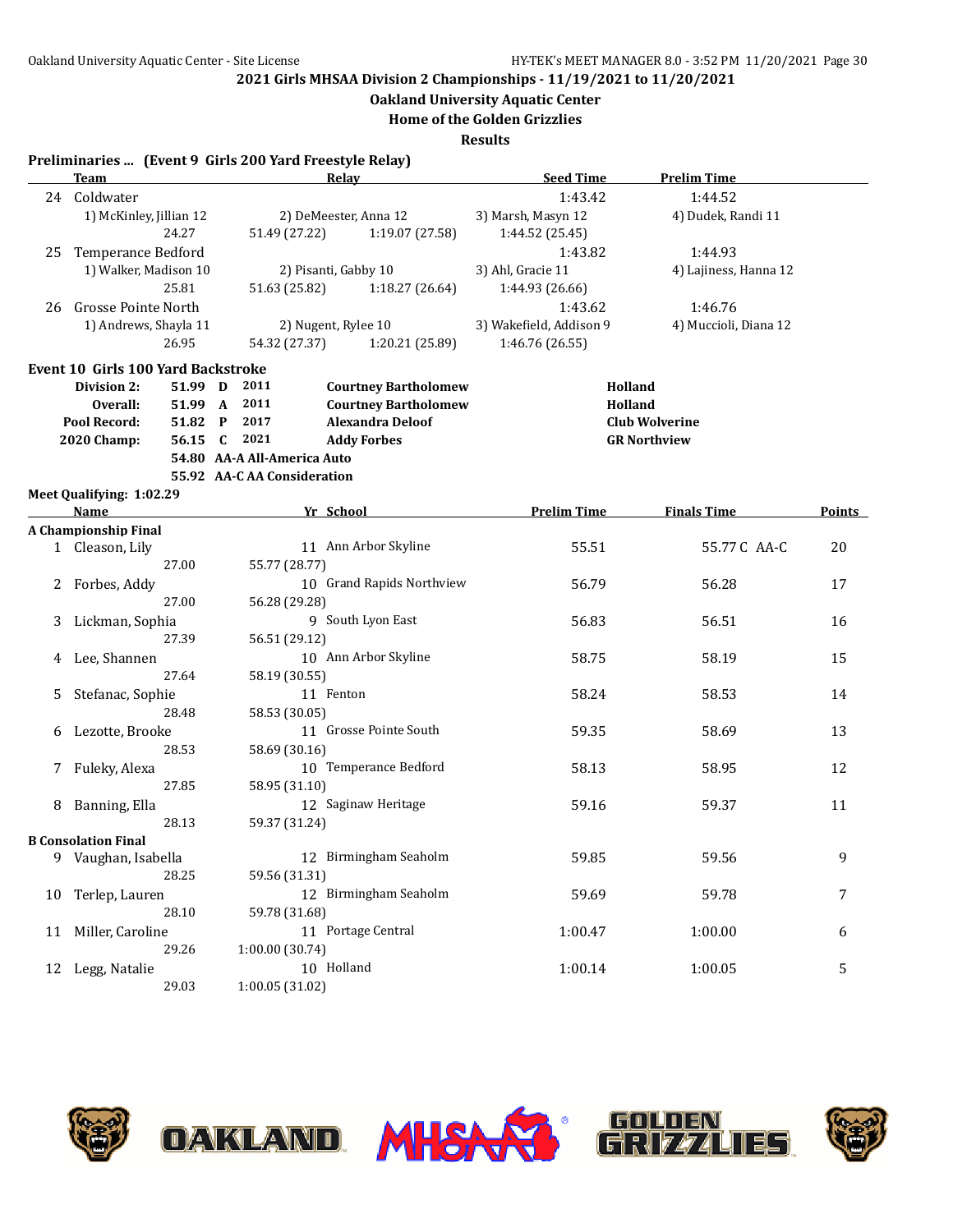**Oakland University Aquatic Center**

**Home of the Golden Grizzlies**

**Results**

### **B Consolation Final ... (Event 10 Girls 100 Yard Backstroke)**

|    | Name                                      |              |                             | Yr School                     | <b>Prelim Time</b> | <b>Finals Time</b>    | <b>Points</b> |
|----|-------------------------------------------|--------------|-----------------------------|-------------------------------|--------------------|-----------------------|---------------|
| 13 | Matos, Madison                            |              |                             | 12 Dexter                     | 1:00.55            | 1:00.34               | 4             |
|    | 29.68                                     |              | 1:00.34 (30.66)             |                               |                    |                       |               |
|    | 14 Alles, Sasha                           |              |                             | 9 Portage Northern            | 1:00.47            | 1:00.44               | 3             |
|    | 28.93                                     |              | 1:00.44 (31.51)             |                               |                    |                       |               |
| 15 | Clark, Sienna                             |              |                             | 11 Grosse Pointe South        | 59.96              | 1:00.56               | 2             |
|    | 29.66                                     |              | 1:00.56 (30.90)             |                               |                    |                       |               |
| 16 | Stafford, Chloe                           |              |                             | 12 Midland Dow                | 1:00.48            | 1:00.81               | $\mathbf{1}$  |
|    | 29.61                                     |              | 1:00.81 (31.20)             |                               |                    |                       |               |
|    | <b>Preliminaries</b>                      |              |                             |                               |                    |                       |               |
| 17 | Klepp, Elizabeth                          |              |                             | 12 Grosse Pointe South        | 1:00.62            |                       |               |
| 18 | Woodman, Lauren                           |              |                             | 12 Rochester Adams            | 1:00.81            |                       |               |
| 19 | Anderson, Avery                           |              | 9                           | Birmingham Seaholm            | 1:01.02            |                       |               |
| 20 | Sherman, Hailey                           |              |                             | 11 Jenison                    | 1:01.05            |                       |               |
| 21 | Malinova, Nicole                          |              |                             | 11 Warren Mott                | 1:01.18            |                       |               |
| 22 | Flannery, Allison                         |              |                             | 12 DeWitt                     | 1:01.28            |                       |               |
| 23 | Lindower, Lily                            |              |                             | 9 Grand Rapids Northview      | 1:01.39            |                       |               |
| 24 | Sower, Emmy                               |              | 10                          | Midland Dow                   | 1:01.76            |                       |               |
| 25 | Tromp, Bryanna                            |              | 11                          | <b>Byron Center</b>           | 1:01.87            |                       |               |
| 26 | Courter, Emma                             |              |                             | 12 Battle Creek Lakeview      | 1:01.94            |                       |               |
| 27 | Arnold, Evan                              |              | 11                          | <b>Grand Rapids Northview</b> | 1:02.13            |                       |               |
| 28 | Strand, Margaret                          |              |                             | 12 Grand Rapids Ottawa Hills  | 1:02.20            |                       |               |
| 29 | Pazuchowski, Ella                         |              | 11                          | <b>Grosse Pointe South</b>    | 1:02.24            |                       |               |
| 30 | Wurster, Mia                              |              | 10                          | St Joseph                     | 1:03.87            |                       |               |
| 31 | Feenstra, Katrien                         |              |                             | 10 Farmington                 | 1:04.21            |                       |               |
|    | <b>Event 10 Girls 100 Yard Backstroke</b> |              |                             |                               |                    |                       |               |
|    | Division 2:<br>51.99 D                    |              | 2011                        | <b>Courtney Bartholomew</b>   | Holland            |                       |               |
|    | <b>Overall:</b><br>51.99 A                |              | 2011                        | <b>Courtney Bartholomew</b>   | Holland            |                       |               |
|    | Pool Record:<br>51.82                     | $\mathbf{P}$ | 2017                        | <b>Alexandra Deloof</b>       |                    | <b>Club Wolverine</b> |               |
|    | 2020 Champ:<br>56.15                      | C            | 2021                        | <b>Addy Forbes</b>            |                    | <b>GR Northview</b>   |               |
|    |                                           |              | 54.80 AA-A All-America Auto |                               |                    |                       |               |
|    |                                           |              | 55.92 AA-C AA Consideration |                               |                    |                       |               |
|    | Meet Qualifying: 1:02.29                  |              |                             |                               |                    |                       |               |
|    | Name                                      |              |                             | Yr School                     | <b>Seed Time</b>   | <b>Prelim Time</b>    |               |
|    | <b>Preliminaries</b>                      |              |                             |                               |                    |                       |               |
|    | 1 Cleason, Lily                           |              |                             | 11 Ann Arbor Skyline          | 55.22              | 55.51 C qAA-C         |               |
|    | 27.04                                     |              | 55.51 (28.47)               |                               |                    |                       |               |
|    | 2 Forbes, Addy                            |              |                             | 10 Grand Rapids Northview     | 58.04              | 56.79 q               |               |
|    | 27.15                                     |              | 56.79 (29.64)               |                               |                    |                       |               |
|    | Lickman, Sophia<br>27.77                  |              |                             | 9 South Lyon East             | 57.54              | 56.83                 | q             |
|    |                                           |              | 56.83 (29.06)               | 10 Temperance Bedford         | 59.27              | 58.13                 |               |
|    | Fuleky, Alexa<br>28.03                    |              | 58.13 (30.10)               |                               |                    |                       | q             |
|    | Stefanac, Sophie                          |              |                             | 11 Fenton                     | 58.17              | 58.24                 |               |
| 5  | 27.88                                     |              | 58.24 (30.36)               |                               |                    |                       | q             |
|    |                                           |              |                             |                               |                    |                       |               |



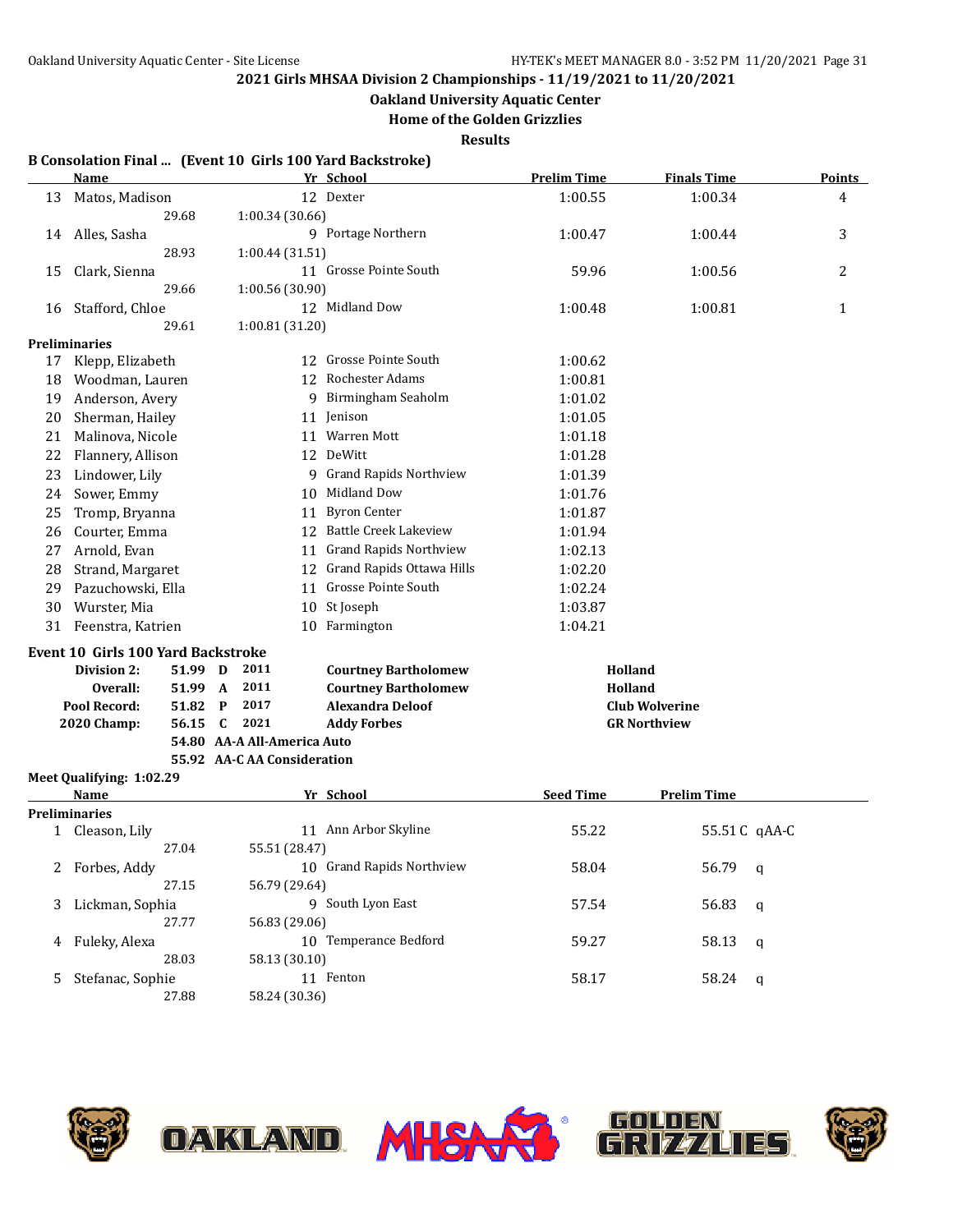## **Oakland University Aquatic Center**

**Home of the Golden Grizzlies**

|       | Name                    | Preliminaries  (Event 10 Girls 100 Yard Backstroke)<br>Yr School | <b>Seed Time</b> | <b>Prelim Time</b> |             |
|-------|-------------------------|------------------------------------------------------------------|------------------|--------------------|-------------|
|       | 6 Lee, Shannen          | 10 Ann Arbor Skyline                                             | 1:00.42          | 58.75              | $\mathbf q$ |
|       | 28.10                   | 58.75 (30.65)                                                    |                  |                    |             |
|       | Banning, Ella           | 12 Saginaw Heritage                                              | 58.54            | 59.16              | q           |
|       | 28.18                   | 59.16 (30.98)                                                    |                  |                    |             |
| 8     | Lezotte, Brooke         | 11 Grosse Pointe South                                           | 59.46            | 59.35              | q           |
|       | 29.09                   | 59.35 (30.26)                                                    |                  |                    |             |
| 9     | Terlep, Lauren          | 12 Birmingham Seaholm                                            | 1:02.11          | 59.69              | $\mathbf q$ |
|       | 27.86                   | 59.69 (31.83)                                                    |                  |                    |             |
| 10    | Vaughan, Isabella       | 12 Birmingham Seaholm                                            | 59.45            | 59.85              | q           |
|       | 27.94                   | 59.85 (31.91)                                                    |                  |                    |             |
| 11    | Clark, Sienna           | 11 Grosse Pointe South                                           | 1:00.99          | 59.96              | q           |
|       | 29.36                   | 59.96 (30.60)                                                    |                  |                    |             |
| 12    | Legg, Natalie           | 10 Holland                                                       | 1:00.35          | 1:00.14            | q           |
|       | 29.30                   | 1:00.14 (30.84)                                                  |                  |                    |             |
| $*13$ | Alles, Sasha            | 9 Portage Northern                                               | 1:00.52          | 1:00.47            | q           |
|       | 29.27                   | 1:00.47 (31.20)                                                  |                  |                    |             |
| $*13$ | Miller, Caroline        | 11 Portage Central                                               | 1:00.73          | 1:00.47            | q           |
|       | 29.56                   | 1:00.47 (30.91)                                                  |                  |                    |             |
| 15    | Stafford, Chloe         | 12 Midland Dow                                                   | 1:00.65          | 1:00.48            | q           |
|       | 29.68                   | 1:00.48 (30.80)                                                  |                  |                    |             |
| 16    | Matos, Madison          | 12 Dexter                                                        | 1:01.84          | 1:00.55            | q           |
|       | 29.88                   | 1:00.55(30.67)                                                   |                  |                    |             |
|       | 17 Klepp, Elizabeth     | 12 Grosse Pointe South                                           | 1:00.47          | 1:00.62            |             |
|       | 29.23                   | 1:00.62 (31.39)                                                  |                  |                    |             |
| 18    | Woodman, Lauren         | 12 Rochester Adams                                               | 58.96            | 1:00.81            |             |
|       | 29.72                   | 1:00.81 (31.09)                                                  |                  |                    |             |
| 19    | Anderson, Avery         | 9 Birmingham Seaholm                                             | 1:01.82          | 1:01.02            |             |
|       | 29.83                   | 1:01.02 (31.19)                                                  |                  |                    |             |
| 20    | Sherman, Hailey         | 11 Jenison                                                       | 1:01.08          | 1:01.05            |             |
|       | 29.60                   | 1:01.05 (31.45)                                                  |                  |                    |             |
| 21    | Malinova, Nicole        | 11 Warren Mott                                                   | 1:01.57          | 1:01.18            |             |
|       | 29.47                   | 1:01.18 (31.71)                                                  |                  |                    |             |
| 22    | Flannery, Allison       | 12 DeWitt                                                        | 1:00.86          | 1:01.28            |             |
|       | 29.27                   | 1:01.28 (32.01)                                                  |                  |                    |             |
| 23    | Lindower, Lily          | 9 Grand Rapids Northview                                         | 1:01.68          | 1:01.39            |             |
|       | 29.66                   | 1:01.39 (31.73)                                                  |                  |                    |             |
|       | 24 Sower, Emmy          | 10 Midland Dow                                                   | 1:00.94          | 1:01.76            |             |
|       | 29.96                   | 1:01.76 (31.80)<br>11 Byron Center                               |                  |                    |             |
| 25    | Tromp, Bryanna<br>29.86 | 1:01.87 (32.01)                                                  | 1:01.30          | 1:01.87            |             |
|       |                         | 12 Battle Creek Lakeview                                         |                  | 1:01.94            |             |
| 26    | Courter, Emma<br>30.16  | 1:01.94 (31.78)                                                  | 1:02.05          |                    |             |
| 27    | Arnold, Evan            | 11 Grand Rapids Northview                                        | 1:02.02          | 1:02.13            |             |
|       | 29.94                   | 1:02.13 (32.19)                                                  |                  |                    |             |
|       |                         |                                                                  |                  |                    |             |



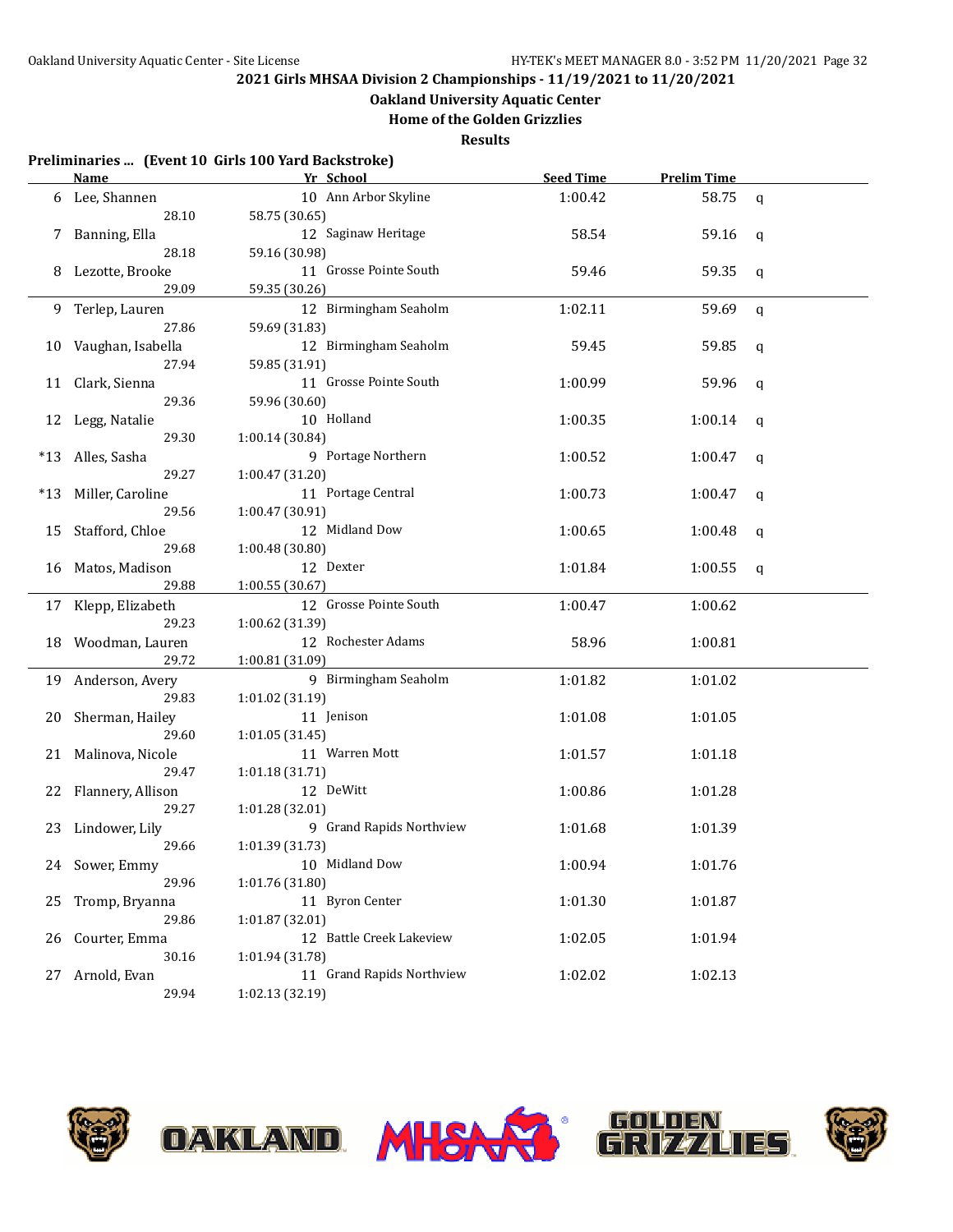## **Oakland University Aquatic Center**

**Home of the Golden Grizzlies**

|    | Preliminaries  (Event 10 Girls 100 Yard Backstroke) |             |                               |                                |                    |                         |      |               |
|----|-----------------------------------------------------|-------------|-------------------------------|--------------------------------|--------------------|-------------------------|------|---------------|
|    | <b>Name</b>                                         |             |                               | Yr School                      | <b>Seed Time</b>   | <b>Prelim Time</b>      |      |               |
| 28 | Strand, Margaret                                    |             |                               | 12 Grand Rapids Ottawa Hills   | 1:01.57            | 1:02.20                 |      |               |
|    |                                                     | 29.92       | 1:02.20 (32.28)               |                                |                    |                         |      |               |
| 29 | Pazuchowski, Ella                                   |             |                               | 11 Grosse Pointe South         | 1:02.24            | 1:02.24                 |      |               |
|    |                                                     | 28.99       | 1:02.24 (33.25)               |                                |                    |                         |      |               |
| 30 | Wurster, Mia                                        |             |                               | 10 St Joseph                   | 1:02.24            | 1:03.87                 |      |               |
|    |                                                     | 30.82       | 1:03.87 (33.05)               |                                |                    |                         |      |               |
|    | 31 Feenstra, Katrien                                |             |                               | 10 Farmington                  | 1:02.16            | 1:04.21                 |      |               |
|    |                                                     | 31.23       | 1:04.21 (32.98)               |                                |                    |                         |      |               |
|    | <b>Event 11 Girls 100 Yard Breaststroke</b>         |             |                               |                                |                    |                         |      |               |
|    | Division 2:                                         | $1:02.10$ D | 2010                          | <b>Annie Lazor</b>             |                    | <b>Birmingham Grove</b> |      |               |
|    | Overall:                                            | $1:00.48$ A | 2021                          | <b>McKenzie Siroky</b>         |                    | <b>Liv Stevenson</b>    |      |               |
|    | Pool Record:                                        | 59.83 P     | 2015                          | Miranda Tucker                 |                    | <b>Livonia Comm SC</b>  |      |               |
|    | 2020 Champ:                                         | 1:03.68 $C$ | 2021                          | <b>Hannah Williams</b>         |                    | <b>Portage Northern</b> |      |               |
|    |                                                     |             | 1:02.58 AA-A All-America Auto |                                |                    |                         |      |               |
|    |                                                     |             | 1:03.80 AA-CAA Consideration  |                                |                    |                         |      |               |
|    | Meet Qualifying: 1:11.39                            |             |                               |                                |                    |                         |      |               |
|    | Name                                                |             |                               | Yr School                      | <b>Prelim Time</b> | <b>Finals Time</b>      |      | <b>Points</b> |
|    | A Championship Final                                |             |                               |                                |                    |                         |      |               |
|    | 1 Williams, Hannah                                  |             |                               | 11 Portage Northern            | 1:04.54            | 1:03.76                 | AA-C | 20            |
|    |                                                     | 30.18       | 1:03.76 (33.58)               |                                |                    |                         |      |               |
| 2  | Stanley, Katherine                                  |             |                               | 12 Birmingham Seaholm          | 1:04.21            | 1:04.38                 |      | 17            |
|    |                                                     | 30.32       | 1:04.38 (34.06)               |                                |                    |                         |      |               |
| 3  | Heavner, Tess                                       |             |                               | 9 Fenton                       | 1:04.39            | 1:04.54                 |      | 16            |
|    |                                                     | 30.18       | 1:04.54 (34.36)               |                                |                    |                         |      |               |
| 4  | Sanders, Casey                                      |             |                               | 11 North Farmington            | 1:06.42            | 1:05.55                 |      | 15            |
|    |                                                     | 30.57       | 1:05.55 (34.98)               |                                |                    |                         |      |               |
| *5 | Scully, Bryce                                       |             |                               | 10 Berkley                     | 1:06.26            | 1:05.63                 |      | 13.50         |
|    |                                                     | 31.02       | 1:05.63 (34.61)               |                                |                    |                         |      |               |
| *5 | Louwers, Lauren                                     |             |                               | 12 Birmingham Seaholm          | 1:05.52            | 1:05.63                 |      | 13.50         |
|    |                                                     | 30.94       | 1:05.63 (34.69)               |                                |                    |                         |      |               |
| 7  | Bushey, Mackenzie                                   |             |                               | 10 Farmington                  | 1:06.08            | 1:06.50                 |      | 12            |
|    |                                                     | 31.00       | 1:06.50(35.50)                |                                |                    |                         |      |               |
|    | 8 Belmore, Elly                                     |             |                               | 12 Saint Clair Shores Lakeview | 1:06.02            | 1:06.56                 |      | 11            |
|    |                                                     | 31.17       | 1:06.56 (35.39)               |                                |                    |                         |      |               |
|    | <b>B</b> Consolation Final                          |             |                               |                                |                    |                         |      |               |
|    | 9 Horling, Hasten                                   |             |                               | 12 Grand Rapids Northview      | 1:06.56            | 1:05.27                 |      | 9             |
|    |                                                     | 30.23       | 1:05.27 (35.04)               |                                |                    |                         |      |               |
|    | 10 Doyel, Jessica                                   |             |                               | 12 GR Forest Hills Central     | 1:06.73            | 1:07.03                 |      | 7             |
|    |                                                     | 31.95       | 1:07.03 (35.08)               |                                |                    |                         |      |               |
| 11 | Ugorowski, Gemma                                    |             |                               | 12 Rochester Adams             | 1:07.56            | 1:07.18                 |      | 6             |
|    |                                                     | 31.63       | 1:07.18 (35.55)               |                                |                    |                         |      |               |
| 12 | Handwork, Phoebe                                    |             |                               | 11 Grosse Pointe South         | 1:07.13            | 1:07.43                 |      | 5             |
|    |                                                     | 32.20       | 1:07.43 (35.23)               |                                |                    |                         |      |               |
| 13 | Ugorowski, Brooklyn                                 |             |                               | 10 Rochester Adams             | 1:08.08            | 1:07.68                 |      | 4             |
|    |                                                     | 32.17       | 1:07.68 (35.51)               |                                |                    |                         |      |               |
|    |                                                     |             |                               |                                |                    |                         |      |               |







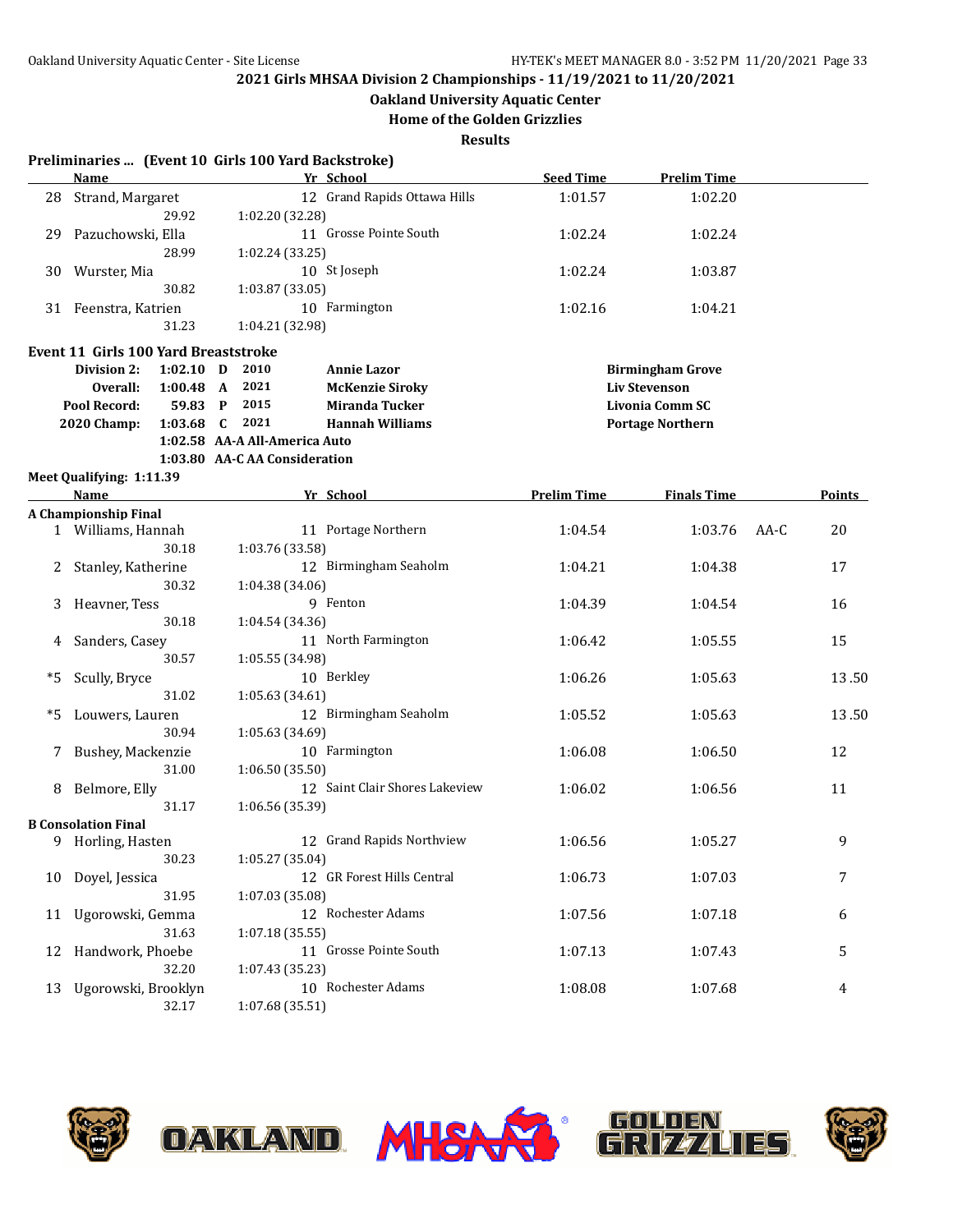**Oakland University Aquatic Center**

**Home of the Golden Grizzlies**

**Results**

### **B Consolation Final ... (Event 11 Girls 100 Yard Breaststroke)**

30.11 1:04.39 (34.28)

|                      | <b>Name</b>                                    |                               | Yr School                                | <b>Prelim Time</b> | <b>Finals Time</b>                                | <b>Points</b> |
|----------------------|------------------------------------------------|-------------------------------|------------------------------------------|--------------------|---------------------------------------------------|---------------|
| 14                   | Parker, Delaney                                |                               | 10 Dexter                                | 1:08.00            | 1:07.93                                           | 3             |
|                      | 32.25                                          | 1:07.93 (35.68)               |                                          |                    |                                                   |               |
| 15                   | Radawski, Elyse                                |                               | 12 Jenison                               | 1:08.29            | 1:08.08                                           | 2             |
|                      | 31.75                                          | 1:08.08 (36.33)               |                                          |                    |                                                   |               |
| 16                   | Grake, Stella                                  |                               | 11 Birmingham Groves                     | 1:08.51            | 1:08.30                                           | $\mathbf{1}$  |
|                      | 31.95                                          | 1:08.30 (36.35)               |                                          |                    |                                                   |               |
|                      | Preliminaries                                  |                               |                                          |                    |                                                   |               |
| 17                   | Kamp, Lauren                                   |                               | 11 Birmingham Groves                     | 1:09.16            |                                                   |               |
| 18                   | Brown, Harper                                  | 9                             | Dexter                                   | 1:09.22            |                                                   |               |
| 19                   | Cusumano, Emma                                 |                               | 11 South Lyon                            | 1:09.46            |                                                   |               |
| 20                   | Gifford, Chloe                                 |                               | 11 Birmingham Seaholm                    | 1:09.57            |                                                   |               |
| 21                   | Crowe, Hailey                                  |                               | 11 Birmingham Seaholm                    | 1:09.60            |                                                   |               |
| 22                   | Garvey, Hailey                                 |                               | 9 South Lyon                             | 1:09.67            |                                                   |               |
| 23                   | Murphy, Eryn                                   |                               | 10 Midland Dow                           | 1:09.80            |                                                   |               |
| 24                   | Tyburczy, Madison                              | 9                             | St Joseph                                | 1:09.88            |                                                   |               |
| 25                   | Louwers, Lindsay                               |                               | 10 Birmingham Seaholm                    | 1:10.05            |                                                   |               |
| 26                   | Murphy, Lauren                                 |                               | 12 Grand Rapids Northview                | 1:10.20            |                                                   |               |
| 27                   | Nielsen, Sophia                                |                               | 10 Ann Arbor Skyline                     | 1:10.37            |                                                   |               |
| 28                   | Guns, Lauryn                                   |                               | 10 Royal Oak                             | 1:10.45            |                                                   |               |
| 29                   | Burgard, Lauren                                |                               | 12 Midland Dow                           | 1:10.47            |                                                   |               |
| 30                   | Horwitz, Alana                                 |                               | 9 Berkley                                | 1:10.80            |                                                   |               |
| 31                   | Foster, Erica                                  |                               | 12 Mattawan                              | 1:10.81            |                                                   |               |
| 32                   | Cho, Annika                                    |                               | 9 Farmington                             | 1:10.97            |                                                   |               |
| 33                   | Collins, Keira                                 | 10                            | Grosse Pointe South                      | 1:11.27            |                                                   |               |
| 34                   | Koenn, Natalie                                 |                               | 11 Dexter                                | 1:11.42            |                                                   |               |
| 35                   | Freel, Tina                                    |                               | 12 Temperance Bedford                    | 1:11.87            |                                                   |               |
| 36                   | Thomas, Jane                                   |                               | 12 DeWitt                                | 1:11.99            |                                                   |               |
| $---$                | Lockwood, Aiden                                | 10 <sup>1</sup>               | <b>Birmingham Groves</b>                 | DQ                 |                                                   |               |
| $\scriptstyle\cdots$ | McEvily, Mya                                   |                               | 10 Farmington                            | <b>DQ</b>          |                                                   |               |
|                      |                                                |                               |                                          |                    |                                                   |               |
|                      | <b>Event 11 Girls 100 Yard Breaststroke</b>    |                               |                                          |                    |                                                   |               |
|                      | Division 2:<br>$1:02.10$ D                     | 2010                          | <b>Annie Lazor</b>                       |                    | <b>Birmingham Grove</b>                           |               |
|                      | Overall:<br>$1:00.48$ A<br><b>Pool Record:</b> | 2021<br>2015<br>$\mathbf{P}$  | <b>McKenzie Siroky</b><br>Miranda Tucker |                    | <b>Liv Stevenson</b>                              |               |
|                      | 59.83<br>2020 Champ:<br>1:03.68                | C<br>2021                     | <b>Hannah Williams</b>                   |                    | <b>Livonia Comm SC</b><br><b>Portage Northern</b> |               |
|                      |                                                | 1:02.58 AA-A All-America Auto |                                          |                    |                                                   |               |
|                      |                                                | 1:03.80 AA-C AA Consideration |                                          |                    |                                                   |               |
|                      | Meet Qualifying: 1:11.39                       |                               |                                          |                    |                                                   |               |
|                      | <b>Name</b>                                    |                               | Yr School                                | <b>Seed Time</b>   | <b>Prelim Time</b>                                |               |
|                      | <b>Preliminaries</b>                           |                               |                                          |                    |                                                   |               |
|                      | 1 Stanley, Katherine                           |                               | 12 Birmingham Seaholm                    | 1:06.57            | 1:04.21                                           | q             |
|                      | 30.20                                          | 1:04.21 (34.01)               |                                          |                    |                                                   |               |
| 2                    | Heavner, Tess                                  |                               | 9 Fenton                                 | 1:03.91            | 1:04.39                                           | q             |



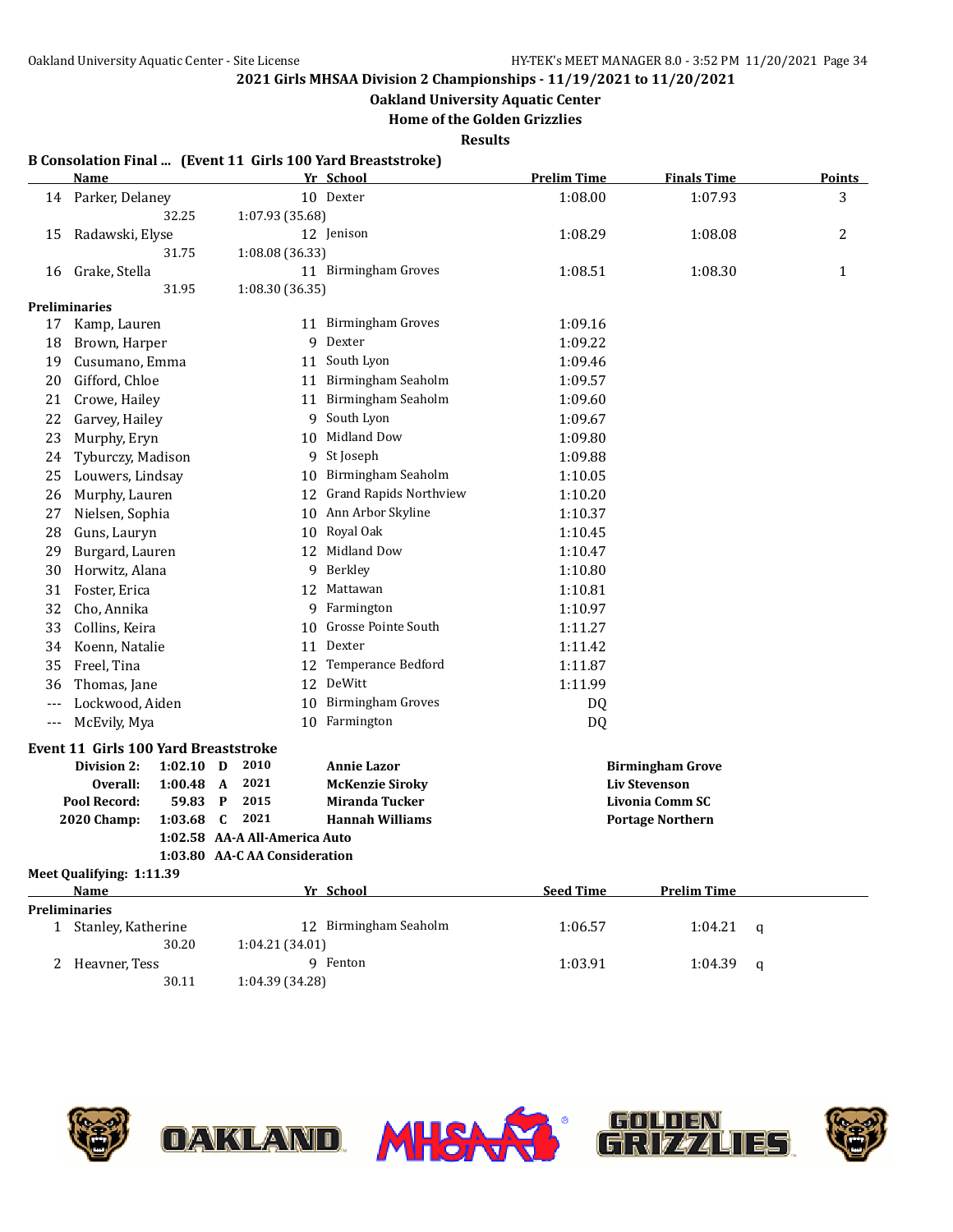## **Oakland University Aquatic Center**

**Home of the Golden Grizzlies**

**Results**

#### **Preliminaries ... (Event 11 Girls 100 Yard Breaststroke)**

|    | Name                   | Yr School                      | <b>Seed Time</b> | <b>Prelim Time</b> |              |
|----|------------------------|--------------------------------|------------------|--------------------|--------------|
|    | 3 Williams, Hannah     | 11 Portage Northern            | 1:04.32          | 1:04.54            | q            |
|    | 30.56                  | 1:04.54 (33.98)                |                  |                    |              |
| 4  | Louwers, Lauren        | 12 Birmingham Seaholm          | 1:07.37          | 1:05.52            | q            |
|    | 30.73                  | 1:05.52 (34.79)                |                  |                    |              |
|    | 5 Belmore, Elly        | 12 Saint Clair Shores Lakeview | 1:07.64          | 1:06.02            | q            |
|    | 31.62                  | 1:06.02 (34.40)                |                  |                    |              |
| 6  | Bushey, Mackenzie      | 10 Farmington                  | 1:07.44          | 1:06.08            | q            |
|    | 30.68                  | 1:06.08 (35.40)                |                  |                    |              |
| 7  | Scully, Bryce          | 10 Berkley                     | 1:04.79          | 1:06.26            | q            |
|    | 31.12                  | 1:06.26 (35.14)                |                  |                    |              |
| 8  | Sanders, Casey         | 11 North Farmington            | 1:09.26          | 1:06.42            | q            |
|    | 31.12                  | 1:06.42 (35.30)                |                  |                    |              |
|    | 9 Horling, Hasten      | 12 Grand Rapids Northview      | 1:07.29          | 1:06.56            | $\mathbf{q}$ |
|    | 31.09                  | 1:06.56 (35.47)                |                  |                    |              |
|    | 10 Doyel, Jessica      | 12 GR Forest Hills Central     | 1:06.01          | 1:06.73            | q            |
|    | 31.44                  | 1:06.73 (35.29)                |                  |                    |              |
|    | 11 Handwork, Phoebe    | 11 Grosse Pointe South         | 1:07.71          | 1:07.13            | q            |
|    | 31.48                  | 1:07.13(35.65)                 |                  |                    |              |
|    | 12 Ugorowski, Gemma    | 12 Rochester Adams             | 1:06.81          | 1:07.56            | q            |
|    | 31.91                  | 1:07.56 (35.65)                |                  |                    |              |
|    | 13 Parker, Delaney     | 10 Dexter                      | 1:08.20          | 1:08.00            | $\mathbf q$  |
|    | 31.91                  | 1:08.00 (36.09)                |                  |                    |              |
|    | 14 Ugorowski, Brooklyn | 10 Rochester Adams             | 1:08.28          | 1:08.08            | q            |
|    | 32.39                  | 1:08.08 (35.69)                |                  |                    |              |
|    | 15 Radawski, Elyse     | 12 Jenison                     | 1:08.15          | 1:08.29            | q            |
|    | 31.80                  | 1:08.29 (36.49)                |                  |                    |              |
|    | 16 Grake, Stella       | 11 Birmingham Groves           | 1:08.81          | 1:08.51            | q            |
|    | 32.48                  | 1:08.51 (36.03)                |                  |                    |              |
|    | 17 Kamp, Lauren        | 11 Birmingham Groves           | 1:09.33          | 1:09.16            |              |
|    | 32.74                  | 1:09.16 (36.42)                |                  |                    |              |
|    | 18 Brown, Harper       | 9 Dexter                       | 1:10.78          | 1:09.22            |              |
|    | 32.66                  | 1:09.22 (36.56)                |                  |                    |              |
|    | 19 Cusumano, Emma      | 11 South Lyon                  | 1:10.86          | 1:09.46            |              |
|    | 32.66                  | 1:09.46 (36.80)                |                  |                    |              |
|    | 20 Gifford, Chloe      | 11 Birmingham Seaholm          | 1:10.73          | 1:09.57            |              |
|    | 32.88                  | 1:09.57 (36.69)                |                  |                    |              |
|    | 21 Crowe, Hailey       | 11 Birmingham Seaholm          | 1:10.93          | 1:09.60            |              |
|    | 32.46                  | 1:09.60 (37.14)                |                  |                    |              |
| 22 | Garvey, Hailey         | 9 South Lyon                   | 1:08.73          | 1:09.67            |              |
|    | 32.68                  | 1:09.67 (36.99)                |                  |                    |              |
| 23 | Murphy, Eryn           | 10 Midland Dow                 | 1:09.71          | 1:09.80            |              |
|    | 32.67                  | 1:09.80 (37.13)<br>9 St Joseph |                  |                    |              |
|    | 24 Tyburczy, Madison   |                                | 1:10.72          | 1:09.88            |              |
|    | 32.68                  | 1:09.88 (37.20)                |                  |                    |              |





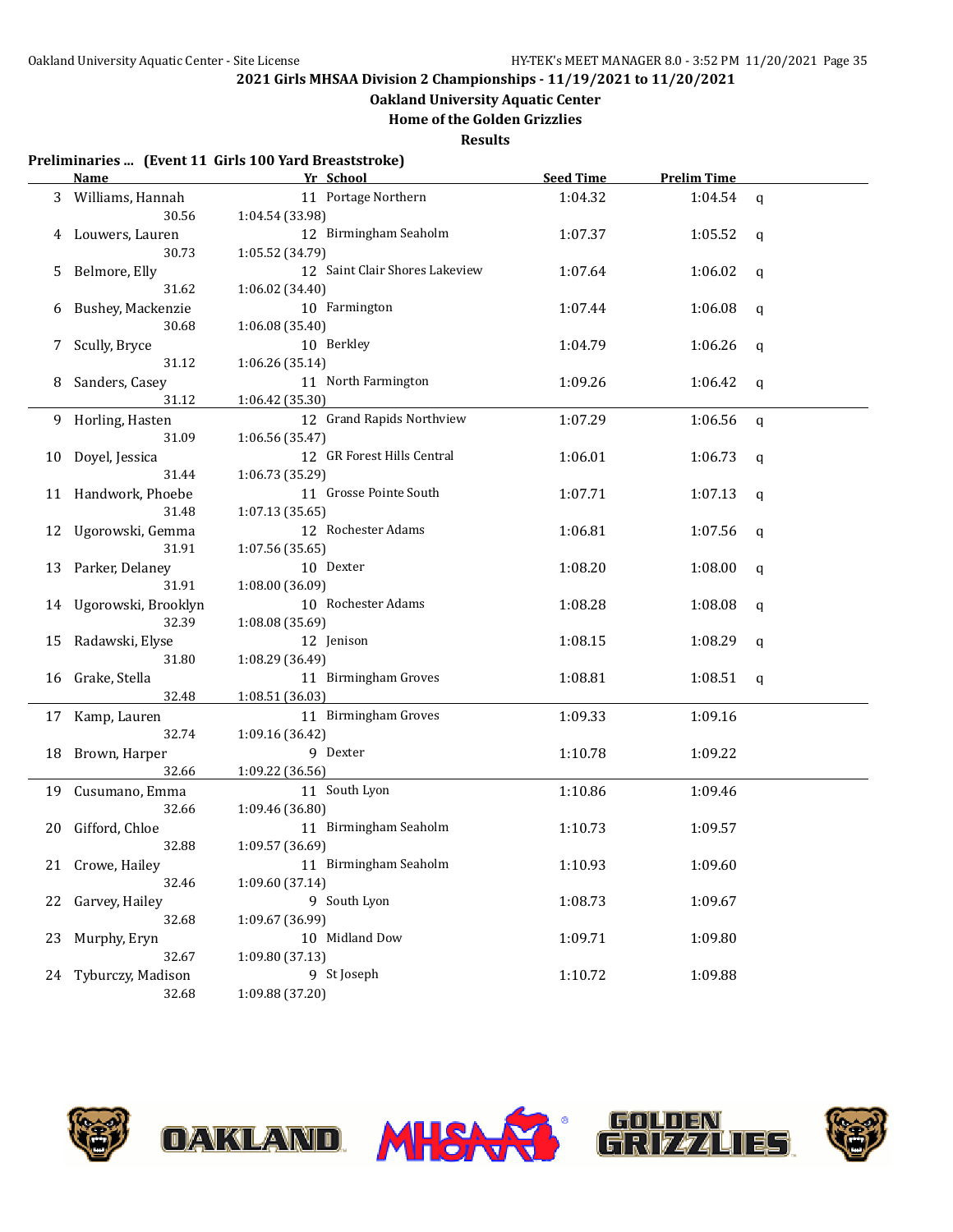**Oakland University Aquatic Center**

**Home of the Golden Grizzlies**

**Results**

### **Preliminaries ... (Event 11 Girls 100 Yard Breaststroke)**

|    | <b>Name</b>        | Yr School                 | <b>Seed Time</b> | <b>Prelim Time</b> |  |
|----|--------------------|---------------------------|------------------|--------------------|--|
| 25 | Louwers, Lindsay   | 10 Birmingham Seaholm     | 1:10.71          | 1:10.05            |  |
|    | 32.62              | 1:10.05(37.43)            |                  |                    |  |
|    | 26 Murphy, Lauren  | 12 Grand Rapids Northview | 1:10.24          | 1:10.20            |  |
|    | 32.67              | 1:10.20 (37.53)           |                  |                    |  |
| 27 | Nielsen, Sophia    | 10 Ann Arbor Skyline      | 1:10.78          | 1:10.37            |  |
|    | 33.32              | 1:10.37(37.05)            |                  |                    |  |
|    | 28 Guns, Lauryn    | 10 Royal Oak              | 1:08.90          | 1:10.45            |  |
|    | 32.03              | 1:10.45 (38.42)           |                  |                    |  |
|    | 29 Burgard, Lauren | 12 Midland Dow            | 1:10.36          | 1:10.47            |  |
|    | 32.96              | 1:10.47 (37.51)           |                  |                    |  |
|    | 30 Horwitz, Alana  | 9 Berkley                 | 1:09.27          | 1:10.80            |  |
|    | 33.58              | 1:10.80 (37.22)           |                  |                    |  |
|    | 31 Foster, Erica   | 12 Mattawan               | 1:10.28          | 1:10.81            |  |
|    | 32.21              | 1:10.81(38.60)            |                  |                    |  |
|    | 32 Cho, Annika     | 9 Farmington              | 1:10.27          | 1:10.97            |  |
|    | 33.62              | 1:10.97(37.35)            |                  |                    |  |
|    | 33 Collins, Keira  | 10 Grosse Pointe South    | 1:10.54          | 1:11.27            |  |
|    | 32.54              | 1:11.27(38.73)            |                  |                    |  |
|    | 34 Koenn, Natalie  | 11 Dexter                 | 1:10.59          | 1:11.42            |  |
|    | 33.82              | 1:11.42(37.60)            |                  |                    |  |
|    | 35 Freel, Tina     | 12 Temperance Bedford     | 1:11.11          | 1:11.87            |  |
|    | 33.94              | 1:11.87(37.93)            |                  |                    |  |
| 36 | Thomas, Jane       | 12 DeWitt                 | 1:11.29          | 1:11.99            |  |
|    | 33.34              | 1:11.99(38.65)            |                  |                    |  |
|    | McEvily, Mya       | 10 Farmington             | 1:10.75          | DQ 1:10.83         |  |
|    | False start        |                           |                  |                    |  |
|    | 32.92              | DQ 1:10.83 (37.91)        |                  |                    |  |
|    | Lockwood, Aiden    | 10 Birmingham Groves      | 1:10.91          | DQ 1:11.41         |  |
|    | False start        |                           |                  |                    |  |
|    | 34.08              | DQ 1:11.41 (37.33)        |                  |                    |  |

**OAKLAND MHSAX** 





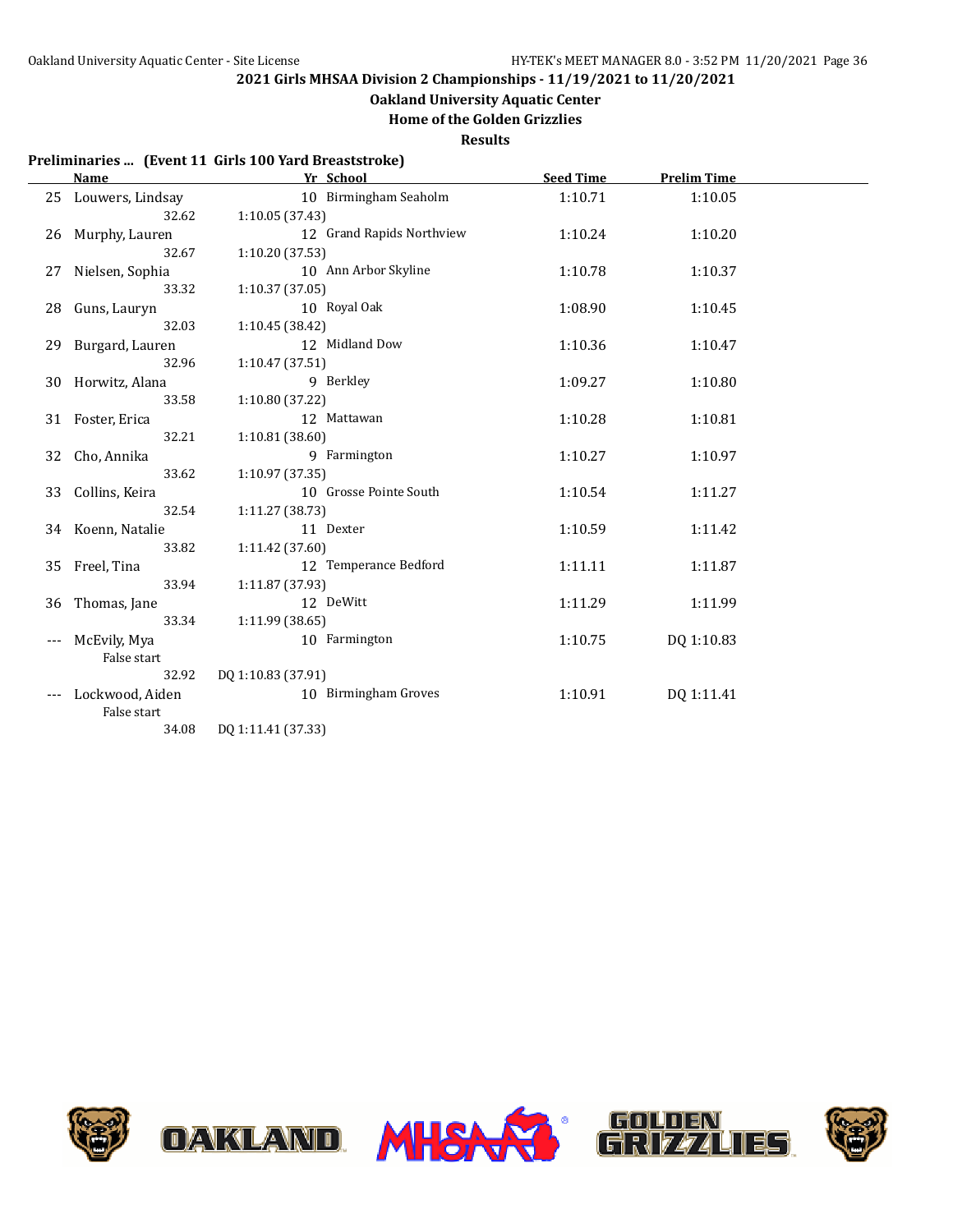**Oakland University Aquatic Center**

**Home of the Golden Grizzlies**

**Results**

#### **Event 12 Girls 400 Yard Freestyle Relay**

| Division 2:        | $3:24.46$ D | 2011 | Holland                                              |
|--------------------|-------------|------|------------------------------------------------------|
|                    |             |      | <b>H Morren, T Garcia, K Northuis, C Bartholomew</b> |
| Overall:           | 3:23.51 A   | 2018 | <b>Ann Arbor Pioneer</b>                             |
|                    |             |      | L Munson, E Inch, M Greaves, A Tu                    |
| Pool Record:       | $3:20.42$ P | 2020 | <b>Oakland University</b>                            |
|                    |             |      | S LaGrand, G Shinske, S Nenonen, K Colwell           |
| <b>2020 Champ:</b> | $3:31.84$ C | 2021 | <b>Birmingham Seaholm</b>                            |
|                    |             |      | S Clifford, K Stanley, L Louwers, M Clifford         |
|                    |             |      | 3:27.65 AA-A All-America Auto                        |

**3:31.02 AA-C AA Consideration**

### **Meet Qualifying: 3:50.59 Team Relay Prelim Time Finals Time Points A Championship Final** 1 Birmingham Seaholm 3:32.13 3:29.43C AA-C 40 1) Burry, Carly 12 2) Stanley, Katherine 12 3) Louwers, Lauren 12 4) Clifford, Samantha 11 25.38 53.17 (53.17) 1:17.99 (24.82) 1:45.64 (52.47) 2:10.82 (25.18) 2:38.32 (52.68) 3:02.67 (24.35) 3:29.43 (51.11) 2 Grosse Pointe South 3:33.37 3:31.18C 34 1) Schuetze, Sophie 11 2) Lezotte, Brooke 11 3) Kapla, Sophia 11 4) Yoo, Olivia 12 25.56 53.22 (53.22) 1:19.10 (25.88) 1:46.97 (53.75) 2:12.70 (25.73) 2:40.46 (53.49) 3:04.69 (24.23) 3:31.18 (50.72) 3 Fenton 3:33.91 3:33.16 32 1) Stefanac, Sophie 11 2) Heavner, Tess 9 3) Saab, Sana 11 4) Olsen, Gracie 12 26.33 55.19 (55.19) 1:20.42 (25.23) 1:48.22 (53.03) 2:14.42 (26.20) 2:43.02 (54.80) 3:06.97 (23.95) 3:33.16 (50.14) 4 Grand Rapids Northview 3:36.73 3:35.72 30 1) Forbes, Jaime 10 2) Fessenden, Danika 11 3) Oade, Peyton 12 4) Forbes, Addy 10 26.83 55.72 (55.72) 1:21.09 (25.37) 1:49.10 (53.38) 2:14.57 (25.47) 2:43.28 (54.18) 3:08.06 (24.78) 3:35.72 (52.44) 5 Birmingham Groves 3:36.65 3:37.23 28 1) O'Brien, Ally 9 2) Morris, Marie 12 3) Helmick, Madison 12 4) Austin, Karen 12 26.63 55.77 (55.77) 1:21.83 (26.06) 1:51.63 (55.86) 2:16.32 (24.69) 2:44.12 (52.49) 3:09.33 (25.21) 3:37.23 (53.11) 6 Byron Center 3:40.50 3:37.90 26 1) Beauch, Brooklyn 10 2) Tromp, Bryanna 11 3) Holmes, Natalie 10 4) Nelson, Ashleigh 11 25.65 53.54 (53.54) 1:19.56 (26.02) 1:48.73 (55.19) 2:14.94 (26.21) 2:43.95 (55.22) 3:10.00 (26.05) 3:37.90 (53.95) 7 Farmington 3:40.25 3:37.92 24 1) D'Errico, Emme 10 2) Martin, Ava 11 3) Cho, Annika 9 4) Bushey, Mackenzie 10 25.84 55.00 (55.00) 1:20.97 (25.97) 1:49.95 (54.95) 2:16.04 (26.09) 2:44.78 (54.83) 3:10.01 (25.23) 3:37.92 (53.14) 8 Portage Northern 3:39.09 3:38.89 22 1) Baker, Angelina 12 2) Alles, Sasha 9 3) Williams, Hannah 11 4) Hincher, Meghan 11 26.10 54.29 (54.29) 1:21.21 (26.92) 1:51.41 (57.12) 2:15.98 (24.57) 2:43.07 (51.66) 3:09.87 (26.80) 3:38.89 (55.82)

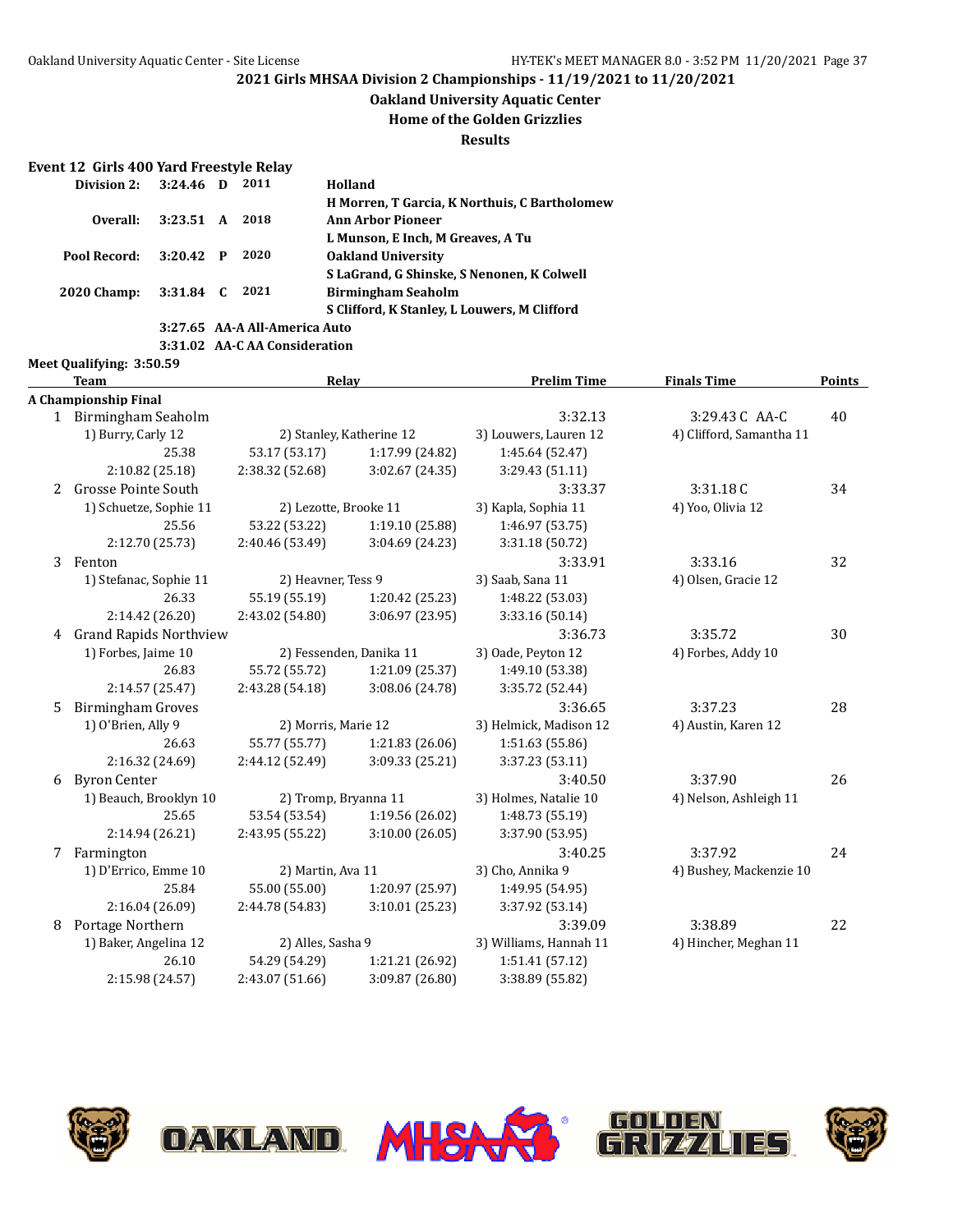**Oakland University Aquatic Center**

**Home of the Golden Grizzlies**

**Results**

### **B Consolation Final ... (Event 12 Girls 400 Yard Freestyle Relay)**

|    | <b>Team</b>                | Relay                  |                 | <b>Prelim Time</b>      | <b>Finals Time</b>        | <b>Points</b>  |
|----|----------------------------|------------------------|-----------------|-------------------------|---------------------------|----------------|
|    | <b>B</b> Consolation Final |                        |                 |                         |                           |                |
|    | 9 Midland Dow              |                        |                 | 3:41.14                 | 3:39.03                   | 18             |
|    | 1) Sower, Emmy 10          | 2) Stafford, Chloe 12  |                 | 3) Thackery, Emily 9    | 4) Roberson, Ella 11      |                |
|    | 26.01                      | 55.22 (55.22)          | 1:22.07 (26.85) | 1:51.23 (56.01)         |                           |                |
|    | 2:17.53 (26.30)            | 2:46.69 (55.46)        | 3:11.51 (24.82) | 3:39.03 (52.34)         |                           |                |
| 10 | Royal Oak                  |                        |                 | 3:42.82                 | 3:40.70                   | 14             |
|    | 1) Dalziel, Mairin 12      | 2) King, Kelly 11      |                 | 3) Dalziel, Delaney 10  | 4) Truesdell, Lucy 10     |                |
|    | 25.35                      | 53.27 (53.27)          | 1:20.46 (27.19) | 1:49.59 (56.32)         |                           |                |
|    | 2:16.43 (26.84)            | 2:45.64 (56.05)        | 3:11.72 (26.08) | 3:40.70 (55.06)         |                           |                |
|    | 11 DeWitt                  |                        |                 | 3:44.76                 | 3:43.04                   | 12             |
|    | 1) Hopek, Anya 11          | 2) Dinninger, Kylee 11 |                 | 3) Flannery, Allison 12 | 4) Casler, Samantha 12    |                |
|    | 25.76                      | 54.31 (54.31)          | 1:21.38 (27.07) | 1:52.10 (57.79)         |                           |                |
|    | 2:18.32 (26.22)            | 2:47.54 (55.44)        | 3:13.67 (26.13) | 3:43.04 (55.50)         |                           |                |
|    | 12 Portage Central         |                        |                 | 3:47.08                 | 3:44.05                   | 10             |
|    | 1) Overheul, Kelly 10      | 2) Philip, Madeline 12 |                 | 3) Carothers, Paige 12  | 4) Miller, Caroline 11    |                |
|    | 27.10                      | 55.68 (55.68)          | 1:22.02 (26.34) | 1:51.43 (55.75)         |                           |                |
|    | 2:19.18 (27.75)            | 2:48.62 (57.19)        | 3:15.10(26.48)  | 3:44.05 (55.43)         |                           |                |
|    | 13 Jenison                 |                        |                 | 3:45.44                 | 3:44.16                   | 8              |
|    | 1) Huyser, Rachel 12       | 2) Sherman, Hailey 11  |                 | 3) Reed, Isabella 11    | 4) Baltes, Ali 11         |                |
|    | 26.89                      | 55.93 (55.93)          | 1:22.83 (26.90) | 1:52.54 (56.61)         |                           |                |
|    | 2:19.61 (27.07)            | 2:49.18 (56.64)        | 3:15.36 (26.18) | 3:44.16 (54.98)         |                           |                |
|    | 14 Rochester Adams         |                        |                 | 3:45.66                 | 3:44.53                   | 6              |
|    | 1) Rogers, Sadie 9         | 2) Fletcher, Simone 12 |                 | 3) Zheng, Jessica 11    | 4) Lohner, Katie 12       |                |
|    | 26.63                      | 54.88 (54.88)          | 1:20.69 (25.81) | 1:50.02 (55.14)         |                           |                |
|    | 2:17.05 (27.03)            | 2:46.54 (56.52)        | 3:13.97 (27.43) | 3:44.53 (57.99)         |                           |                |
| 15 | South Lyon East            |                        |                 | 3:47.54                 | 3:46.05                   | 4              |
|    | 1) Lickman, Sophia 9       | 2) Houtman, Ashlyn 10  |                 | 3) Lees, Amanda 12      | 4) Katcherian, Natalya 10 |                |
|    | 25.92                      | 53.34 (53.34)          | 1:20.26 (26.92) | 1:50.45 (57.11)         |                           |                |
|    | 2:17.49 (27.04)            | 2:48.43 (57.98)        | 3:15.77 (27.34) | 3:46.05 (57.62)         |                           |                |
| 16 | Temperance Bedford         |                        |                 | 3:47.94                 | 3:47.26                   | $\overline{c}$ |
|    | 1) Smith, Hannah 11        | 2) Walker, Madison 10  |                 | 3) Pisanti, Gabby 10    | 4) Fuleky, Alexa 10       |                |
|    | 27.45                      | 57.02 (57.02)          | 1:22.68 (25.66) | 1:53.68 (56.66)         |                           |                |
|    | 2:20.46 (26.78)            | 2:52.07 (58.39)        | 3:17.90 (25.83) | 3:47.26 (55.19)         |                           |                |
|    | <b>Preliminaries</b>       |                        |                 |                         |                           |                |
|    | 17 Livonia Churchill       |                        |                 | 3:48.82                 |                           |                |
|    | 1) Thurston, Hazel 10      | 2) Bezzina, Maddy 12   |                 | 3) Svoboda, Kara 9      | 4) Gutu, Lexi 12          |                |
|    | 18 North Farmington        |                        |                 | 3:48.88                 |                           |                |
|    | 1) Sahoo, Shobhna 10       | 2) Yardley, Louisa 11  |                 | 3) Gray, Leah 9         | 4) Mateyak, Rachael 10    |                |
| 19 | Berkley                    |                        |                 | 3:48.89                 |                           |                |
|    | 1) Hamilton, Molly 11      | 2) Maurice, Maya 12    |                 | 3) Pugh, Lucy 9         | 4) Scully, Bryce 10       |                |
| 20 | Grand Rapids Ottawa Hills  |                        |                 | 3:49.41                 |                           |                |
|    | 1) Pazdernik, Thea 12      | 2) Sadowski, Danica 9  |                 | 3) Strand, Margaret 12  | 4) Oeverman, Alena 11     |                |
|    | 21 Dexter                  |                        |                 | 3:49.68                 |                           |                |
|    | 1) Balcom, Marea 11        | 2) Kinnard, Jill 9     |                 | 3) Brown, Harper 9      | 4) Matos, Madison 12      |                |
|    | 22 Holland                 |                        |                 | 3:51.08                 |                           |                |
|    | 1) Moes, Taylor 12         | 2) Veldt, Nina 12      |                 | 3) Legg, Natalie 10     | 4) VanZetten, Greta 12    |                |
|    |                            |                        |                 |                         |                           |                |









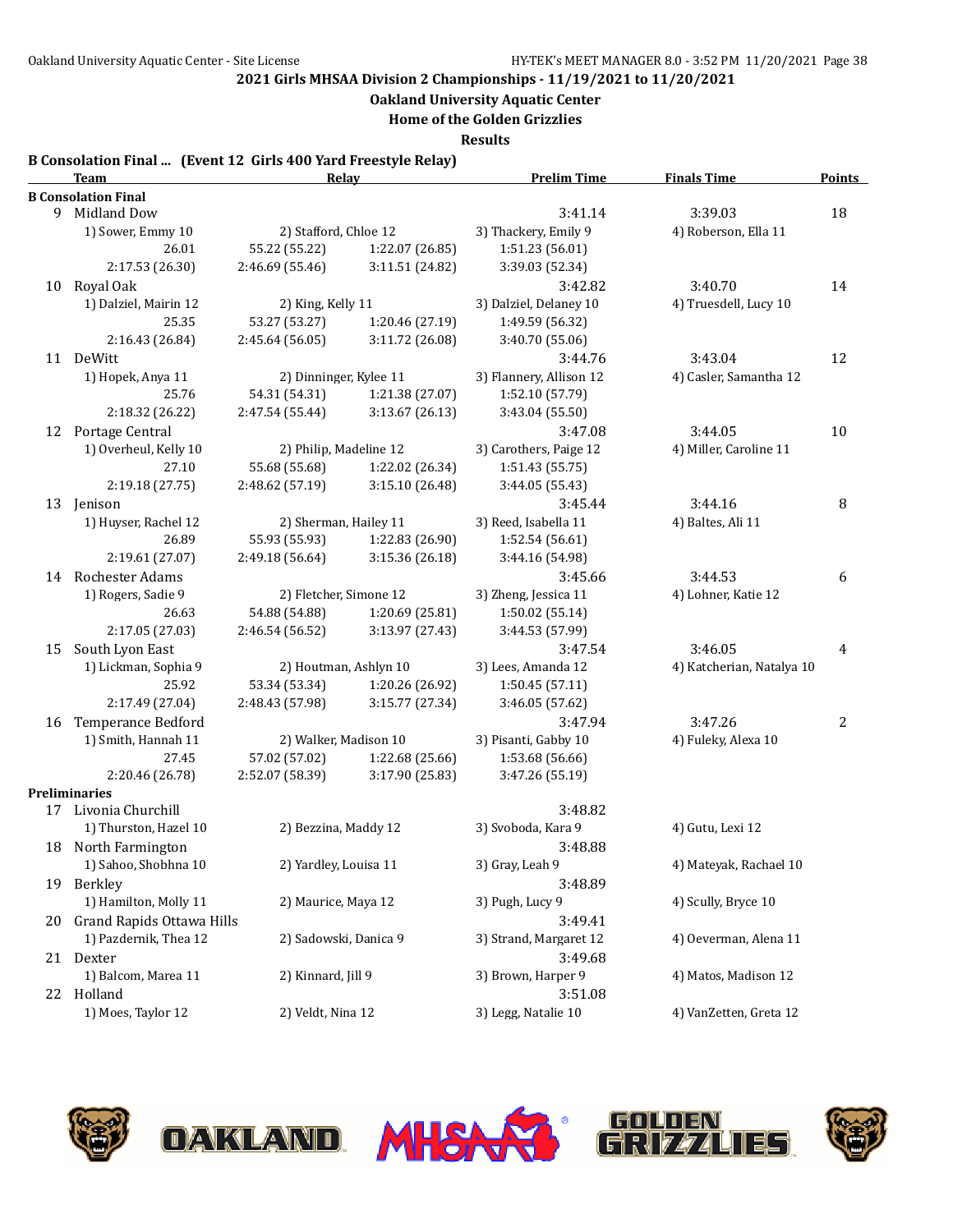**Oakland University Aquatic Center**

**Home of the Golden Grizzlies**

**Results**

#### **Preliminaries ... (Event 12 Girls 400 Yard Freestyle Relay)**

|       | Team                                    |             |              |      | Relay                         | <b>Prelim Time</b>                            | <b>Finals Time</b>    | <b>Points</b> |
|-------|-----------------------------------------|-------------|--------------|------|-------------------------------|-----------------------------------------------|-----------------------|---------------|
| 23    | Grosse Pointe North                     |             |              |      |                               | 3:55.41                                       |                       |               |
|       | 1) Muccioli, Diana 12                   |             |              |      | 2) Kirck, Tina 10             | 3) Nugent, Rylee 10                           | 4) Andrews, Shayla 11 |               |
| $---$ | Ann Arbor Skyline                       |             |              |      |                               | DQ                                            |                       |               |
|       | 1) Kozma, Claire 12                     |             |              |      | 2) Deininger, Allie 10        | 3) Lee, Shannen 10                            | 4) Cleason, Lily 11   |               |
|       | Event 12 Girls 400 Yard Freestyle Relay |             |              |      |                               |                                               |                       |               |
|       | Division 2:                             | $3:24.46$ D |              | 2011 | Holland                       |                                               |                       |               |
|       |                                         |             |              |      |                               | H Morren, T Garcia, K Northuis, C Bartholomew |                       |               |
|       | Overall:                                | 3:23.51 A   |              | 2018 | <b>Ann Arbor Pioneer</b>      |                                               |                       |               |
|       |                                         |             |              |      |                               | L Munson, E Inch, M Greaves, A Tu             |                       |               |
|       | Pool Record:                            | 3:20.42     | $\mathbf{P}$ | 2020 | <b>Oakland University</b>     |                                               |                       |               |
|       |                                         |             |              |      |                               | S LaGrand, G Shinske, S Nenonen, K Colwell    |                       |               |
|       | <b>2020 Champ:</b>                      | $3:31.84$ C |              | 2021 | <b>Birmingham Seaholm</b>     |                                               |                       |               |
|       |                                         |             |              |      |                               | S Clifford, K Stanley, L Louwers, M Clifford  |                       |               |
|       |                                         |             |              |      | 3:27.65 AA-A All-America Auto |                                               |                       |               |
|       |                                         |             |              |      | 3:31.02 AA-CAA Consideration  |                                               |                       |               |
|       | Meet Qualifying: 3:50.59                |             |              |      |                               |                                               |                       |               |
|       | <b>Team</b>                             |             |              |      | Relav                         | <b>Seed Time</b>                              | <b>Prelim Time</b>    |               |
|       | Preliminaries                           |             |              |      |                               |                                               |                       |               |
|       | Birmingham Seaholm                      |             |              |      |                               | 3:34.91                                       | 3:32.13<br>a          |               |

| T  | Birmingham Seanoim            |                       |                         | 3:34.91                | 3:32.13 Q                |
|----|-------------------------------|-----------------------|-------------------------|------------------------|--------------------------|
|    | 1) Stanley, Katherine 12      | 2) Hassett, Kelley 10 |                         | 3) Louwers, Lauren 12  | 4) Clifford, Samantha 11 |
|    | 25.67                         | 53.19 (53.19)         | 1:18.90 (25.71)         | 1:46.61 (53.42)        |                          |
|    | 2:12.29 (25.68)               | 2:40.04 (53.43)       | 3:04.63 (24.59)         | 3:32.13 (52.09)        |                          |
| 2  | <b>Grosse Pointe South</b>    |                       |                         | 3:35.88                | 3:33.37<br>$\mathsf{q}$  |
|    | 1) Yoo, Olivia 12             | 2) Lezotte, Brooke 11 |                         | 3) Kapla, Sophia 11    | 4) Schuetze, Sophie 11   |
|    | 25.52                         | 52.66 (52.66)         | 1:18.85 (26.19)         | 1:47.05 (54.39)        |                          |
|    | 2:12.85 (25.80)               | 2:40.73 (53.68)       | 3:05.77 (25.04)         | 3:33.37 (52.64)        |                          |
| 3  | Fenton                        |                       |                         | 3:36.56                | 3:33.91<br>a             |
|    | 1) Olsen, Gracie 12           | 2) Heavner, Tess 9    |                         | 3) Stefanac, Sophie 11 | 4) Saab, Sana 11         |
|    | 24.78                         | 51.24 (51.24)         | 1:16.53(25.29)          | 1:44.41 (53.17)        |                          |
|    | 2:10.27(25.86)                | 2:39.11 (54.70)       | 3:05.13 (26.02)         | 3:33.91 (54.80)        |                          |
| 4  | <b>Birmingham Groves</b>      |                       |                         | 3:35.92                | 3:36.65<br>$\mathsf{q}$  |
|    | 1) O'Brien, Ally 9            | 2) Morris, Marie 12   |                         | 3) Helmick, Madison 12 | 4) Austin, Karen 12      |
|    | 26.63                         | 56.06 (56.06)         | 1:22.28 (26.22)         | 1:52.16 (56.10)        |                          |
|    | 2:16.25 (24.09)               | 2:43.84 (51.68)       | 3:08.95(25.11)          | 3:36.65 (52.81)        |                          |
| 5. | <b>Grand Rapids Northview</b> |                       |                         | 3:36.87                | 3:36.73<br>$\mathsf{q}$  |
|    | 1) Forbes, Addy 10            |                       | 2) Fessenden, Danika 11 | 3) Oade, Peyton 12     | 4) Forbes, Jaime 10      |
|    | 25.94                         | 53.50 (53.50)         | 1:19.35(25.85)          | 1:47.48 (53.98)        |                          |
|    | 2:13.25(25.77)                | 2:41.59(54.11)        | 3:07.84(26.25)          | 3:36.73 (55.14)        |                          |
| 6  | Portage Northern              |                       |                         | 3:38.19                | 3:39.09<br>a             |
|    | 1) Williams, Hannah 11        | 2) Hincher, Meghan 11 |                         | 3) Baker, Angelina 12  | 4) Alles, Sasha 9        |
|    | 25.35                         | 52.06 (52.06)         | 1:19.22 (27.16)         | 1:48.35 (56.29)        |                          |
|    | 2:14.00 (25.65)               | 2:42.06 (53.71)       | 3:08.92 (26.86)         | 3:39.09 (57.03)        |                          |
| 7  | Farmington                    |                       |                         | 3:43.34                | 3:40.25<br>$\mathbf q$   |
|    | 1) D'Errico, Emme 10          | 2) Martin, Ava 11     |                         | 3) Cho, Annika 9       | 4) Bushey, Mackenzie 10  |
|    | 26.24                         | 55.57 (55.57)         | 1:22.32 (26.75)         | 1:51.43(55.86)         |                          |
|    | 2:18.06(26.63)                | 2:47.04 (55.61)       | 3:12.27 (25.23)         | 3:40.25 (53.21)        |                          |

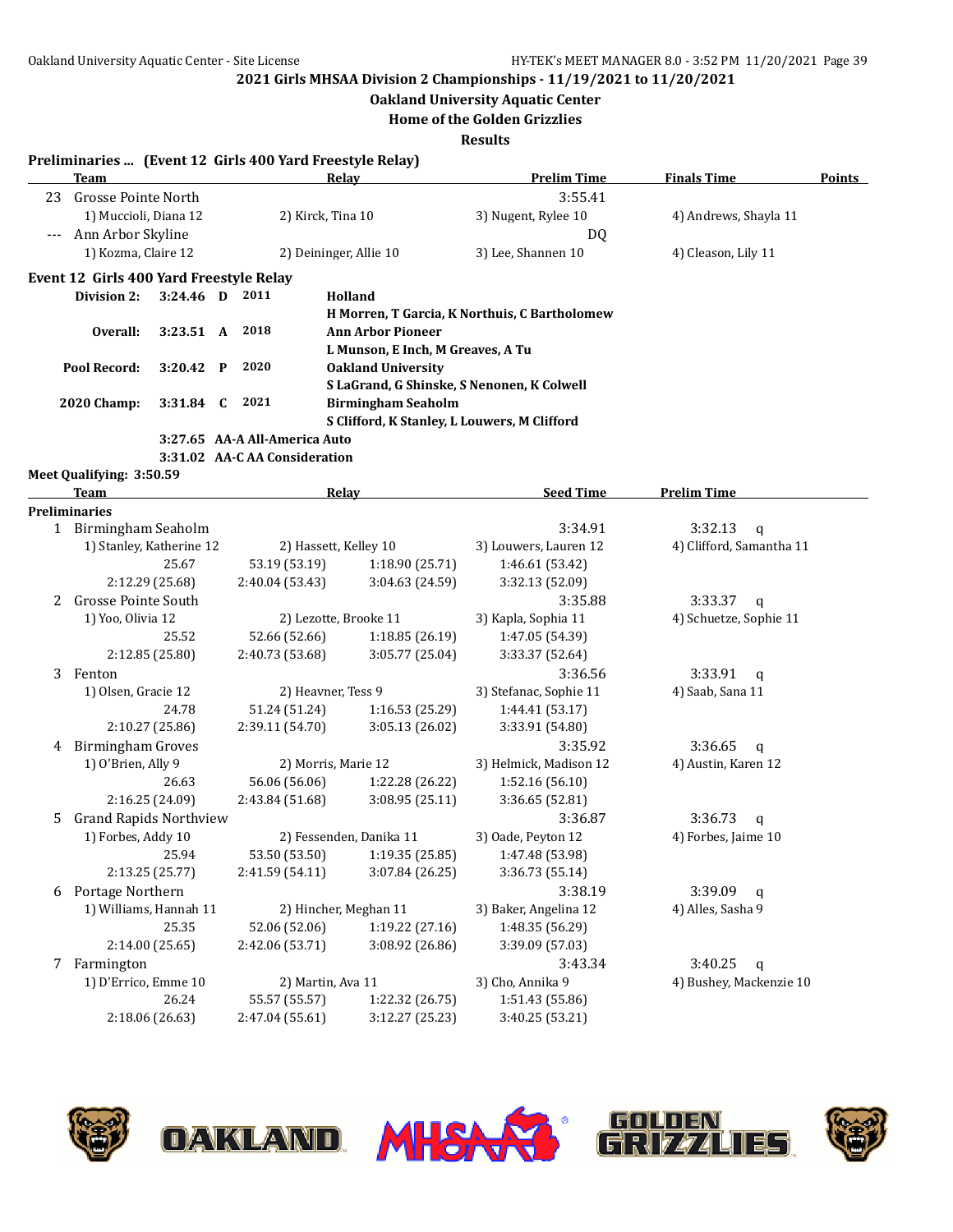**Oakland University Aquatic Center**

**Home of the Golden Grizzlies**

**Results**

|    | <b>Team</b>               | Relay                  |                 | <b>Seed Time</b>        | <b>Prelim Time</b>        |
|----|---------------------------|------------------------|-----------------|-------------------------|---------------------------|
| 8  | <b>Byron Center</b>       |                        |                 | 3:40.95                 | 3:40.50<br>$\mathbf q$    |
|    | 1) Beauch, Brooklyn 10    | 2) Tromp, Bryanna 11   |                 | 3) Holmes, Natalie 10   | 4) Nelson, Ashleigh 11    |
|    | 25.67                     | 53.60 (53.60)          | 1:20.30 (26.70) | 1:49.14 (55.54)         |                           |
|    | 2:15.34 (26.20)           | 2:44.81 (55.67)        | 3:11.30 (26.49) | 3:40.50 (55.69)         |                           |
| 9  | <b>Midland Dow</b>        |                        |                 | 3:40.12                 | 3:41.14<br>$\mathsf{q}$   |
|    | 1) Sower, Emmy 10         | 2) Stafford, Chloe 12  |                 | 3) Thackery, Emily 9    | 4) Roberson, Ella 11      |
|    | 26.46                     | 55.67 (55.67)          | 1:22.28 (26.61) | 1:51.34 (55.67)         |                           |
|    | 2:18.66 (27.32)           | 2:48.56 (57.22)        | 3:13.35 (24.79) | 3:41.14 (52.58)         |                           |
| 10 | Royal Oak                 |                        |                 | 3:44.91                 | 3:42.82<br>$\mathsf{q}$   |
|    | 1) Dalziel, Mairin 12     | 2) King, Kelly 11      |                 | 3) Dalziel, Delaney 10  | 4) Truesdell, Lucy 10     |
|    | 25.20                     | 53.06 (53.06)          | 1:20.29 (27.23) | 1:50.19 (57.13)         |                           |
|    | 2:17.17 (26.98)           | 2:46.84 (56.65)        | 3:13.15 (26.31) | 3:42.82 (55.98)         |                           |
|    | 11 DeWitt                 |                        |                 | 3:46.18                 | 3:44.76<br>$\mathbf q$    |
|    | 1) Hopek, Anya 11         | 2) Dinninger, Kylee 11 |                 | 3) Flannery, Allison 12 | 4) Casler, Samantha 12    |
|    | 25.55                     | 54.65 (54.65)          | 1:21.49 (26.84) | 1:52.43 (57.78)         |                           |
|    | 2:19.28 (26.85)           | 2:48.74 (56.31)        | 3:15.12 (26.38) | 3:44.76 (56.02)         |                           |
|    | 12 Jenison                |                        |                 | 3:45.00                 | 3:45.44<br>$\mathsf{q}$   |
|    | 1) Baltes, Ali 11         | 2) Huyser, Rachel 12   |                 | 3) Reed, Isabella 11    | 4) Sherman, Hailey 11     |
|    | 27.24                     | 56.58 (56.58)          | 1:22.96 (26.38) | 1:51.67 (55.09)         |                           |
|    | 2:19.15 (27.48)           | 2:48.40 (56.73)        | 3:15.51(27.11)  | 3:45.44 (57.04)         |                           |
| 13 | Rochester Adams           |                        |                 | 3:43.86                 | 3:45.66<br>q              |
|    | 1) Rogers, Sadie 9        | 2) Fletcher, Simone 12 |                 | 3) Zheng, Jessica 11    | 4) Lohner, Katie 12       |
|    | 26.40                     | 54.67 (54.67)          | 1:20.96 (26.29) | 1:50.33 (55.66)         |                           |
|    | 2:17.78 (27.45)           | 2:47.74 (57.41)        | 3:15.08 (27.34) | 3:45.66 (57.92)         |                           |
|    | 14 Portage Central        |                        |                 | 3:42.94                 | 3:47.08<br>$\mathbf q$    |
|    | 1) Watson, Karis 10       | 2) Overheul, Kelly 10  |                 | 3) Carothers, Paige 12  | 4) Miller, Caroline 11    |
|    | 26.54                     | 56.66 (56.66)          | 1:23.87 (27.21) | 1:53.26 (56.60)         |                           |
|    | 2:21.30 (28.04)           | 2:51.15 (57.89)        | 3:17.75 (26.60) | 3:47.08 (55.93)         |                           |
| 15 | South Lyon East           |                        |                 | 3:46.96                 | 3:47.54<br>$\mathsf{q}$   |
|    | 1) Lickman, Sophia 9      | 2) Houtman, Ashlyn 10  |                 | 3) Lees, Amanda 12      | 4) Katcherian, Natalya 10 |
|    | 25.93                     | 53.43 (53.43)          | 1:21.54 (28.11) | 1:52.13 (58.70)         |                           |
|    | 2:18.80 (26.67)           | 2:49.79 (57.66)        | 3:16.95(27.16)  | 3:47.54 (57.75)         |                           |
| 16 | <b>Temperance Bedford</b> |                        |                 | 3:47.07                 | 3:47.94<br>$\mathbf{q}$   |
|    | 1) Smith, Hannah 11       | 2) Walker, Madison 10  |                 | 3) Pisanti, Gabby 10    | 4) Fuleky, Alexa 10       |
|    | 27.80                     | 57.63 (57.63)          | 1:24.33 (26.70) | 1:54.79 (57.16)         |                           |
|    | 2:21.77 (26.98)           | 2:53.09 (58.30)        | 3:18.76 (25.67) | 3:47.94 (54.85)         |                           |
|    | 17 Livonia Churchill      |                        |                 | 3:49.26                 | 3:48.82                   |
|    | 1) Thurston, Hazel 10     | 2) Bezzina, Maddy 12   |                 | 3) Svoboda, Kara 9      | 4) Gutu, Lexi 12          |
|    | 26.63                     | 55.26 (55.26)          | 1:23.07 (27.81) | 1:53.68 (58.42)         |                           |
|    | 2:20.64 (26.96)           | 2:51.94 (58.26)        | 3:18.15 (26.21) | 3:48.82 (56.88)         |                           |
| 18 | North Farmington          |                        |                 | 3:49.54                 | 3:48.88                   |
|    | 1) Sahoo, Shobhna 10      | 2) Yardley, Louisa 11  |                 | 3) Gray, Leah 9         | 4) Mateyak, Rachael 10    |
|    | 26.71                     | 57.36 (57.36)          | 1:24.83 (27.47) | 1:56.32 (58.96)         |                           |
|    | 2:23.21 (26.89)           | 2:54.06 (57.74)        | 3:20.02 (25.96) | 3:48.88 (54.82)         |                           |

**OAKLAND MHSAX** 





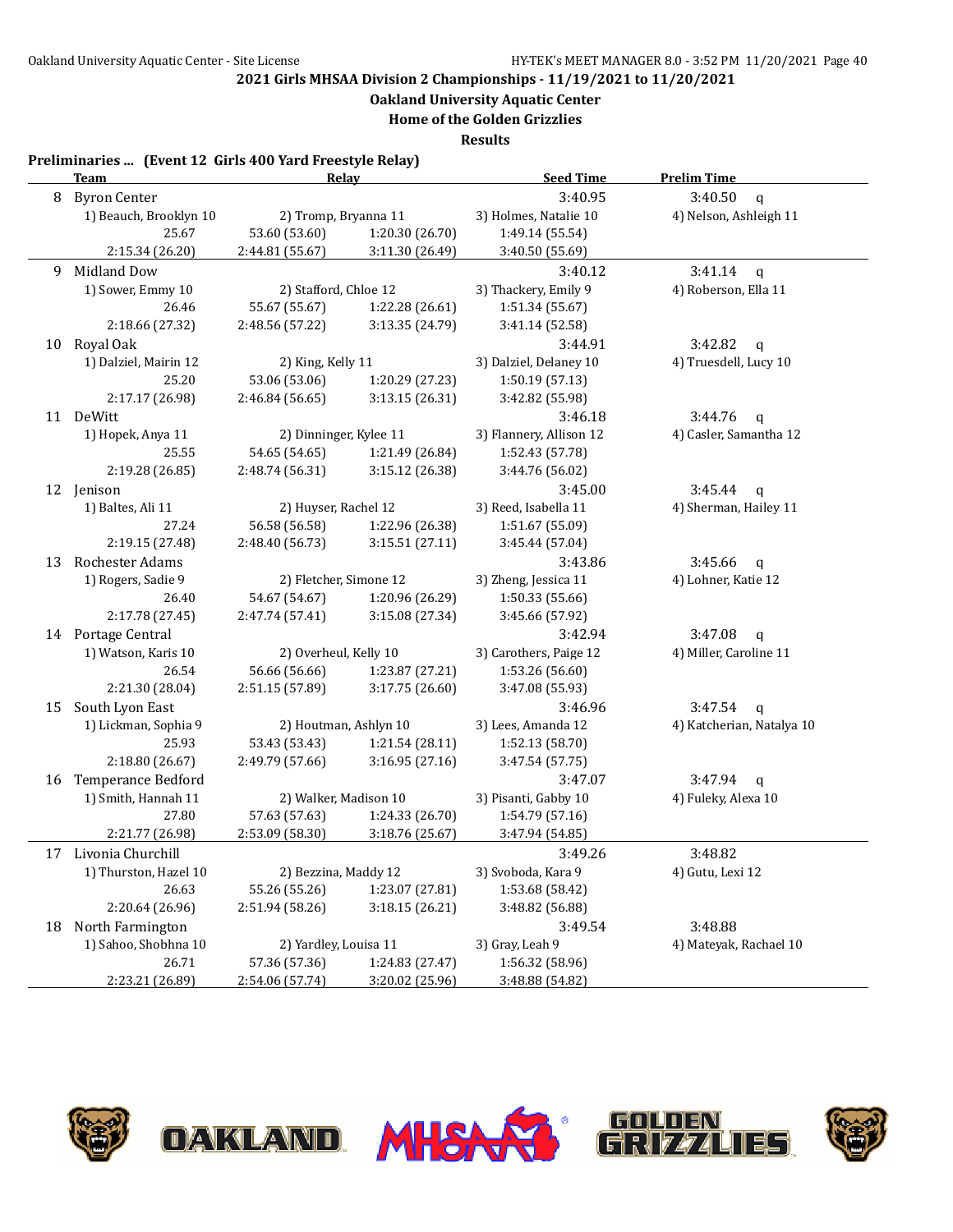**Oakland University Aquatic Center**

**Home of the Golden Grizzlies**

**Results**

|                      | Preliminaries  (Event 12 Girls 400 Yard Freestyle Relay)<br><b>Team</b>         |                             | Relay                  | <b>Seed Time</b>       | <b>Prelim Time</b>      |
|----------------------|---------------------------------------------------------------------------------|-----------------------------|------------------------|------------------------|-------------------------|
|                      | 19 Berkley                                                                      |                             |                        | 3:46.03                | 3:48.89                 |
|                      | 1) Hamilton, Molly 11                                                           |                             | 2) Maurice, Maya 12    | 3) Pugh, Lucy 9        | 4) Scully, Bryce 10     |
|                      | 27.39                                                                           | 57.18 (57.18)               | 1:24.68 (27.50)        | 1:55.64 (58.46)        |                         |
|                      | 2:22.33 (26.69)                                                                 | 2:52.06 (56.42)             | 3:18.43 (26.37)        | 3:48.89 (56.83)        |                         |
| 20                   | Grand Rapids Ottawa Hills                                                       |                             |                        | 3:47.09                | 3:49.41                 |
|                      | 1) Pazdernik, Thea 12                                                           |                             | 2) Sadowski, Danica 9  | 3) Strand, Margaret 12 | 4) Oeverman, Alena 11   |
|                      | 27.02                                                                           | 56.28 (56.28)               | 1:23.90 (27.62)        | 1:54.91 (58.63)        |                         |
|                      | 2:22.03 (27.12)                                                                 | 2:52.00 (57.09)             | 3:19.17(27.17)         | 3:49.41 (57.41)        |                         |
|                      | 21 Dexter                                                                       |                             |                        | 3:47.31                | 3:49.68                 |
|                      | 1) Balcom, Marea 11                                                             |                             | 2) Kinnard, Jill 9     | 3) Brown, Harper 9     | 4) Matos, Madison 12    |
|                      | 27.57                                                                           | 57.00 (57.00)               | 1:25.20 (28.20)        | 1:55.85 (58.85)        |                         |
|                      | 2:23.72 (27.87)                                                                 | 2:55.07 (59.22)             | 3:21.24 (26.17)        | 3:49.68 (54.61)        |                         |
|                      | 22 Holland                                                                      |                             |                        | 3:48.58                | 3:51.08                 |
|                      | 1) Moes, Taylor 12                                                              |                             | 2) Veldt, Nina 12      | 3) Legg, Natalie 10    | 4) VanZetten, Greta 12  |
|                      | 28.25                                                                           | 59.31 (59.31)               | 1:26.54 (27.23)        | 1:57.24 (57.93)        |                         |
|                      | 2:24.71 (27.47)                                                                 | 2:55.47 (58.23)             | 3:21.81 (26.34)        | 3:51.08 (55.61)        |                         |
| 23                   | <b>Grosse Pointe North</b>                                                      |                             |                        | 3:46.33                | 3:55.41                 |
|                      | 1) Muccioli, Diana 12                                                           |                             | 2) Kirck, Tina 10      | 3) Nugent, Rylee 10    | 4) Andrews, Shayla 11   |
|                      | 27.59                                                                           | 57.15 (57.15)               | 1:25.37 (28.22)        | 1:57.31 (1:00.16)      |                         |
|                      | 2:25.44 (28.13)                                                                 | 2:56.63 (59.32)             | 3:24.27 (27.64)        | 3:55.41 (58.78)        |                         |
|                      | Ann Arbor Skyline                                                               |                             |                        | 3:37.51                | DQ 3:37.17              |
|                      | Early take-off swimmer #3                                                       |                             |                        |                        |                         |
|                      | 1) Kozma, Claire 12                                                             |                             | 2) Deininger, Allie 10 | 3) Lee, Shannen 10     | 4) Cleason, Lily 11     |
|                      | 24.95                                                                           | 52.77 (52.77)               | 1:19.00 (26.23)        | 1:48.33 (55.56)        |                         |
|                      | 2:14.85 (26.52)                                                                 | 2:44.94 (56.61)             | 3:09.54 (24.60)        | DQ 3:37.17 (52.23)     |                         |
| $\scriptstyle\cdots$ | South Lyon                                                                      |                             |                        | 3:48.42                | <b>SCR</b>              |
|                      |                                                                                 |                             |                        |                        |                         |
|                      |                                                                                 |                             |                        |                        |                         |
|                      | Event 13 Girls 50 Yard Freestyle Paralympic<br>** Swum Prior To Diving Finals** |                             |                        |                        |                         |
|                      | <b>Meet Qualifying: NT</b>                                                      |                             |                        |                        |                         |
|                      | Division 2:<br>22.19 D                                                          | 2017                        | <b>Ileah Doctor</b>    |                        | <b>East Grand Rapid</b> |
|                      | Overall:<br>22.04 A                                                             | 2002                        | Kara Lynn Joyce        | Pioneer                |                         |
|                      | Pool Record:<br>22.38                                                           | 2017<br>$\mathbf{P}$        | <b>Ashley Turak</b>    |                        | Farmington              |
|                      | 2020 Champ:<br>NT C                                                             |                             |                        |                        |                         |
|                      |                                                                                 | 23.20 AA-A All-America Auto |                        |                        |                         |
|                      |                                                                                 | 23.54 AA-C AA Consideration |                        |                        |                         |
|                      | Meet Qualifying: 25.59                                                          |                             |                        |                        |                         |
|                      | <u>Name</u>                                                                     |                             | Yr School              | <u>Seed Time</u>       | <u>Finals Time</u>      |
| 1                    | Deppe, Addison                                                                  |                             | 9 Byron Center         | 35.18                  | 34.35                   |
| 2                    | Hanshaw, Amanda                                                                 |                             | 10 South Lyon          | 39.39                  | 38.70                   |
| 3                    | Barle, Brianna                                                                  | 9                           | Coldwater              | 43.55                  | 41.06                   |
|                      | Maurer, Jenna                                                                   |                             | 11 Farmington          | 1:01.02                | <b>SCR</b>              |

Women - Team Rankings - Through Event 13

W

**OAKLAND. MHSA**